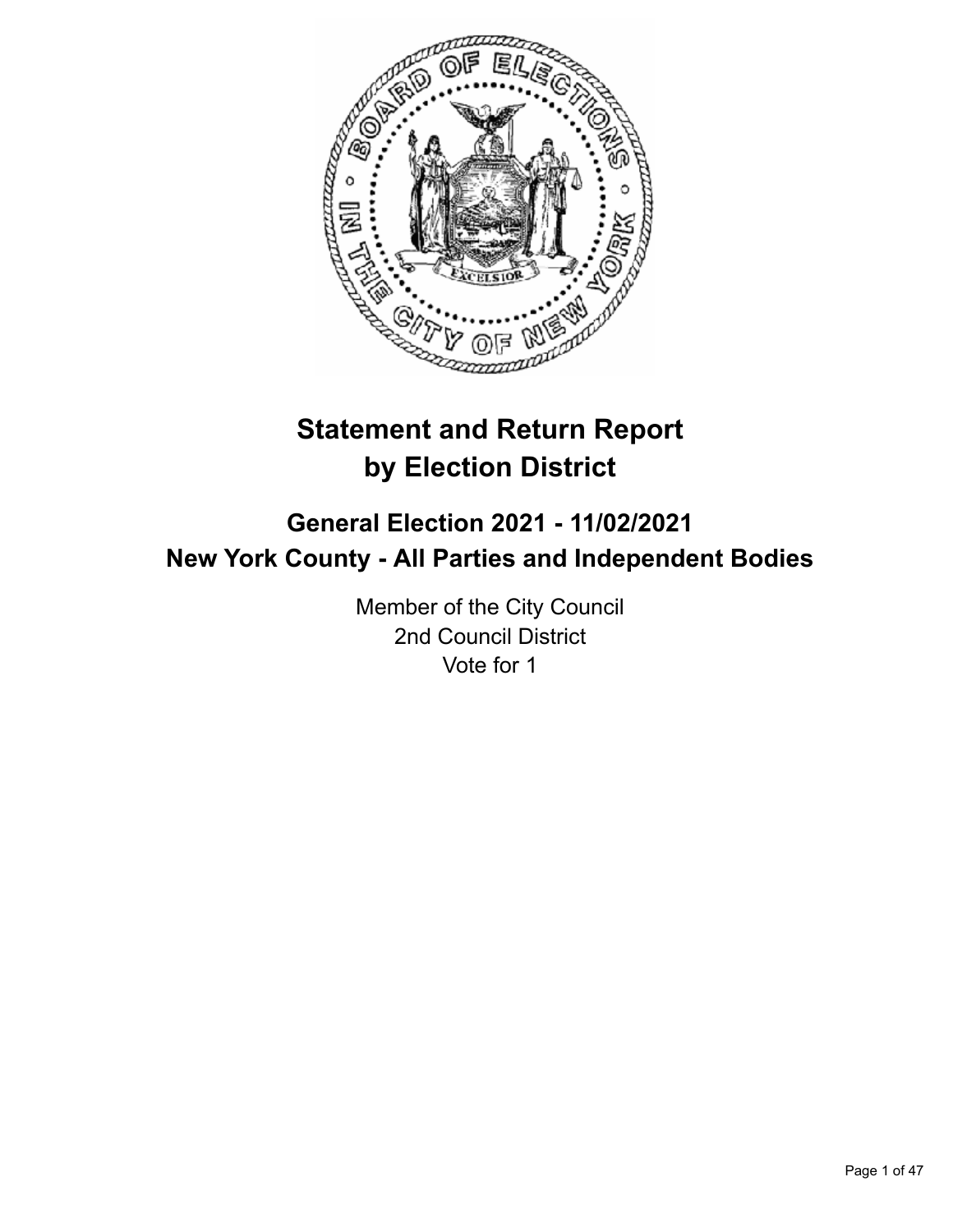

| <b>PUBLIC COUNTER</b>                                    | 165      |
|----------------------------------------------------------|----------|
| <b>MANUALLY COUNTED EMERGENCY</b>                        | $\Omega$ |
| ABSENTEE / MILITARY                                      | 19       |
| <b>AFFIDAVIT</b>                                         | 0        |
| <b>Total Ballots</b>                                     | 184      |
| Less - Inapplicable Federal/Special Presidential Ballots | 0        |
| <b>Total Applicable Ballots</b>                          | 184      |
| CARLINA RIVERA (DEMOCRATIC)                              | 138      |
| <b>JUAN PAGAN (INDEPENDENT)</b>                          | 12       |
| ALLIE RYAN (NEIGHBORHOOD)                                | 7        |
| <b>Total Votes</b>                                       | 157      |
| Unrecorded                                               | 27       |

## **044/65**

| <b>PUBLIC COUNTER</b>                                    | 297 |
|----------------------------------------------------------|-----|
| <b>MANUALLY COUNTED EMERGENCY</b>                        | 0   |
| ABSENTEE / MILITARY                                      | 35  |
| <b>AFFIDAVIT</b>                                         |     |
| <b>Total Ballots</b>                                     | 333 |
| Less - Inapplicable Federal/Special Presidential Ballots | 0   |
| <b>Total Applicable Ballots</b>                          | 333 |
| CARLINA RIVERA (DEMOCRATIC)                              | 180 |
| JUAN PAGAN (INDEPENDENT)                                 | 37  |
| ALLIE RYAN (NEIGHBORHOOD)                                | 74  |
| DAWN FOX (WRITE-IN)                                      | 1   |
| <b>Total Votes</b>                                       | 292 |
| Unrecorded                                               | 41  |

| <b>PUBLIC COUNTER</b>                                    | 296 |
|----------------------------------------------------------|-----|
| MANUALLY COUNTED EMERGENCY                               | 0   |
| ABSENTEE / MILITARY                                      | 21  |
| AFFIDAVIT                                                | 4   |
| <b>Total Ballots</b>                                     | 321 |
| Less - Inapplicable Federal/Special Presidential Ballots | 0   |
| <b>Total Applicable Ballots</b>                          | 321 |
| CARLINA RIVERA (DEMOCRATIC)                              | 215 |
| <b>JUAN PAGAN (INDEPENDENT)</b>                          | 17  |
| ALLIE RYAN (NEIGHBORHOOD)                                | 45  |
| LEE BERMAN (WRITE-IN)                                    | 3   |
| UNATTRIBUTABLE WRITE-IN (WRITE-IN)                       | 1   |
| <b>Total Votes</b>                                       | 281 |
| Unrecorded                                               | 40  |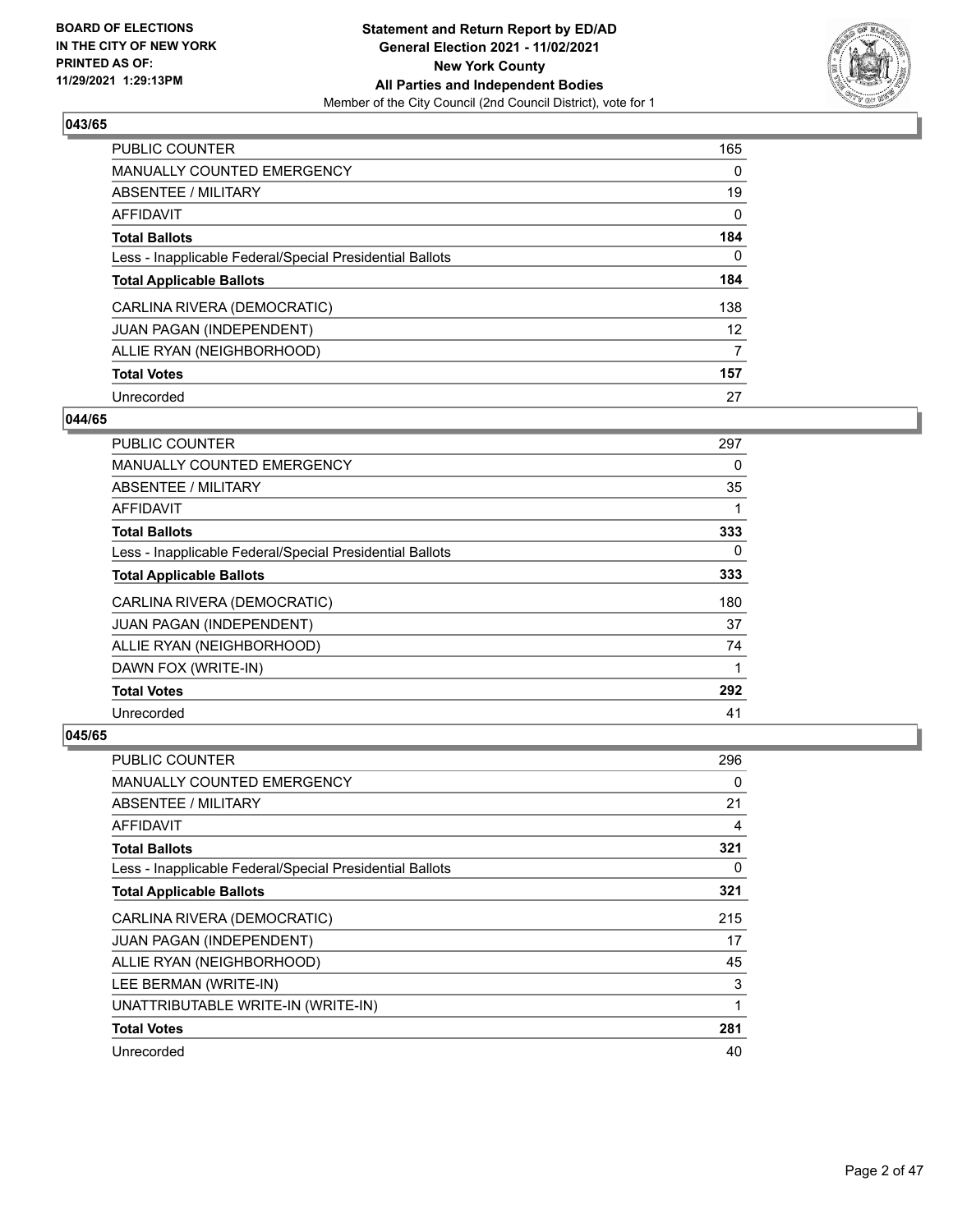

| <b>PUBLIC COUNTER</b>                                    | 274      |
|----------------------------------------------------------|----------|
| MANUALLY COUNTED EMERGENCY                               | $\Omega$ |
| ABSENTEE / MILITARY                                      | 8        |
| AFFIDAVIT                                                |          |
| <b>Total Ballots</b>                                     | 283      |
| Less - Inapplicable Federal/Special Presidential Ballots | 0        |
| <b>Total Applicable Ballots</b>                          | 283      |
| CARLINA RIVERA (DEMOCRATIC)                              | 206      |
| <b>JUAN PAGAN (INDEPENDENT)</b>                          | 22       |
| ALLIE RYAN (NEIGHBORHOOD)                                | 10       |
| <b>Total Votes</b>                                       | 238      |
| Unrecorded                                               | 45       |

#### **050/65**

| PUBLIC COUNTER                                           | 246      |
|----------------------------------------------------------|----------|
| MANUALLY COUNTED EMERGENCY                               | 0        |
| ABSENTEE / MILITARY                                      | 21       |
| <b>AFFIDAVIT</b>                                         | 0        |
| <b>Total Ballots</b>                                     | 267      |
| Less - Inapplicable Federal/Special Presidential Ballots | $\Omega$ |
| <b>Total Applicable Ballots</b>                          | 267      |
| CARLINA RIVERA (DEMOCRATIC)                              | 219      |
| <b>JUAN PAGAN (INDEPENDENT)</b>                          | 13       |
| ALLIE RYAN (NEIGHBORHOOD)                                | 11       |
| <b>Total Votes</b>                                       | 243      |
| Unrecorded                                               | 24       |

| <b>PUBLIC COUNTER</b>                                    | 29             |
|----------------------------------------------------------|----------------|
| <b>MANUALLY COUNTED EMERGENCY</b>                        | $\Omega$       |
| ABSENTEE / MILITARY                                      | 4              |
| AFFIDAVIT                                                | 4              |
| <b>Total Ballots</b>                                     | 37             |
| Less - Inapplicable Federal/Special Presidential Ballots | 0              |
| <b>Total Applicable Ballots</b>                          | 37             |
| CARLINA RIVERA (DEMOCRATIC)                              | 30             |
| JUAN PAGAN (INDEPENDENT)                                 | 2              |
| ALLIE RYAN (NEIGHBORHOOD)                                | 3              |
| <b>Total Votes</b>                                       | 35             |
| Unrecorded                                               | $\overline{2}$ |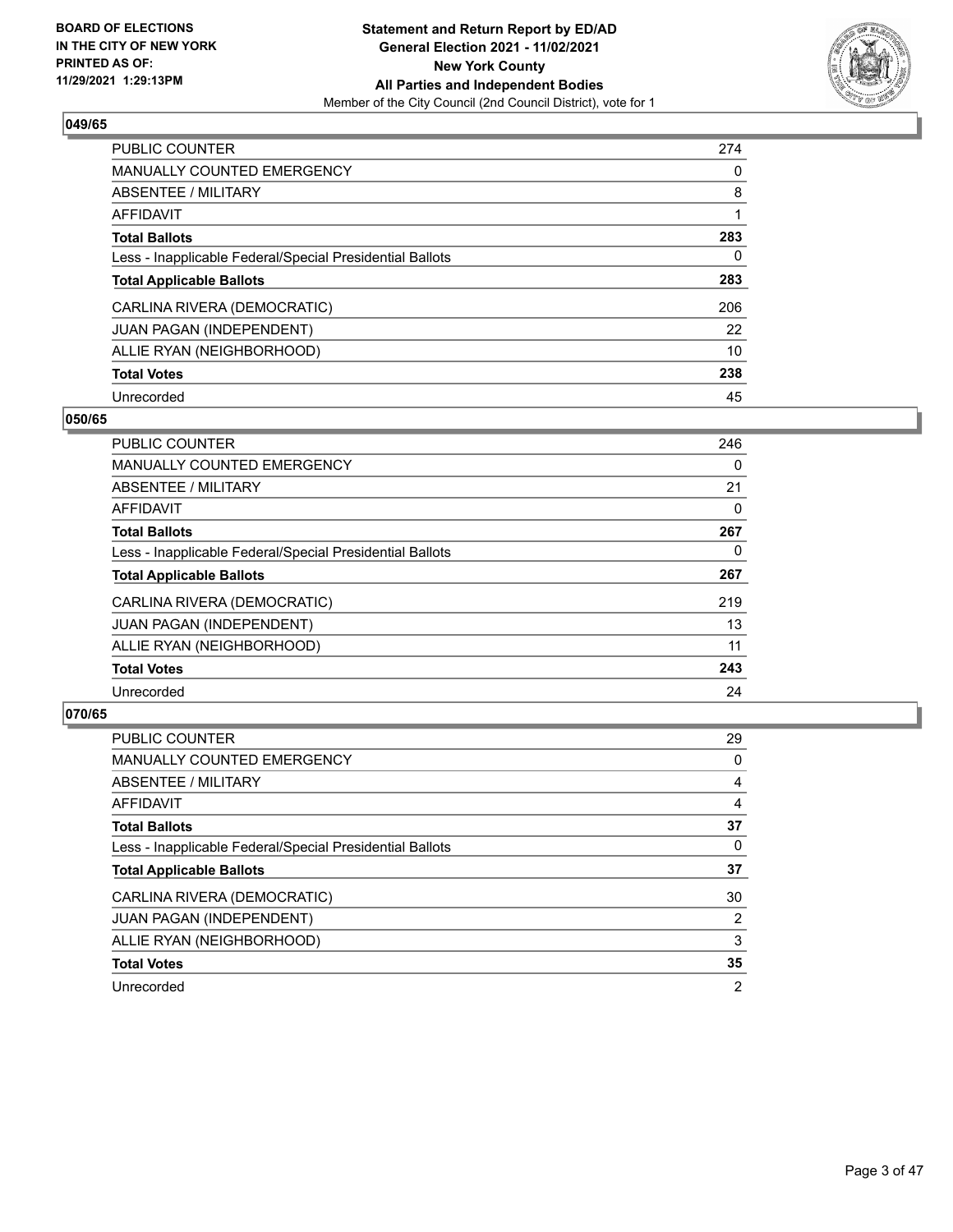

| <b>PUBLIC COUNTER</b>                                    | 241 |
|----------------------------------------------------------|-----|
| <b>MANUALLY COUNTED EMERGENCY</b>                        | 0   |
| ABSENTEE / MILITARY                                      | 11  |
| AFFIDAVIT                                                | 6   |
| <b>Total Ballots</b>                                     | 258 |
| Less - Inapplicable Federal/Special Presidential Ballots | 0   |
| <b>Total Applicable Ballots</b>                          | 258 |
| CARLINA RIVERA (DEMOCRATIC)                              | 183 |
| JUAN PAGAN (INDEPENDENT)                                 | 18  |
| ALLIE RYAN (NEIGHBORHOOD)                                | 25  |
| LIZZIE BROWN (WRITE-IN)                                  | 1   |
| RUTH ABBOTT (WRITE-IN)                                   | 1   |
| <b>Total Votes</b>                                       | 228 |
| Unrecorded                                               | 30  |

# **078/65**

| PUBLIC COUNTER                                           | 148 |
|----------------------------------------------------------|-----|
| <b>MANUALLY COUNTED EMERGENCY</b>                        | 0   |
| ABSENTEE / MILITARY                                      | 6   |
| AFFIDAVIT                                                | 0   |
| <b>Total Ballots</b>                                     | 154 |
| Less - Inapplicable Federal/Special Presidential Ballots | 0   |
| <b>Total Applicable Ballots</b>                          | 154 |
| CARLINA RIVERA (DEMOCRATIC)                              | 114 |
| JUAN PAGAN (INDEPENDENT)                                 | 9   |
| ALLIE RYAN (NEIGHBORHOOD)                                | 24  |
| <b>Total Votes</b>                                       | 147 |
| Unrecorded                                               | 7   |

| PUBLIC COUNTER                                           | 212 |
|----------------------------------------------------------|-----|
| <b>MANUALLY COUNTED EMERGENCY</b>                        | 0   |
| ABSENTEE / MILITARY                                      | 20  |
| AFFIDAVIT                                                | 2   |
| <b>Total Ballots</b>                                     | 234 |
| Less - Inapplicable Federal/Special Presidential Ballots | 0   |
| <b>Total Applicable Ballots</b>                          | 234 |
| CARLINA RIVERA (DEMOCRATIC)                              | 156 |
| <b>JUAN PAGAN (INDEPENDENT)</b>                          | 12  |
| ALLIE RYAN (NEIGHBORHOOD)                                | 54  |
| UNATTRIBUTABLE WRITE-IN (WRITE-IN)                       | 3   |
| <b>Total Votes</b>                                       | 225 |
| Unrecorded                                               | 9   |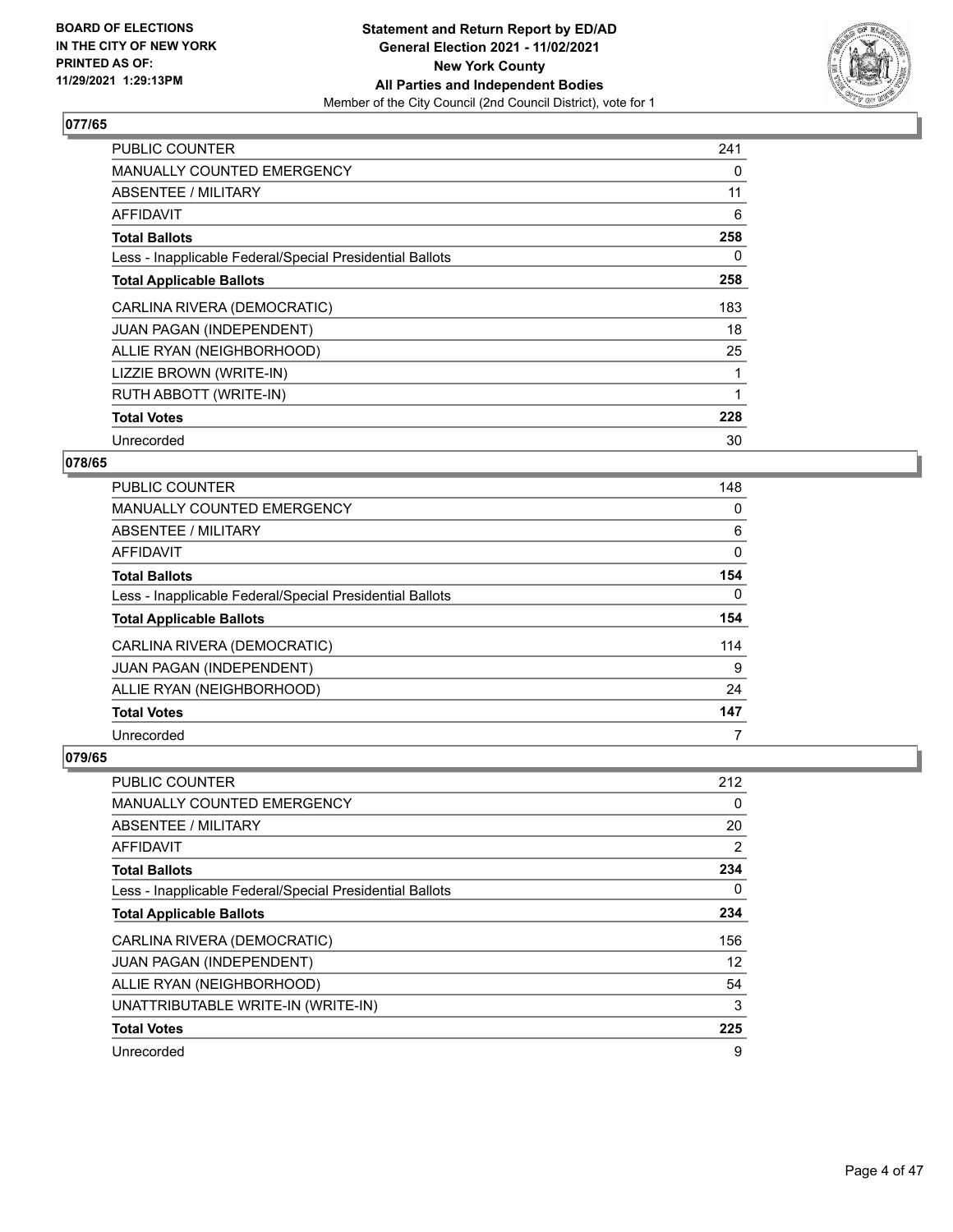

| <b>PUBLIC COUNTER</b>                                    | 130            |
|----------------------------------------------------------|----------------|
| <b>MANUALLY COUNTED EMERGENCY</b>                        | $\Omega$       |
| ABSENTEE / MILITARY                                      | 10             |
| <b>AFFIDAVIT</b>                                         | 5              |
| <b>Total Ballots</b>                                     | 145            |
| Less - Inapplicable Federal/Special Presidential Ballots | 0              |
| <b>Total Applicable Ballots</b>                          | 145            |
| CARLINA RIVERA (DEMOCRATIC)                              | 102            |
| <b>JUAN PAGAN (INDEPENDENT)</b>                          | 11             |
| ALLIE RYAN (NEIGHBORHOOD)                                | 6              |
| BETTY WHITE (WRITE-IN)                                   | 1              |
| UNATTRIBUTABLE WRITE-IN (WRITE-IN)                       | 1              |
| UNCOUNTED WRITE-IN PER STATUTE (WRITE-IN)                | $\overline{2}$ |
| <b>Total Votes</b>                                       | 123            |
| Unrecorded                                               | 22             |
| 098/65 COMBINED into: 070/65                             |                |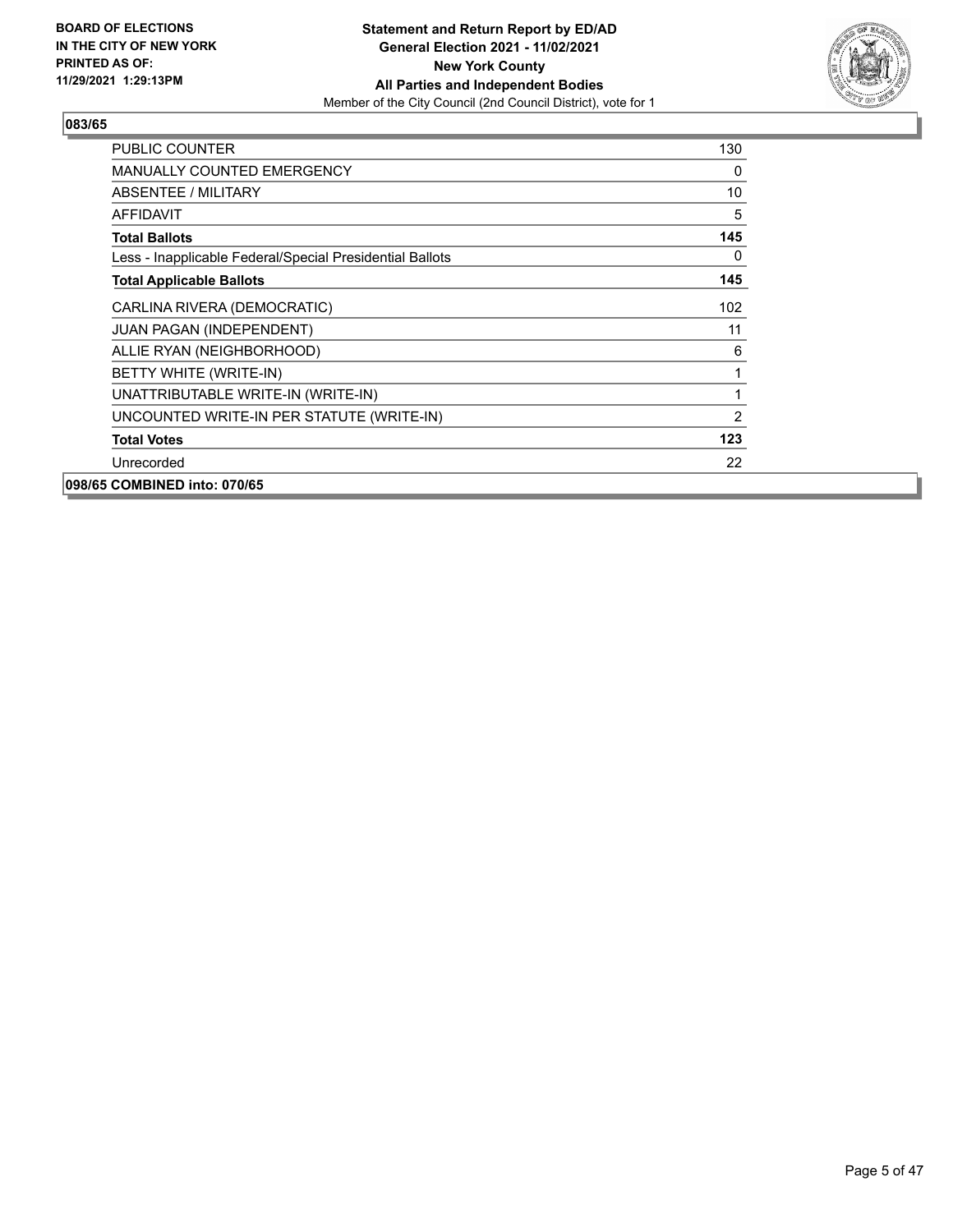

| <b>PUBLIC COUNTER</b>                                    | 154      |
|----------------------------------------------------------|----------|
| <b>MANUALLY COUNTED EMERGENCY</b>                        | $\Omega$ |
| ABSENTEE / MILITARY                                      | 15       |
| <b>AFFIDAVIT</b>                                         | 2        |
| <b>Total Ballots</b>                                     | 171      |
| Less - Inapplicable Federal/Special Presidential Ballots | 0        |
| <b>Total Applicable Ballots</b>                          | 171      |
| CARLINA RIVERA (DEMOCRATIC)                              | 115      |
| <b>JUAN PAGAN (INDEPENDENT)</b>                          | 15       |
| ALLIE RYAN (NEIGHBORHOOD)                                | 25       |
| <b>Total Votes</b>                                       | 155      |
| Unrecorded                                               | 16       |

#### **027/66**

| PUBLIC COUNTER                                           | 126      |
|----------------------------------------------------------|----------|
| <b>MANUALLY COUNTED EMERGENCY</b>                        | 0        |
| ABSENTEE / MILITARY                                      | 8        |
| <b>AFFIDAVIT</b>                                         |          |
| <b>Total Ballots</b>                                     | 135      |
| Less - Inapplicable Federal/Special Presidential Ballots | $\Omega$ |
| <b>Total Applicable Ballots</b>                          | 135      |
| CARLINA RIVERA (DEMOCRATIC)                              | 98       |
| <b>JUAN PAGAN (INDEPENDENT)</b>                          | 6        |
| ALLIE RYAN (NEIGHBORHOOD)                                | 26       |
| <b>Total Votes</b>                                       | 130      |
| Unrecorded                                               | 5        |

| <b>PUBLIC COUNTER</b>                                    | 211            |
|----------------------------------------------------------|----------------|
| <b>MANUALLY COUNTED EMERGENCY</b>                        | 0              |
| ABSENTEE / MILITARY                                      | 16             |
| AFFIDAVIT                                                | $\overline{2}$ |
| <b>Total Ballots</b>                                     | 229            |
| Less - Inapplicable Federal/Special Presidential Ballots | 0              |
| <b>Total Applicable Ballots</b>                          | 229            |
| CARLINA RIVERA (DEMOCRATIC)                              | 167            |
| <b>JUAN PAGAN (INDEPENDENT)</b>                          | 13             |
| ALLIE RYAN (NEIGHBORHOOD)                                | 27             |
| TODD FERRARA (WRITE-IN)                                  |                |
| <b>Total Votes</b>                                       | 208            |
| Unrecorded                                               | 21             |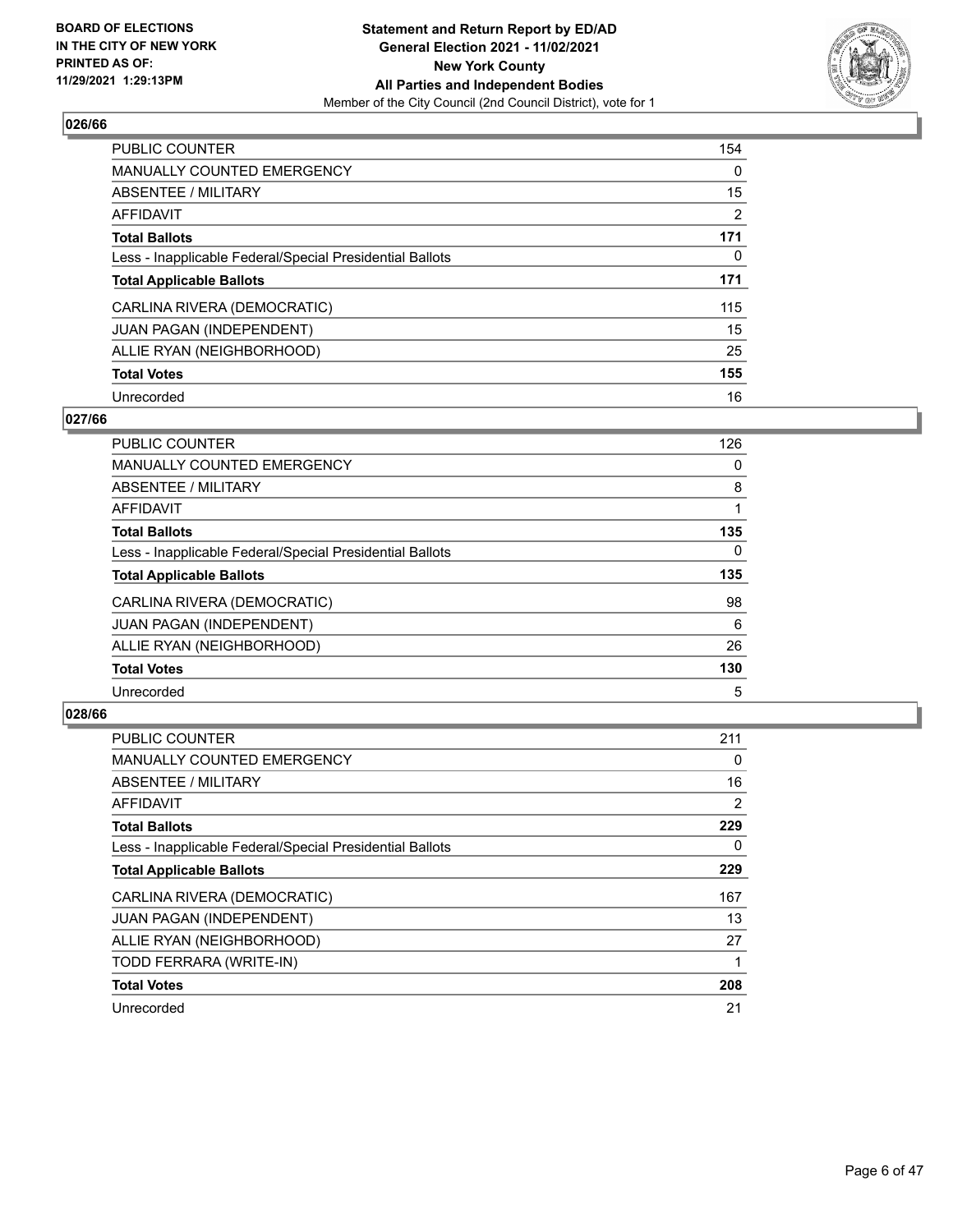

| <b>PUBLIC COUNTER</b>                                    | 145 |
|----------------------------------------------------------|-----|
| <b>MANUALLY COUNTED EMERGENCY</b>                        | 0   |
| ABSENTEE / MILITARY                                      | 18  |
| AFFIDAVIT                                                | 3   |
| <b>Total Ballots</b>                                     | 166 |
| Less - Inapplicable Federal/Special Presidential Ballots | 0   |
| <b>Total Applicable Ballots</b>                          | 166 |
| CARLINA RIVERA (DEMOCRATIC)                              | 104 |
| <b>JUAN PAGAN (INDEPENDENT)</b>                          | 19  |
| ALLIE RYAN (NEIGHBORHOOD)                                | 26  |
| <b>BOB DYLAN (WRITE-IN)</b>                              | 1   |
| <b>Total Votes</b>                                       | 150 |
| Unrecorded                                               | 16  |

# **030/66**

| <b>PUBLIC COUNTER</b>                                    | 233 |
|----------------------------------------------------------|-----|
| <b>MANUALLY COUNTED EMERGENCY</b>                        | 0   |
| ABSENTEE / MILITARY                                      | 12  |
| <b>AFFIDAVIT</b>                                         | 2   |
| <b>Total Ballots</b>                                     | 247 |
| Less - Inapplicable Federal/Special Presidential Ballots | 0   |
| <b>Total Applicable Ballots</b>                          | 247 |
| CARLINA RIVERA (DEMOCRATIC)                              | 172 |
| JUAN PAGAN (INDEPENDENT)                                 | 12  |
| ALLIE RYAN (NEIGHBORHOOD)                                | 52  |
| <b>Total Votes</b>                                       | 236 |
| Unrecorded                                               | 11  |

| PUBLIC COUNTER                                           | 123      |
|----------------------------------------------------------|----------|
| <b>MANUALLY COUNTED EMERGENCY</b>                        | $\Omega$ |
| ABSENTEE / MILITARY                                      | 9        |
| AFFIDAVIT                                                | 3        |
| <b>Total Ballots</b>                                     | 135      |
| Less - Inapplicable Federal/Special Presidential Ballots | 0        |
| <b>Total Applicable Ballots</b>                          | 135      |
| CARLINA RIVERA (DEMOCRATIC)                              | 84       |
| <b>JUAN PAGAN (INDEPENDENT)</b>                          | 6        |
| ALLIE RYAN (NEIGHBORHOOD)                                | 33       |
| <b>Total Votes</b>                                       | 123      |
| Unrecorded                                               | 12       |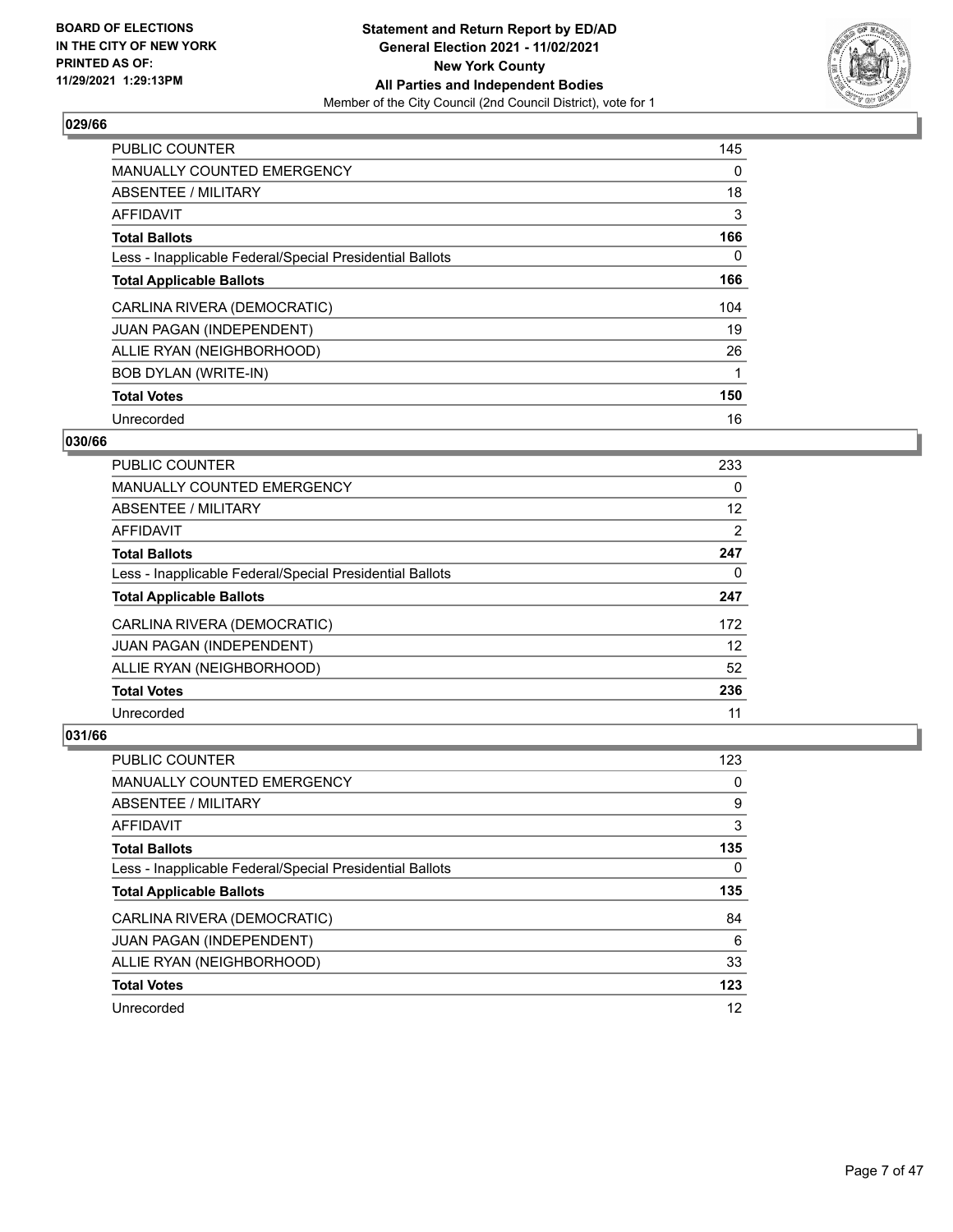

| <b>PUBLIC COUNTER</b>                                    | 227 |
|----------------------------------------------------------|-----|
| <b>MANUALLY COUNTED EMERGENCY</b>                        | 0   |
| <b>ABSENTEE / MILITARY</b>                               | 23  |
| <b>AFFIDAVIT</b>                                         | 3   |
| <b>Total Ballots</b>                                     | 253 |
| Less - Inapplicable Federal/Special Presidential Ballots | 0   |
| <b>Total Applicable Ballots</b>                          | 253 |
| CARLINA RIVERA (DEMOCRATIC)                              | 181 |
| JUAN PAGAN (INDEPENDENT)                                 | 17  |
| ALLIE RYAN (NEIGHBORHOOD)                                | 40  |
| HILLARY CLINTON (WRITE-IN)                               |     |
| MICHAEL FARKOSH (WRITE-IN)                               |     |
| <b>Total Votes</b>                                       | 240 |
| Unrecorded                                               | 13  |

# **033/66**

| <b>PUBLIC COUNTER</b>                                    | 140      |
|----------------------------------------------------------|----------|
| <b>MANUALLY COUNTED EMERGENCY</b>                        | 0        |
| ABSENTEE / MILITARY                                      | 14       |
| <b>AFFIDAVIT</b>                                         | 5        |
| <b>Total Ballots</b>                                     | 159      |
| Less - Inapplicable Federal/Special Presidential Ballots | $\Omega$ |
| <b>Total Applicable Ballots</b>                          | 159      |
| CARLINA RIVERA (DEMOCRATIC)                              | 106      |
| <b>JUAN PAGAN (INDEPENDENT)</b>                          | 10       |
| ALLIE RYAN (NEIGHBORHOOD)                                | 32       |
| <b>Total Votes</b>                                       | 148      |
| Unrecorded                                               | 11       |

| <b>PUBLIC COUNTER</b>                                    | 219            |
|----------------------------------------------------------|----------------|
| <b>MANUALLY COUNTED EMERGENCY</b>                        | 0              |
| ABSENTEE / MILITARY                                      | 13             |
| AFFIDAVIT                                                | $\overline{2}$ |
| <b>Total Ballots</b>                                     | 234            |
| Less - Inapplicable Federal/Special Presidential Ballots | 0              |
| <b>Total Applicable Ballots</b>                          | 234            |
| CARLINA RIVERA (DEMOCRATIC)                              | 170            |
| <b>JUAN PAGAN (INDEPENDENT)</b>                          | 14             |
| ALLIE RYAN (NEIGHBORHOOD)                                | 38             |
| <b>Total Votes</b>                                       | 222            |
| Unrecorded                                               | 12             |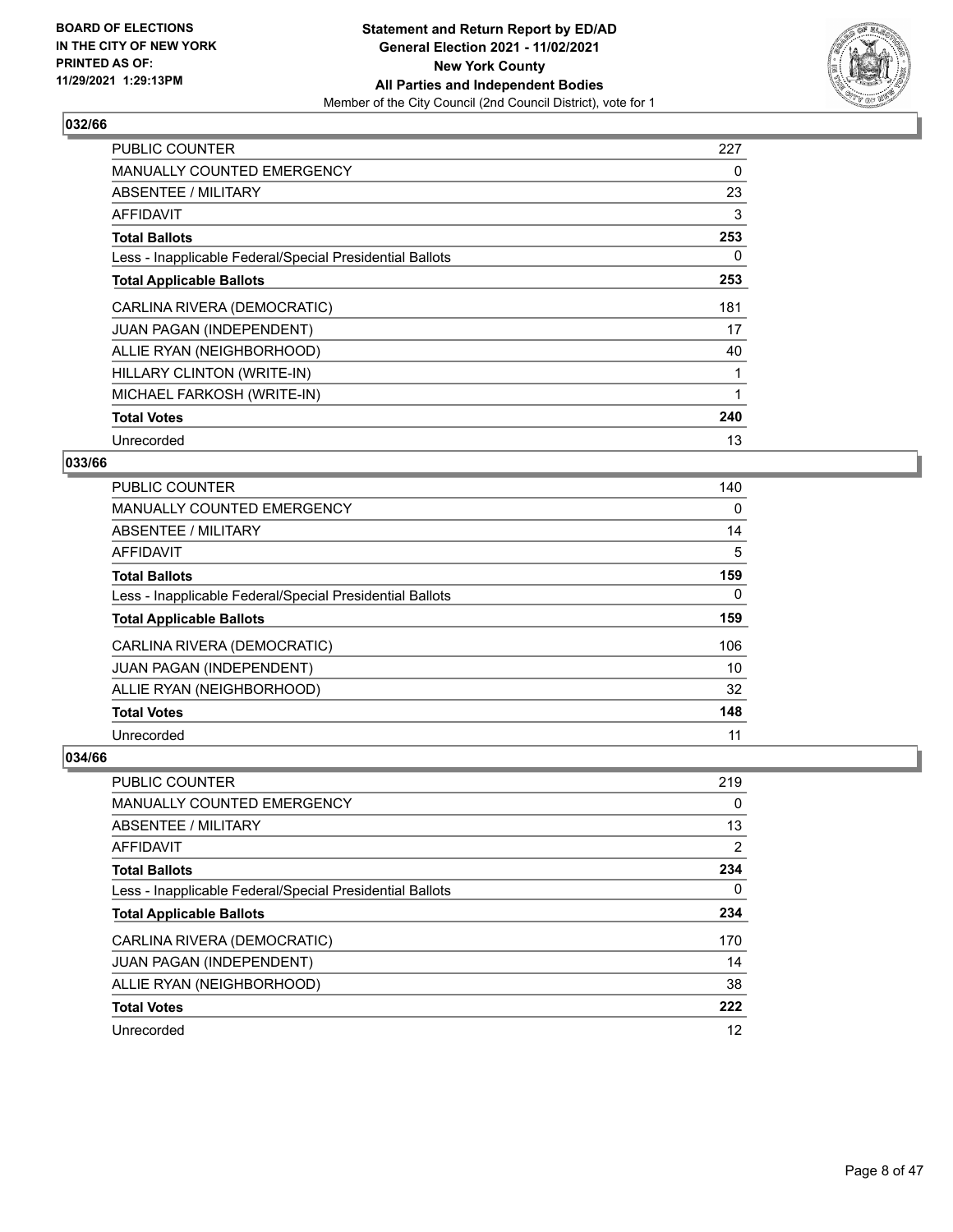

| <b>PUBLIC COUNTER</b>                                    | 221 |
|----------------------------------------------------------|-----|
| <b>MANUALLY COUNTED EMERGENCY</b>                        | 0   |
| ABSENTEE / MILITARY                                      | 23  |
| <b>AFFIDAVIT</b>                                         |     |
| <b>Total Ballots</b>                                     | 245 |
| Less - Inapplicable Federal/Special Presidential Ballots | 0   |
| <b>Total Applicable Ballots</b>                          | 245 |
| CARLINA RIVERA (DEMOCRATIC)                              | 185 |
| <b>JUAN PAGAN (INDEPENDENT)</b>                          | 11  |
| ALLIE RYAN (NEIGHBORHOOD)                                | 33  |
| ROSIE MENDEZ (WRITE-IN)                                  |     |
| <b>Total Votes</b>                                       | 230 |
| Unrecorded                                               | 15  |

## **036/66**

| <b>PUBLIC COUNTER</b>                                    | 179 |
|----------------------------------------------------------|-----|
| <b>MANUALLY COUNTED EMERGENCY</b>                        | 0   |
| ABSENTEE / MILITARY                                      | 15  |
| AFFIDAVIT                                                | 4   |
| <b>Total Ballots</b>                                     | 198 |
| Less - Inapplicable Federal/Special Presidential Ballots | 0   |
| <b>Total Applicable Ballots</b>                          | 198 |
| CARLINA RIVERA (DEMOCRATIC)                              | 154 |
| JUAN PAGAN (INDEPENDENT)                                 | 14  |
| ALLIE RYAN (NEIGHBORHOOD)                                | 12  |
| <b>Total Votes</b>                                       | 180 |
| Unrecorded                                               | 18  |

| <b>PUBLIC COUNTER</b>                                    | 184      |
|----------------------------------------------------------|----------|
| <b>MANUALLY COUNTED EMERGENCY</b>                        | 0        |
| ABSENTEE / MILITARY                                      | 8        |
| AFFIDAVIT                                                | 2        |
| <b>Total Ballots</b>                                     | 194      |
| Less - Inapplicable Federal/Special Presidential Ballots | $\Omega$ |
| <b>Total Applicable Ballots</b>                          | 194      |
| CARLINA RIVERA (DEMOCRATIC)                              | 140      |
| <b>JUAN PAGAN (INDEPENDENT)</b>                          | 13       |
| ALLIE RYAN (NEIGHBORHOOD)                                | 21       |
| <b>Total Votes</b>                                       | 174      |
| Unrecorded                                               | 20       |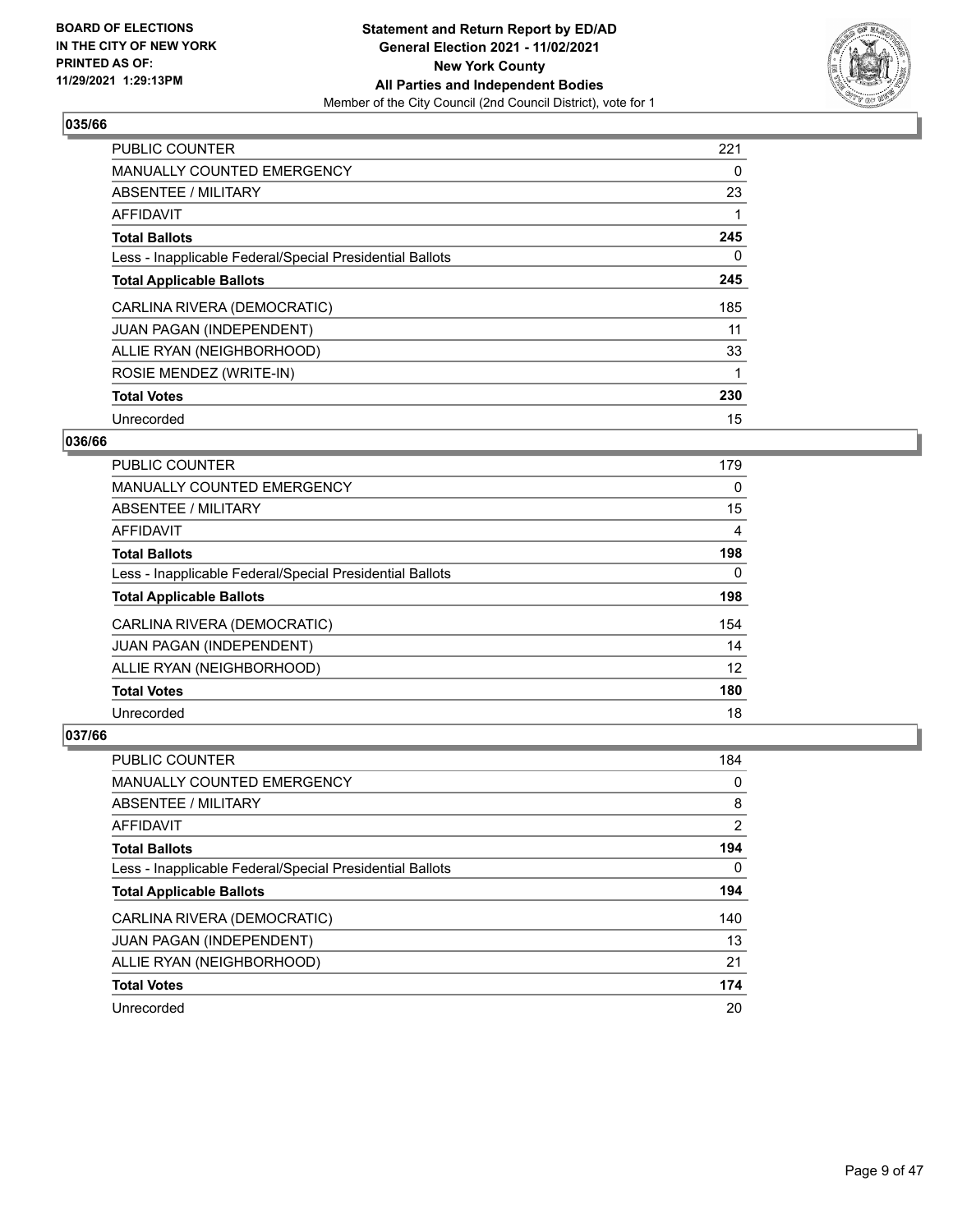

| <b>PUBLIC COUNTER</b>                                    | 158      |
|----------------------------------------------------------|----------|
| <b>MANUALLY COUNTED EMERGENCY</b>                        | $\Omega$ |
| <b>ABSENTEE / MILITARY</b>                               | 37       |
| <b>AFFIDAVIT</b>                                         | $\Omega$ |
| <b>Total Ballots</b>                                     | 195      |
| Less - Inapplicable Federal/Special Presidential Ballots | 0        |
| <b>Total Applicable Ballots</b>                          | 195      |
| CARLINA RIVERA (DEMOCRATIC)                              | 141      |
| <b>JUAN PAGAN (INDEPENDENT)</b>                          | 15       |
| ALLIE RYAN (NEIGHBORHOOD)                                | 24       |
| <b>Total Votes</b>                                       | 180      |
| Unrecorded                                               | 15       |

#### **039/66**

| PUBLIC COUNTER                                           | 88  |
|----------------------------------------------------------|-----|
| MANUALLY COUNTED EMERGENCY                               | 0   |
| ABSENTEE / MILITARY                                      | 13  |
| AFFIDAVIT                                                |     |
| <b>Total Ballots</b>                                     | 102 |
| Less - Inapplicable Federal/Special Presidential Ballots | 0   |
| <b>Total Applicable Ballots</b>                          | 102 |
| CARLINA RIVERA (DEMOCRATIC)                              | 80  |
| <b>JUAN PAGAN (INDEPENDENT)</b>                          | 7   |
| ALLIE RYAN (NEIGHBORHOOD)                                | 7   |
| <b>Total Votes</b>                                       | 94  |
| Unrecorded                                               | 8   |

| <b>PUBLIC COUNTER</b>                                    | 159      |
|----------------------------------------------------------|----------|
| <b>MANUALLY COUNTED EMERGENCY</b>                        | $\Omega$ |
| ABSENTEE / MILITARY                                      | 24       |
| <b>AFFIDAVIT</b>                                         |          |
| <b>Total Ballots</b>                                     | 184      |
| Less - Inapplicable Federal/Special Presidential Ballots | $\Omega$ |
| <b>Total Applicable Ballots</b>                          | 184      |
| CARLINA RIVERA (DEMOCRATIC)                              | 136      |
| <b>JUAN PAGAN (INDEPENDENT)</b>                          | 6        |
| ALLIE RYAN (NEIGHBORHOOD)                                | 27       |
| <b>Total Votes</b>                                       | 169      |
| Unrecorded                                               | 15       |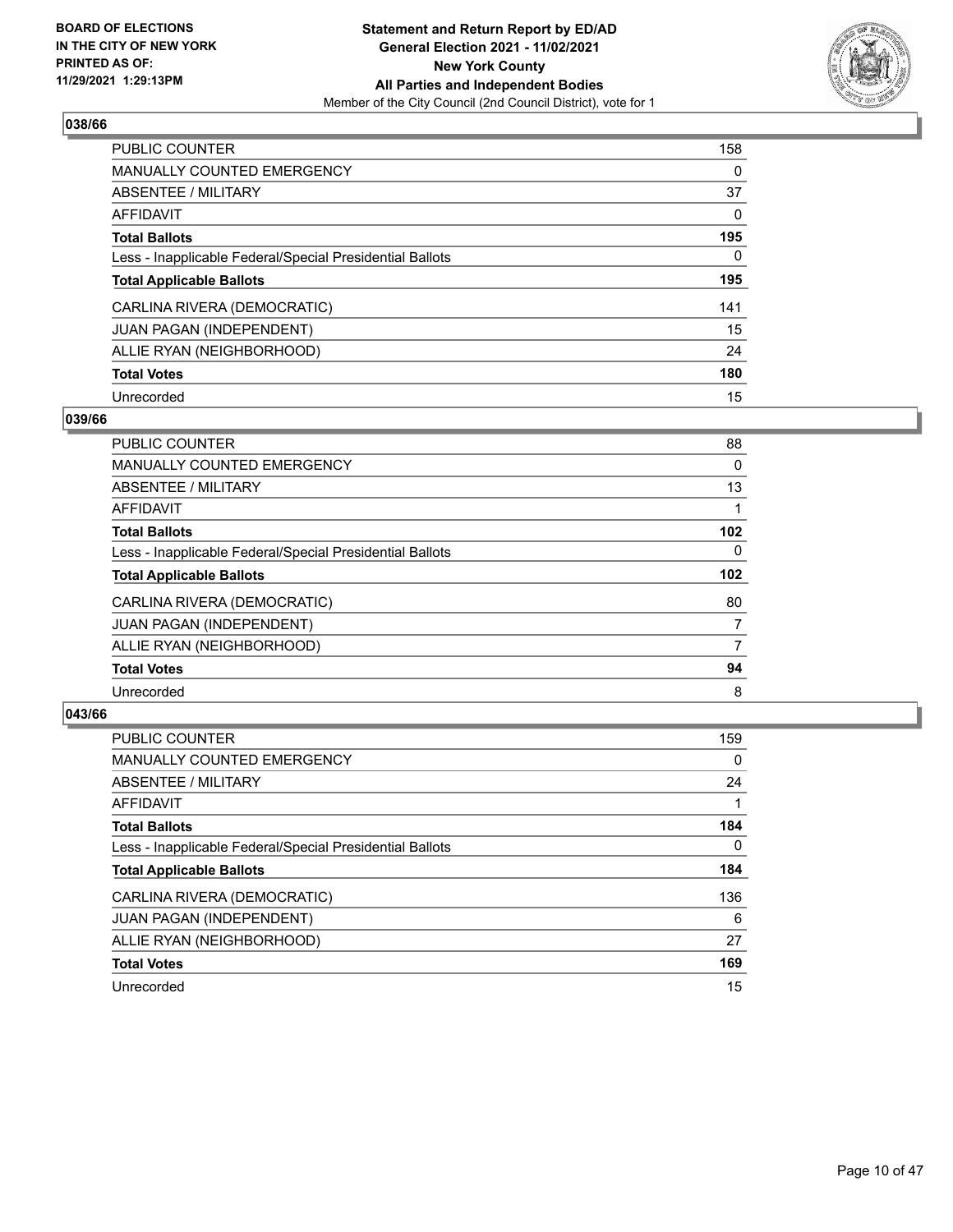

| <b>PUBLIC COUNTER</b>                                    | 238 |
|----------------------------------------------------------|-----|
| <b>MANUALLY COUNTED EMERGENCY</b>                        | 0   |
| ABSENTEE / MILITARY                                      | 29  |
| <b>AFFIDAVIT</b>                                         | 3   |
| <b>Total Ballots</b>                                     | 270 |
| Less - Inapplicable Federal/Special Presidential Ballots | 0   |
| <b>Total Applicable Ballots</b>                          | 270 |
| CARLINA RIVERA (DEMOCRATIC)                              | 219 |
| JUAN PAGAN (INDEPENDENT)                                 | 16  |
| ALLIE RYAN (NEIGHBORHOOD)                                | 13  |
| ERIN HUSSEIN (WRITE-IN)                                  | 1   |
| <b>Total Votes</b>                                       | 249 |
| Unrecorded                                               | 21  |

# **051/66**

| PUBLIC COUNTER                                           | 232 |
|----------------------------------------------------------|-----|
| MANUALLY COUNTED EMERGENCY                               | 0   |
| ABSENTEE / MILITARY                                      | 69  |
| AFFIDAVIT                                                | 2   |
| <b>Total Ballots</b>                                     | 303 |
| Less - Inapplicable Federal/Special Presidential Ballots | 0   |
| <b>Total Applicable Ballots</b>                          | 303 |
| CARLINA RIVERA (DEMOCRATIC)                              | 213 |
| <b>JUAN PAGAN (INDEPENDENT)</b>                          | 36  |
| ALLIE RYAN (NEIGHBORHOOD)                                | 25  |
| ERIC HUSSEIN (WRITE-IN)                                  | 2   |
| ERIN HUSSEIN (WRITE-IN)                                  | 1   |
| <b>Total Votes</b>                                       | 277 |
| Unrecorded                                               | 26  |

| PUBLIC COUNTER                                           | 266 |
|----------------------------------------------------------|-----|
| <b>MANUALLY COUNTED EMERGENCY</b>                        | 0   |
| ABSENTEE / MILITARY                                      | 46  |
| AFFIDAVIT                                                | 0   |
| <b>Total Ballots</b>                                     | 312 |
| Less - Inapplicable Federal/Special Presidential Ballots | 0   |
| <b>Total Applicable Ballots</b>                          | 312 |
| CARLINA RIVERA (DEMOCRATIC)                              | 238 |
| <b>JUAN PAGAN (INDEPENDENT)</b>                          | 27  |
| ALLIE RYAN (NEIGHBORHOOD)                                | 28  |
| <b>Total Votes</b>                                       | 293 |
| Unrecorded                                               | 19  |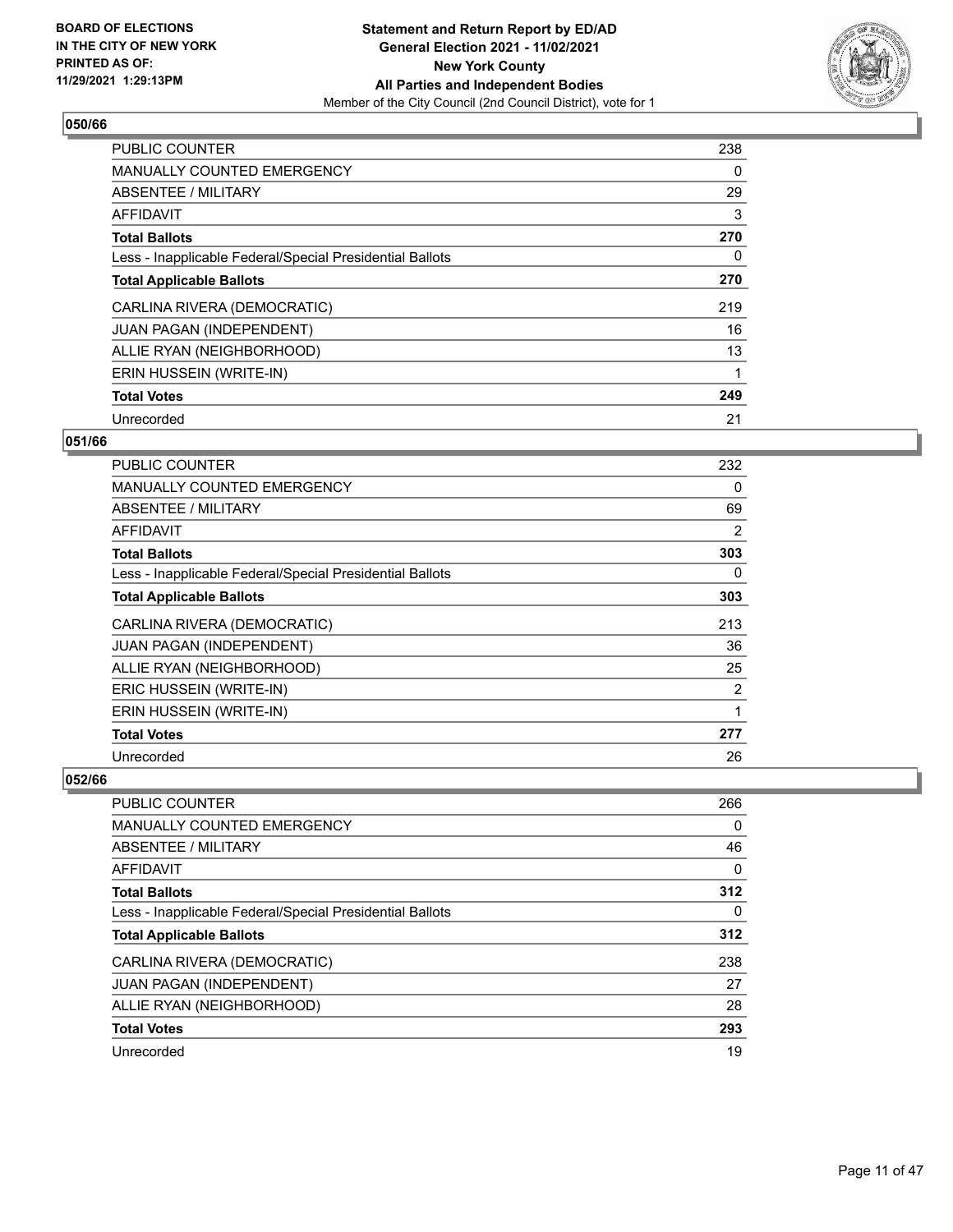

| PUBLIC COUNTER                                           | 336 |
|----------------------------------------------------------|-----|
| <b>MANUALLY COUNTED EMERGENCY</b>                        | 0   |
| ABSENTEE / MILITARY                                      | 56  |
| AFFIDAVIT                                                | 2   |
| <b>Total Ballots</b>                                     | 394 |
| Less - Inapplicable Federal/Special Presidential Ballots | 0   |
| <b>Total Applicable Ballots</b>                          | 394 |
| CARLINA RIVERA (DEMOCRATIC)                              | 308 |
| <b>JUAN PAGAN (INDEPENDENT)</b>                          | 30  |
| ALLIE RYAN (NEIGHBORHOOD)                                | 18  |
| UNATTRIBUTABLE WRITE-IN (WRITE-IN)                       |     |
| <b>Total Votes</b>                                       | 357 |
| Unrecorded                                               | 37  |

# **054/66**

| <b>PUBLIC COUNTER</b>                                    | 262 |
|----------------------------------------------------------|-----|
| <b>MANUALLY COUNTED EMERGENCY</b>                        | 0   |
| ABSENTEE / MILITARY                                      | 16  |
| AFFIDAVIT                                                | 0   |
| <b>Total Ballots</b>                                     | 278 |
| Less - Inapplicable Federal/Special Presidential Ballots | 0   |
| <b>Total Applicable Ballots</b>                          | 278 |
| CARLINA RIVERA (DEMOCRATIC)                              | 206 |
| <b>JUAN PAGAN (INDEPENDENT)</b>                          | 32  |
| ALLIE RYAN (NEIGHBORHOOD)                                | 20  |
| CLAIRE MARTHELEUR (WRITE-IN)                             | 1   |
| ERIN HUSSEIN (WRITE-IN)                                  | 1   |
| <b>Total Votes</b>                                       | 260 |
| Unrecorded                                               | 18  |

| <b>PUBLIC COUNTER</b>                                    | 182            |
|----------------------------------------------------------|----------------|
| <b>MANUALLY COUNTED EMERGENCY</b>                        | $\Omega$       |
| ABSENTEE / MILITARY                                      | 46             |
| AFFIDAVIT                                                | 2              |
| <b>Total Ballots</b>                                     | 230            |
| Less - Inapplicable Federal/Special Presidential Ballots | 0              |
| <b>Total Applicable Ballots</b>                          | 230            |
| CARLINA RIVERA (DEMOCRATIC)                              | 188            |
| JUAN PAGAN (INDEPENDENT)                                 | 14             |
| ALLIE RYAN (NEIGHBORHOOD)                                | 14             |
| <b>GEOFFREY TURNER (WRITE-IN)</b>                        | 1              |
| MICAH L. MOLDOVAN (WRITE-IN)                             | $\overline{2}$ |
| <b>Total Votes</b>                                       | 219            |
| Unrecorded                                               | 11             |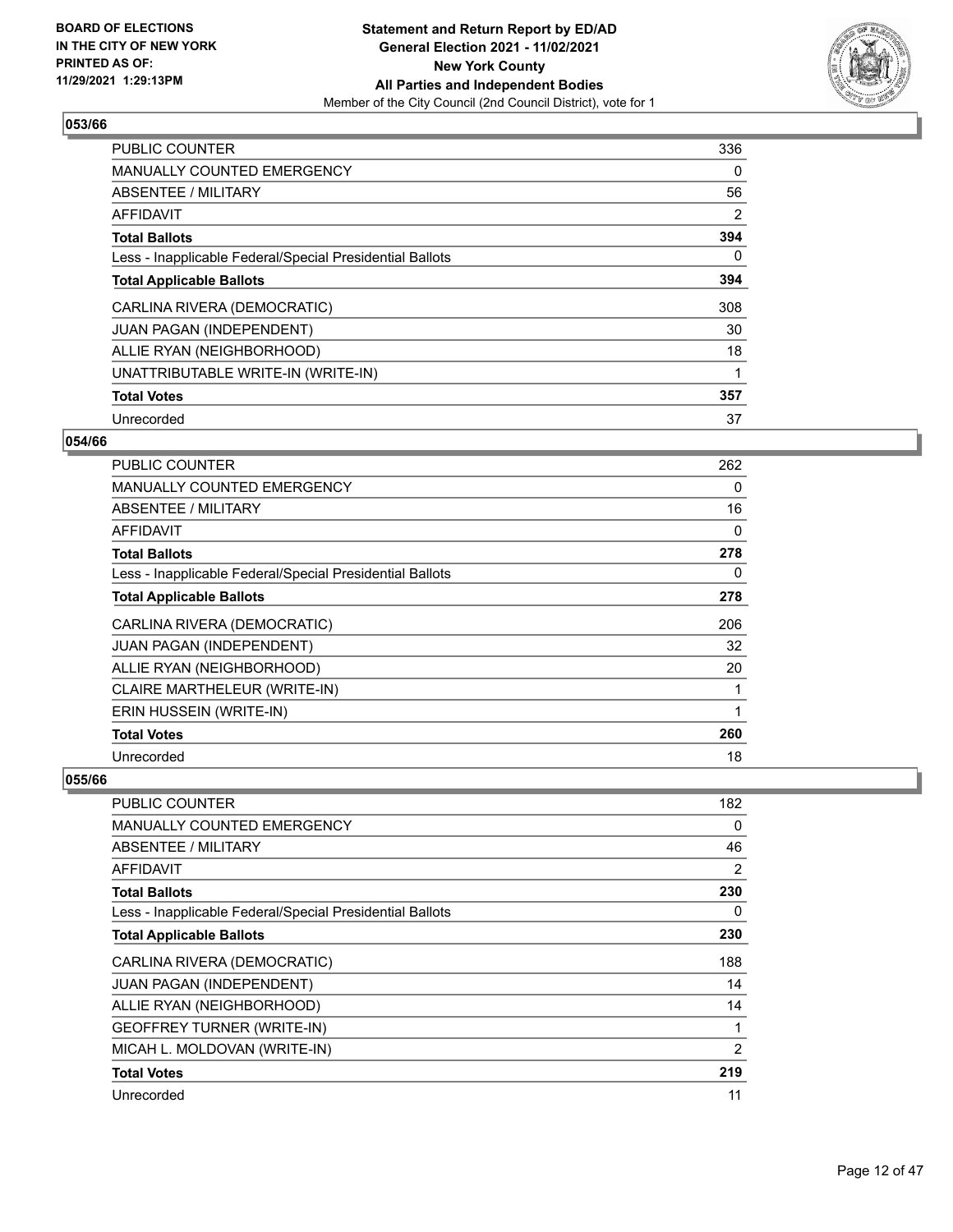

| <b>PUBLIC COUNTER</b>                                    | 192 |
|----------------------------------------------------------|-----|
| <b>MANUALLY COUNTED EMERGENCY</b>                        | 0   |
| <b>ABSENTEE / MILITARY</b>                               | 25  |
| AFFIDAVIT                                                | 0   |
| <b>Total Ballots</b>                                     | 217 |
| Less - Inapplicable Federal/Special Presidential Ballots | 0   |
| <b>Total Applicable Ballots</b>                          | 217 |
| CARLINA RIVERA (DEMOCRATIC)                              | 156 |
| JUAN PAGAN (INDEPENDENT)                                 | 26  |
| ALLIE RYAN (NEIGHBORHOOD)                                | 16  |
| ANDREW BERMAN (WRITE-IN)                                 |     |
| ED KOCH (WRITE-IN)                                       | 1   |
| <b>Total Votes</b>                                       | 200 |
| Unrecorded                                               | 17  |

# **057/66**

| <b>PUBLIC COUNTER</b>                                    | 258      |
|----------------------------------------------------------|----------|
| <b>MANUALLY COUNTED EMERGENCY</b>                        | 0        |
| ABSENTEE / MILITARY                                      | 47       |
| <b>AFFIDAVIT</b>                                         | 3        |
| <b>Total Ballots</b>                                     | 308      |
| Less - Inapplicable Federal/Special Presidential Ballots | $\Omega$ |
| <b>Total Applicable Ballots</b>                          | 308      |
| CARLINA RIVERA (DEMOCRATIC)                              | 232      |
| JUAN PAGAN (INDEPENDENT)                                 | 26       |
| ALLIE RYAN (NEIGHBORHOOD)                                | 15       |
| <b>Total Votes</b>                                       | 273      |
| Unrecorded                                               | 35       |

| PUBLIC COUNTER                                           | 134 |
|----------------------------------------------------------|-----|
| MANUALLY COUNTED EMERGENCY                               | 0   |
| ABSENTEE / MILITARY                                      | 17  |
| AFFIDAVIT                                                |     |
| <b>Total Ballots</b>                                     | 152 |
| Less - Inapplicable Federal/Special Presidential Ballots | 0   |
| <b>Total Applicable Ballots</b>                          | 152 |
| CARLINA RIVERA (DEMOCRATIC)                              | 117 |
| JUAN PAGAN (INDEPENDENT)                                 | 16  |
| ALLIE RYAN (NEIGHBORHOOD)                                | 13  |
| CONSTANCE CHRISTOPHER (WRITE-IN)                         | 1   |
| <b>Total Votes</b>                                       | 147 |
| Unrecorded                                               | 5   |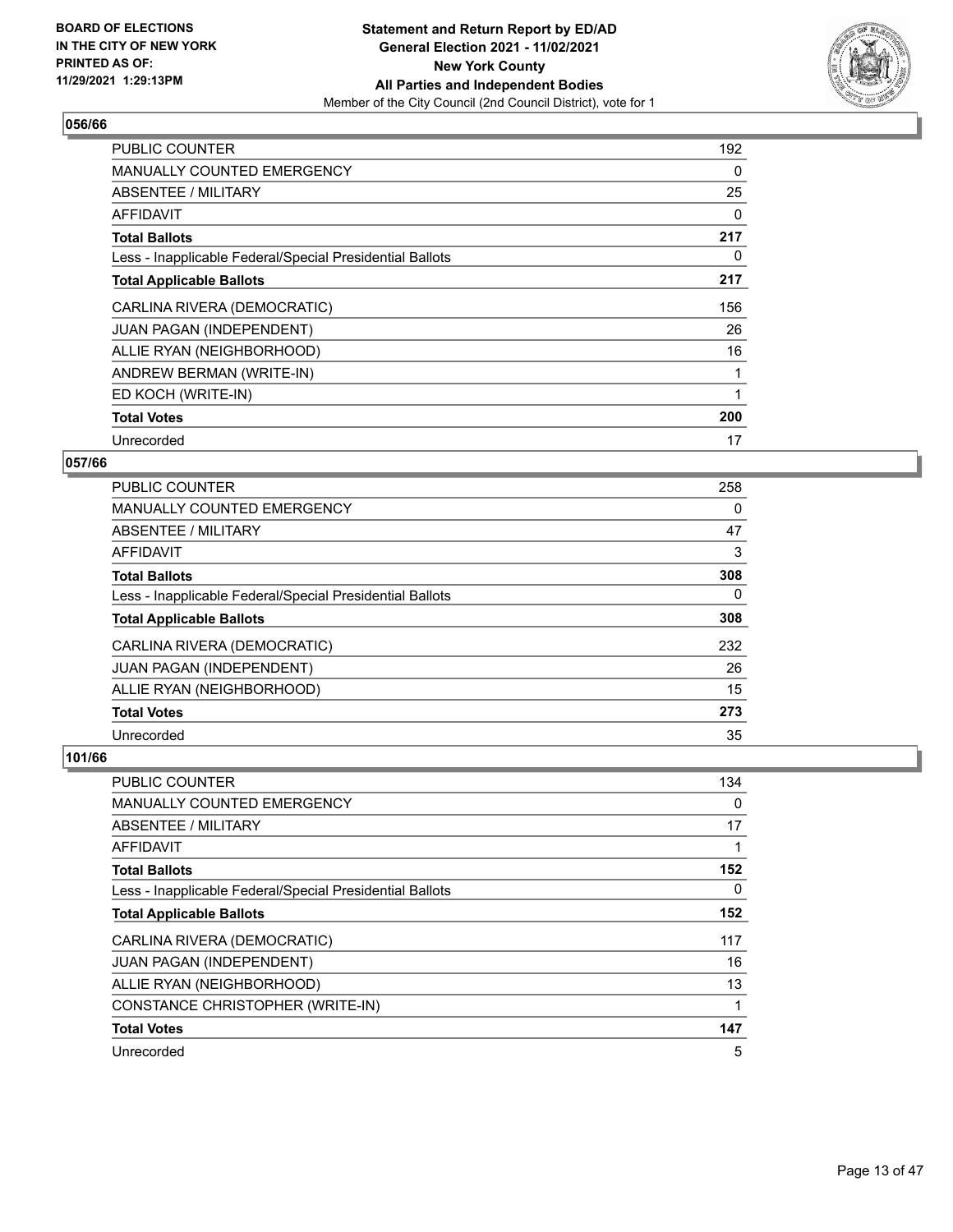

| <b>PUBLIC COUNTER</b>                                    | 155 |
|----------------------------------------------------------|-----|
| <b>MANUALLY COUNTED EMERGENCY</b>                        | 0   |
| ABSENTEE / MILITARY                                      | 22  |
| AFFIDAVIT                                                | 4   |
| <b>Total Ballots</b>                                     | 181 |
| Less - Inapplicable Federal/Special Presidential Ballots | 0   |
| <b>Total Applicable Ballots</b>                          | 181 |
| CARLINA RIVERA (DEMOCRATIC)                              | 142 |
| JUAN PAGAN (INDEPENDENT)                                 | 10  |
| ALLIE RYAN (NEIGHBORHOOD)                                | 19  |
| <b>GORDON LIPSKY (WRITE-IN)</b>                          |     |
| <b>Total Votes</b>                                       | 172 |
| Unrecorded                                               | 9   |

# **103/66**

| <b>PUBLIC COUNTER</b>                                    | 109 |
|----------------------------------------------------------|-----|
| <b>MANUALLY COUNTED EMERGENCY</b>                        | 0   |
| ABSENTEE / MILITARY                                      | 13  |
| AFFIDAVIT                                                | 2   |
| <b>Total Ballots</b>                                     | 124 |
| Less - Inapplicable Federal/Special Presidential Ballots | 0   |
| <b>Total Applicable Ballots</b>                          | 124 |
| CARLINA RIVERA (DEMOCRATIC)                              | 93  |
| <b>JUAN PAGAN (INDEPENDENT)</b>                          | 8   |
| ALLIE RYAN (NEIGHBORHOOD)                                | 17  |
| <b>Total Votes</b>                                       | 118 |
| Unrecorded                                               | 6   |

| <b>PUBLIC COUNTER</b>                                    | 104 |
|----------------------------------------------------------|-----|
| MANUALLY COUNTED EMERGENCY                               | 0   |
| ABSENTEE / MILITARY                                      | 11  |
| AFFIDAVIT                                                |     |
| <b>Total Ballots</b>                                     | 116 |
| Less - Inapplicable Federal/Special Presidential Ballots | 0   |
| <b>Total Applicable Ballots</b>                          | 116 |
| CARLINA RIVERA (DEMOCRATIC)                              | 83  |
| JUAN PAGAN (INDEPENDENT)                                 | 7   |
| ALLIE RYAN (NEIGHBORHOOD)                                | 20  |
| UNATTRIBUTABLE WRITE-IN (WRITE-IN)                       |     |
| <b>Total Votes</b>                                       | 111 |
| Unrecorded                                               | 5   |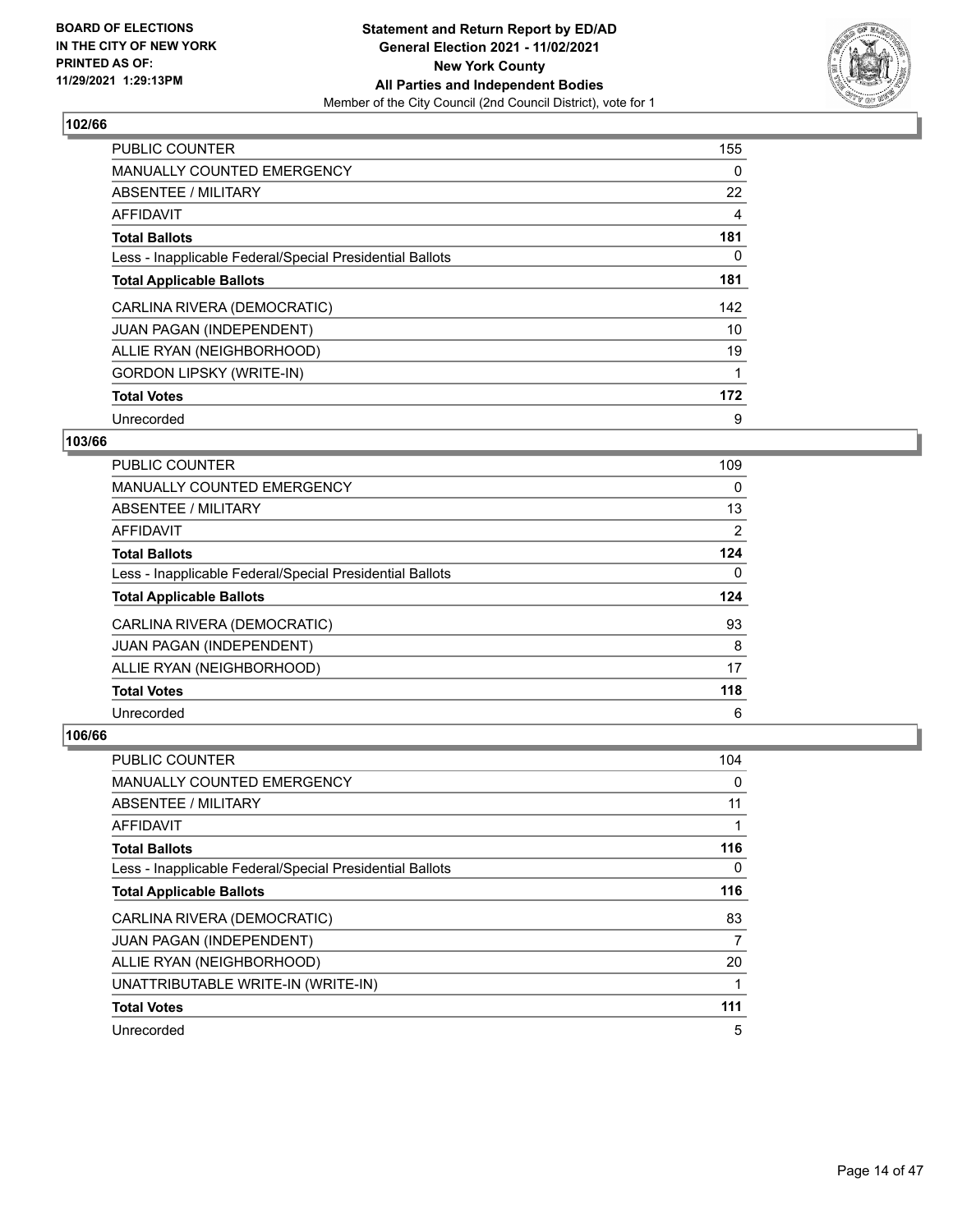

| <b>PUBLIC COUNTER</b>                                    | 142      |
|----------------------------------------------------------|----------|
| MANUALLY COUNTED EMERGENCY                               | 0        |
| ABSENTEE / MILITARY                                      | 15       |
| AFFIDAVIT                                                | $\Omega$ |
| <b>Total Ballots</b>                                     | 157      |
| Less - Inapplicable Federal/Special Presidential Ballots | 0        |
| <b>Total Applicable Ballots</b>                          | 157      |
| CARLINA RIVERA (DEMOCRATIC)                              | 124      |
| JUAN PAGAN (INDEPENDENT)                                 | 14       |
| ALLIE RYAN (NEIGHBORHOOD)                                | 11       |
| <b>Total Votes</b>                                       | 149      |
| Unrecorded                                               | 8        |

# **002/73**

| PUBLIC COUNTER                                           | 115      |
|----------------------------------------------------------|----------|
| <b>MANUALLY COUNTED EMERGENCY</b>                        | $\Omega$ |
| ABSENTEE / MILITARY                                      | 24       |
| <b>AFFIDAVIT</b>                                         | 0        |
| <b>Total Ballots</b>                                     | 139      |
| Less - Inapplicable Federal/Special Presidential Ballots | $\Omega$ |
| <b>Total Applicable Ballots</b>                          | 139      |
| CARLINA RIVERA (DEMOCRATIC)                              | 96       |
| JUAN PAGAN (INDEPENDENT)                                 | 17       |
| ALLIE RYAN (NEIGHBORHOOD)                                | 10       |
| ANDREW YANG (WRITE-IN)                                   | 1        |
| <b>Total Votes</b>                                       | 124      |
| Unrecorded                                               | 15       |

| PUBLIC COUNTER                                           | 182 |
|----------------------------------------------------------|-----|
| MANUALLY COUNTED EMERGENCY                               | 0   |
| ABSENTEE / MILITARY                                      | 24  |
| AFFIDAVIT                                                |     |
| <b>Total Ballots</b>                                     | 207 |
| Less - Inapplicable Federal/Special Presidential Ballots | 0   |
| <b>Total Applicable Ballots</b>                          | 207 |
| CARLINA RIVERA (DEMOCRATIC)                              | 143 |
| JUAN PAGAN (INDEPENDENT)                                 | 23  |
| ALLIE RYAN (NEIGHBORHOOD)                                | 5   |
| MATTHEW BRIEF (WRITE-IN)                                 | 2   |
| <b>Total Votes</b>                                       | 173 |
| Unrecorded                                               | 34  |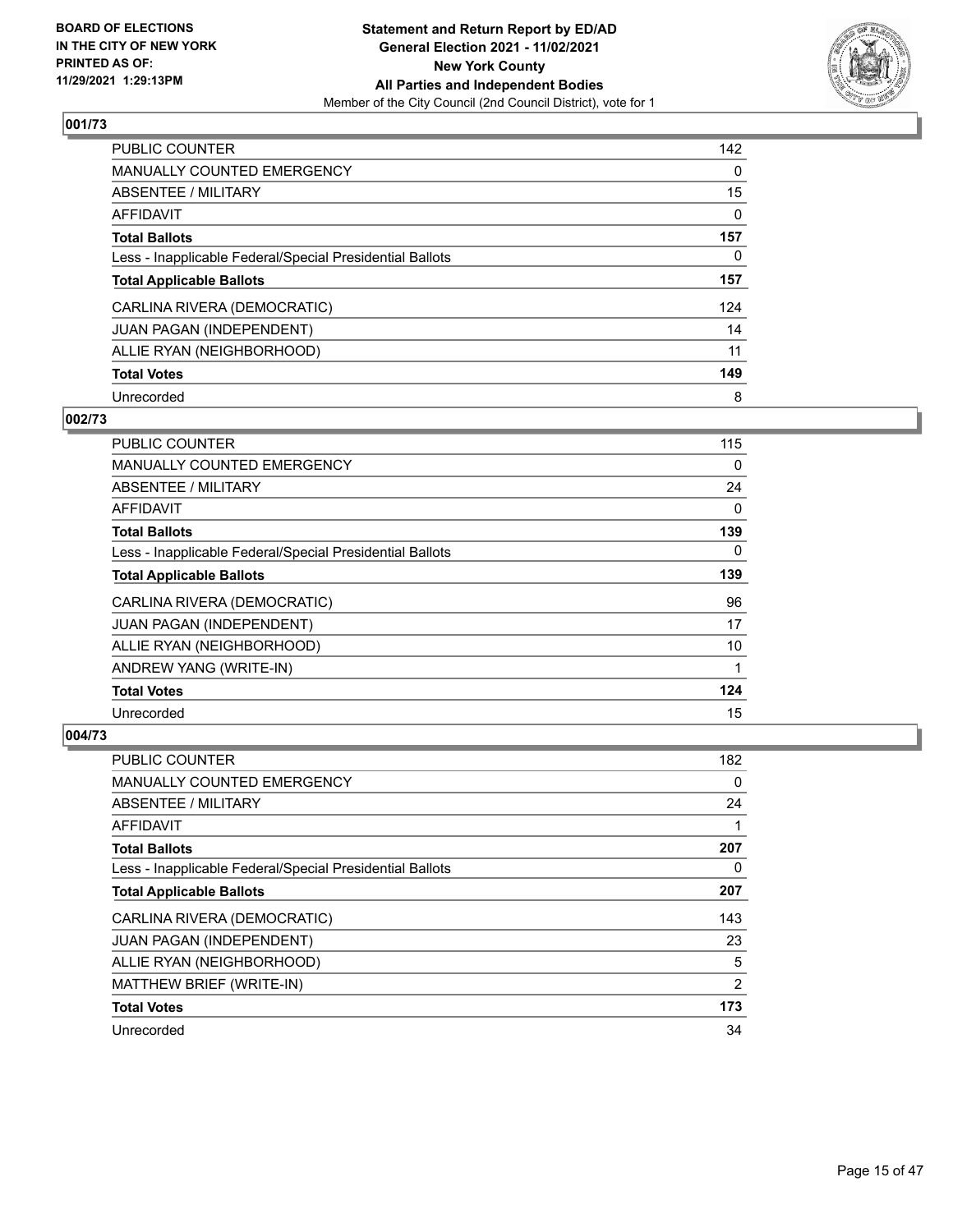

| <b>PUBLIC COUNTER</b>                                    | 157      |
|----------------------------------------------------------|----------|
| <b>MANUALLY COUNTED EMERGENCY</b>                        | 0        |
| ABSENTEE / MILITARY                                      | 13       |
| AFFIDAVIT                                                | 4        |
| <b>Total Ballots</b>                                     | 174      |
| Less - Inapplicable Federal/Special Presidential Ballots | $\Omega$ |
| <b>Total Applicable Ballots</b>                          | 174      |
| CARLINA RIVERA (DEMOCRATIC)                              | 126      |
| <b>JUAN PAGAN (INDEPENDENT)</b>                          | 17       |
| ALLIE RYAN (NEIGHBORHOOD)                                | 11       |
| ERIN HUSSEIN (WRITE-IN)                                  |          |
| UNATTRIBUTABLE WRITE-IN (WRITE-IN)                       |          |
| <b>Total Votes</b>                                       | 156      |
| Unrecorded                                               | 18       |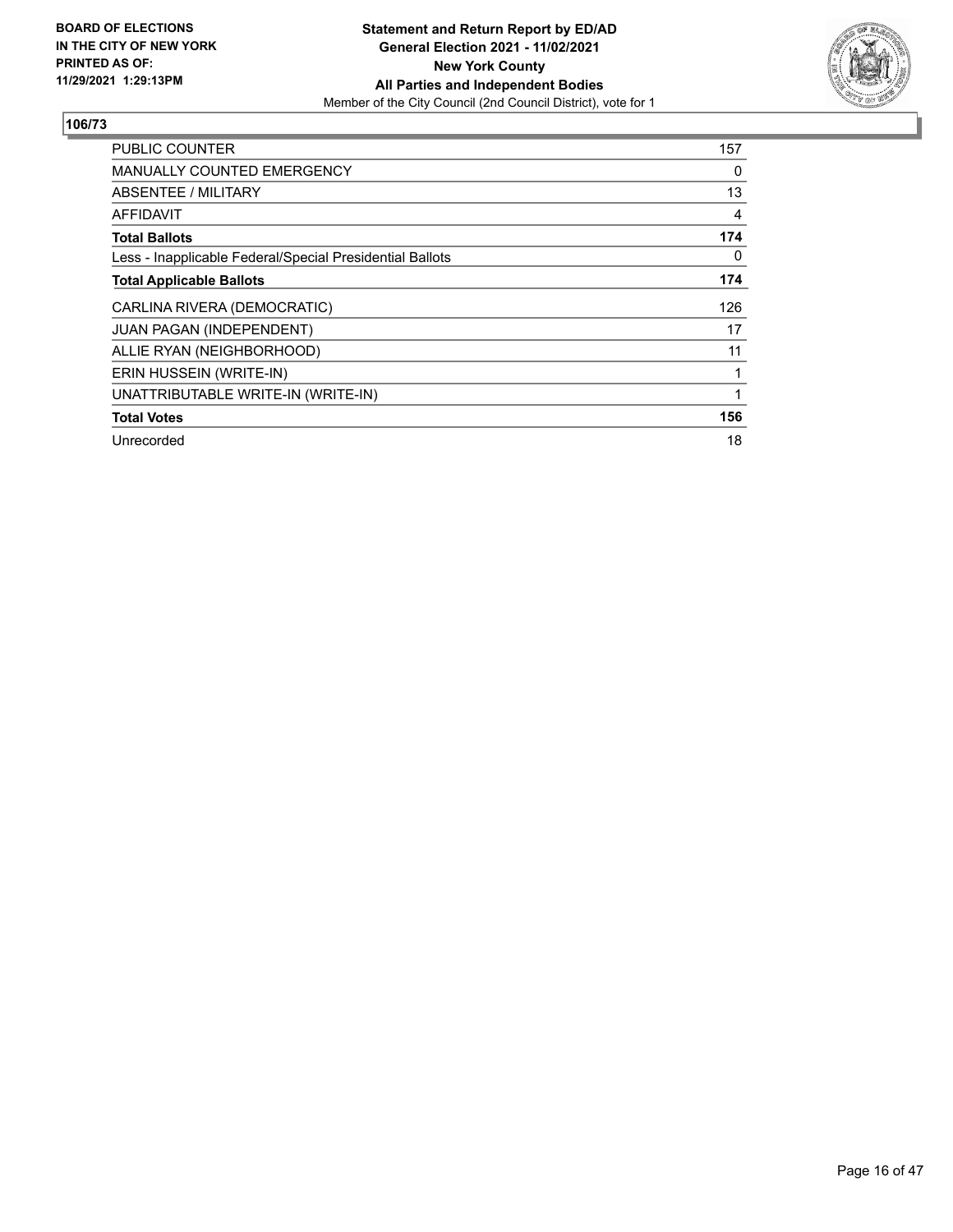

| <b>PUBLIC COUNTER</b>                                    | 96       |
|----------------------------------------------------------|----------|
| <b>MANUALLY COUNTED EMERGENCY</b>                        | 0        |
| ABSENTEE / MILITARY                                      | 3        |
| AFFIDAVIT                                                | $\Omega$ |
| <b>Total Ballots</b>                                     | 99       |
| Less - Inapplicable Federal/Special Presidential Ballots | 0        |
| <b>Total Applicable Ballots</b>                          | 99       |
| CARLINA RIVERA (DEMOCRATIC)                              | 67       |
| JUAN PAGAN (INDEPENDENT)                                 | 8        |
| ALLIE RYAN (NEIGHBORHOOD)                                |          |
| <b>Total Votes</b>                                       | 76       |
| Unrecorded                                               | 23       |

# **002/74**

| PUBLIC COUNTER                                           | 118 |
|----------------------------------------------------------|-----|
| <b>MANUALLY COUNTED EMERGENCY</b>                        | 0   |
| ABSENTEE / MILITARY                                      | 16  |
| <b>AFFIDAVIT</b>                                         |     |
| <b>Total Ballots</b>                                     | 135 |
| Less - Inapplicable Federal/Special Presidential Ballots | 0   |
| <b>Total Applicable Ballots</b>                          | 135 |
| CARLINA RIVERA (DEMOCRATIC)                              | 103 |
| <b>JUAN PAGAN (INDEPENDENT)</b>                          | 13  |
| ALLIE RYAN (NEIGHBORHOOD)                                | 4   |
| UNCOUNTED WRITE-IN PER STATUTE (WRITE-IN)                | 1   |
| <b>Total Votes</b>                                       | 121 |
| Unrecorded                                               | 14  |

| <b>PUBLIC COUNTER</b>                                    | 98  |
|----------------------------------------------------------|-----|
| <b>MANUALLY COUNTED EMERGENCY</b>                        | 0   |
| ABSENTEE / MILITARY                                      | 8   |
| AFFIDAVIT                                                | 2   |
| <b>Total Ballots</b>                                     | 108 |
| Less - Inapplicable Federal/Special Presidential Ballots | 0   |
| <b>Total Applicable Ballots</b>                          | 108 |
|                                                          |     |
| CARLINA RIVERA (DEMOCRATIC)                              | 86  |
| <b>JUAN PAGAN (INDEPENDENT)</b>                          | 5   |
| ALLIE RYAN (NEIGHBORHOOD)                                | 3   |
| <b>Total Votes</b>                                       | 94  |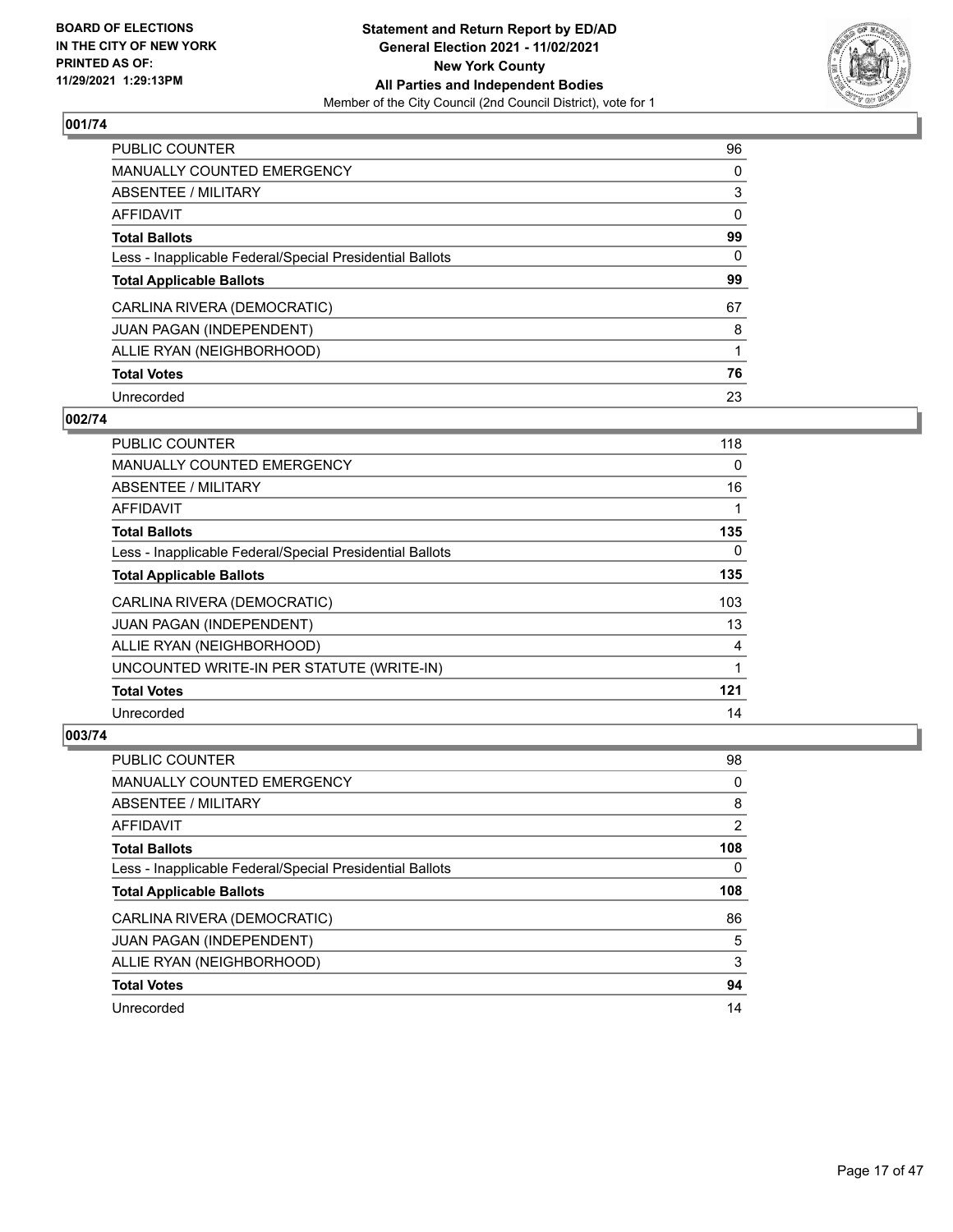

| <b>PUBLIC COUNTER</b>                                    | 131            |
|----------------------------------------------------------|----------------|
| MANUALLY COUNTED EMERGENCY                               | $\Omega$       |
| ABSENTEE / MILITARY                                      | $\overline{2}$ |
| AFFIDAVIT                                                |                |
| <b>Total Ballots</b>                                     | 134            |
| Less - Inapplicable Federal/Special Presidential Ballots | 0              |
| <b>Total Applicable Ballots</b>                          | 134            |
| CARLINA RIVERA (DEMOCRATIC)                              | 101            |
| <b>JUAN PAGAN (INDEPENDENT)</b>                          | 9              |
| ALLIE RYAN (NEIGHBORHOOD)                                | 3              |
| <b>Total Votes</b>                                       | 113            |
| Unrecorded                                               | 21             |

## **005/74**

| PUBLIC COUNTER                                           | 85       |
|----------------------------------------------------------|----------|
| <b>MANUALLY COUNTED EMERGENCY</b>                        | 0        |
| <b>ABSENTEE / MILITARY</b>                               | 4        |
| <b>AFFIDAVIT</b>                                         |          |
| <b>Total Ballots</b>                                     | 90       |
| Less - Inapplicable Federal/Special Presidential Ballots | $\Omega$ |
| <b>Total Applicable Ballots</b>                          | 90       |
| CARLINA RIVERA (DEMOCRATIC)                              | 68       |
| <b>JUAN PAGAN (INDEPENDENT)</b>                          | 3        |
| ALLIE RYAN (NEIGHBORHOOD)                                | 2        |
| <b>Total Votes</b>                                       | 73       |
| Unrecorded                                               | 17       |

| <b>PUBLIC COUNTER</b>                                    | 124 |
|----------------------------------------------------------|-----|
| <b>MANUALLY COUNTED EMERGENCY</b>                        | 0   |
| ABSENTEE / MILITARY                                      | 3   |
| AFFIDAVIT                                                | 1   |
| <b>Total Ballots</b>                                     | 128 |
| Less - Inapplicable Federal/Special Presidential Ballots | 0   |
| <b>Total Applicable Ballots</b>                          | 128 |
| CARLINA RIVERA (DEMOCRATIC)                              | 89  |
| JUAN PAGAN (INDEPENDENT)                                 | 8   |
| ALLIE RYAN (NEIGHBORHOOD)                                | 6   |
| UNATTRIBUTABLE WRITE-IN (WRITE-IN)                       |     |
| <b>Total Votes</b>                                       | 104 |
| Unrecorded                                               | 24  |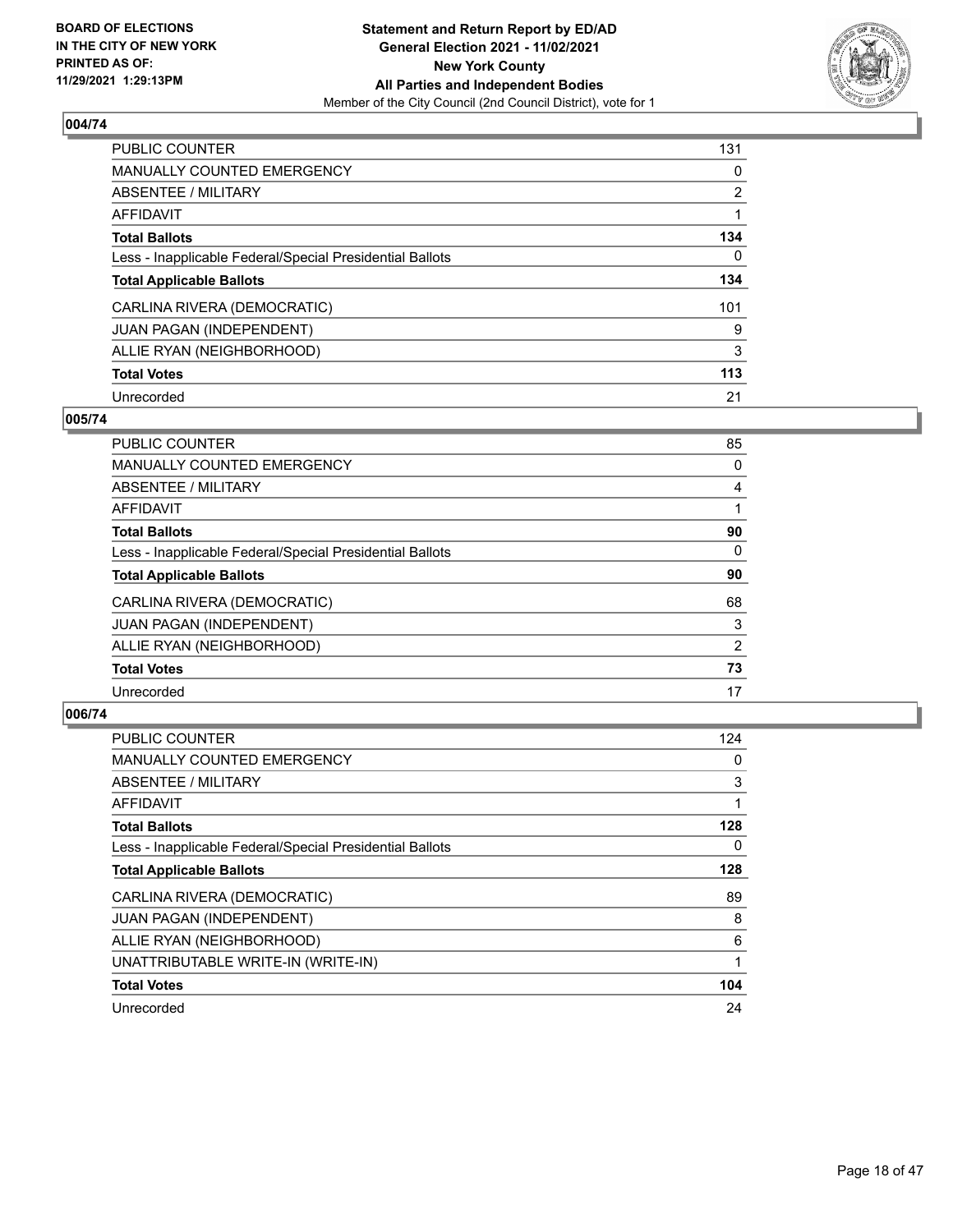

| <b>PUBLIC COUNTER</b>                                    | 139            |
|----------------------------------------------------------|----------------|
| <b>MANUALLY COUNTED EMERGENCY</b>                        | $\Omega$       |
| ABSENTEE / MILITARY                                      | 6              |
| AFFIDAVIT                                                | $\overline{2}$ |
| <b>Total Ballots</b>                                     | 147            |
| Less - Inapplicable Federal/Special Presidential Ballots | 0              |
| <b>Total Applicable Ballots</b>                          | 147            |
| CARLINA RIVERA (DEMOCRATIC)                              | 116            |
| JUAN PAGAN (INDEPENDENT)                                 | 9              |
| ALLIE RYAN (NEIGHBORHOOD)                                | 15             |
| <b>Total Votes</b>                                       | 140            |
| Unrecorded                                               | 7              |

#### **008/74**

| <b>PUBLIC COUNTER</b>                                    | 169 |
|----------------------------------------------------------|-----|
| MANUALLY COUNTED EMERGENCY                               | 0   |
| ABSENTEE / MILITARY                                      | 9   |
| <b>AFFIDAVIT</b>                                         | 5   |
| <b>Total Ballots</b>                                     | 183 |
| Less - Inapplicable Federal/Special Presidential Ballots | 0   |
| <b>Total Applicable Ballots</b>                          | 183 |
| CARLINA RIVERA (DEMOCRATIC)                              | 131 |
| JUAN PAGAN (INDEPENDENT)                                 | 10  |
| ALLIE RYAN (NEIGHBORHOOD)                                | 17  |
| INNA VERNIKOV (WRITE-IN)                                 | 1   |
| STEVEN KAPLAN (WRITE-IN)                                 | 1   |
| <b>Total Votes</b>                                       | 160 |
| Unrecorded                                               | 23  |

| <b>PUBLIC COUNTER</b>                                    | 75 |
|----------------------------------------------------------|----|
| <b>MANUALLY COUNTED EMERGENCY</b>                        | 0  |
| ABSENTEE / MILITARY                                      | 3  |
| AFFIDAVIT                                                | 0  |
| <b>Total Ballots</b>                                     | 78 |
| Less - Inapplicable Federal/Special Presidential Ballots | 0  |
| <b>Total Applicable Ballots</b>                          | 78 |
|                                                          |    |
| CARLINA RIVERA (DEMOCRATIC)                              | 57 |
| <b>JUAN PAGAN (INDEPENDENT)</b>                          |    |
| ALLIE RYAN (NEIGHBORHOOD)                                | 4  |
| <b>Total Votes</b>                                       | 68 |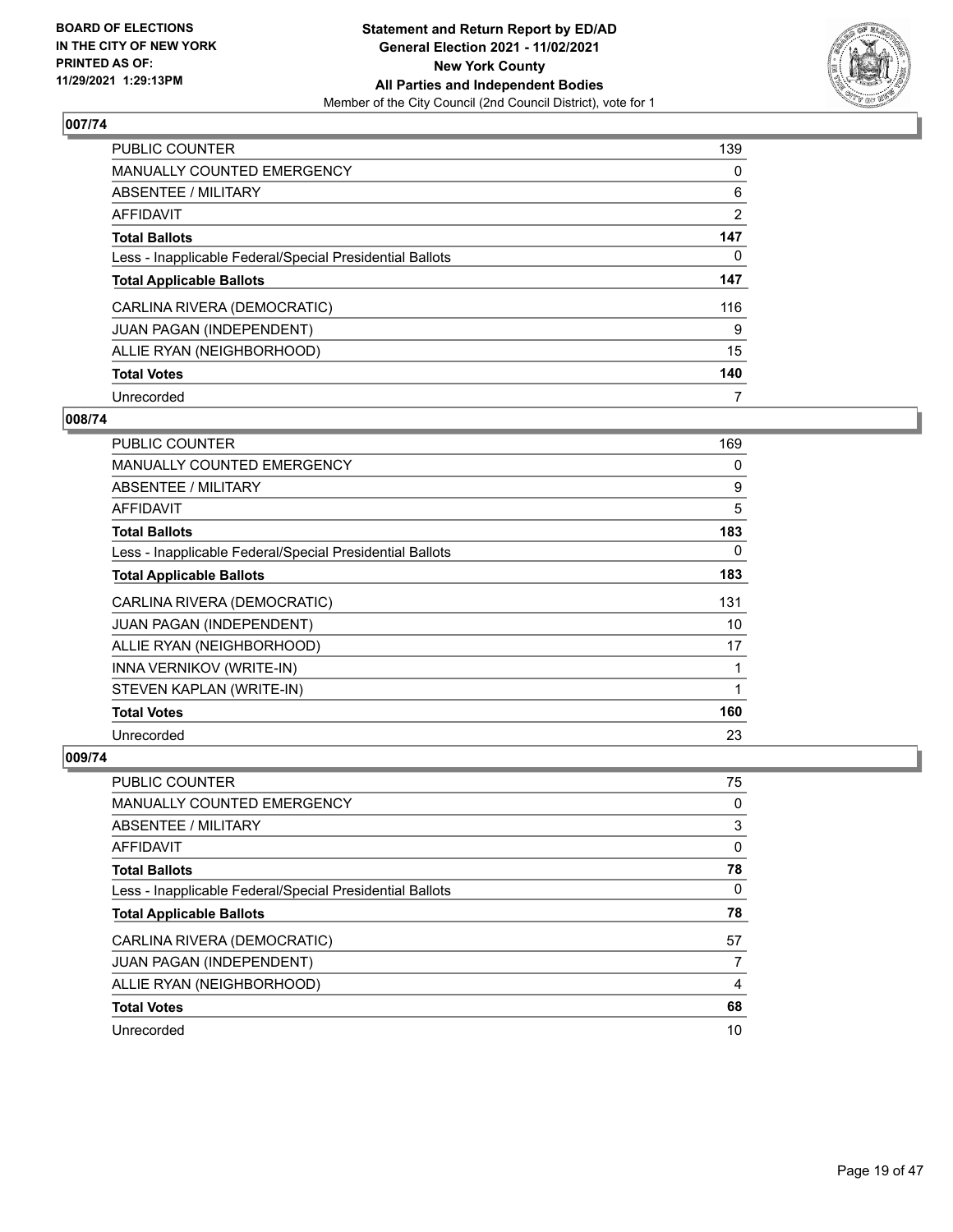

| <b>PUBLIC COUNTER</b>                                    | 103      |
|----------------------------------------------------------|----------|
| MANUALLY COUNTED EMERGENCY                               | $\Omega$ |
| ABSENTEE / MILITARY                                      | 15       |
| AFFIDAVIT                                                | 3        |
| <b>Total Ballots</b>                                     | 121      |
| Less - Inapplicable Federal/Special Presidential Ballots | 0        |
| <b>Total Applicable Ballots</b>                          | 121      |
| CARLINA RIVERA (DEMOCRATIC)                              | 92       |
| <b>JUAN PAGAN (INDEPENDENT)</b>                          | 9        |
| ALLIE RYAN (NEIGHBORHOOD)                                | 14       |
| <b>Total Votes</b>                                       | 115      |
| Unrecorded                                               | 6        |

## **011/74**

| <b>PUBLIC COUNTER</b>                                    | 144            |
|----------------------------------------------------------|----------------|
| MANUALLY COUNTED EMERGENCY                               | 0              |
| ABSENTEE / MILITARY                                      | $\overline{2}$ |
| <b>AFFIDAVIT</b>                                         |                |
| <b>Total Ballots</b>                                     | 147            |
| Less - Inapplicable Federal/Special Presidential Ballots | $\Omega$       |
| <b>Total Applicable Ballots</b>                          | 147            |
| CARLINA RIVERA (DEMOCRATIC)                              | 111            |
| <b>JUAN PAGAN (INDEPENDENT)</b>                          | 15             |
| ALLIE RYAN (NEIGHBORHOOD)                                | $\overline{2}$ |
| <b>Total Votes</b>                                       | 128            |
| Unrecorded                                               | 19             |

| PUBLIC COUNTER                                           | 138            |
|----------------------------------------------------------|----------------|
| MANUALLY COUNTED EMERGENCY                               | 0              |
| ABSENTEE / MILITARY                                      | 3              |
| <b>AFFIDAVIT</b>                                         | $\overline{2}$ |
| <b>Total Ballots</b>                                     | 143            |
| Less - Inapplicable Federal/Special Presidential Ballots | $\Omega$       |
| <b>Total Applicable Ballots</b>                          | 143            |
| CARLINA RIVERA (DEMOCRATIC)                              | 111            |
| <b>JUAN PAGAN (INDEPENDENT)</b>                          | 10             |
| ALLIE RYAN (NEIGHBORHOOD)                                | 8              |
| <b>Total Votes</b>                                       | 129            |
| Unrecorded                                               | 14             |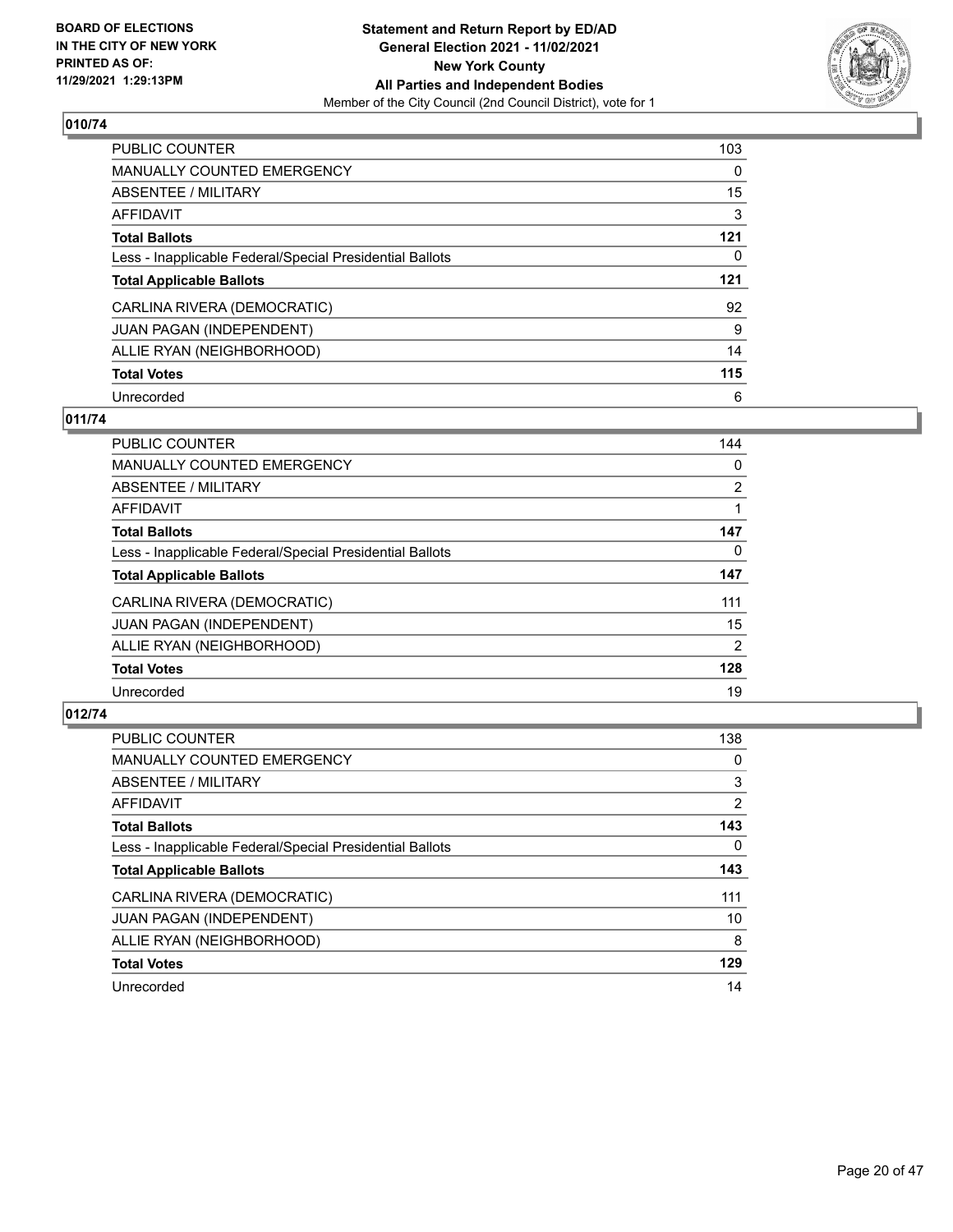

| PUBLIC COUNTER                                           | 103            |
|----------------------------------------------------------|----------------|
| <b>MANUALLY COUNTED EMERGENCY</b>                        | $\Omega$       |
| ABSENTEE / MILITARY                                      | 4              |
| AFFIDAVIT                                                | $\overline{2}$ |
| <b>Total Ballots</b>                                     | 109            |
| Less - Inapplicable Federal/Special Presidential Ballots | 0              |
| <b>Total Applicable Ballots</b>                          | 109            |
| CARLINA RIVERA (DEMOCRATIC)                              | 86             |
| <b>JUAN PAGAN (INDEPENDENT)</b>                          | 5              |
| ALLIE RYAN (NEIGHBORHOOD)                                | 7              |
| <b>Total Votes</b>                                       | 98             |
| Unrecorded                                               | 11             |

## **014/74**

| <b>PUBLIC COUNTER</b>                                    | 140 |
|----------------------------------------------------------|-----|
| <b>MANUALLY COUNTED EMERGENCY</b>                        | 0   |
| <b>ABSENTEE / MILITARY</b>                               | 5   |
| <b>AFFIDAVIT</b>                                         | 0   |
| <b>Total Ballots</b>                                     | 145 |
| Less - Inapplicable Federal/Special Presidential Ballots | 0   |
| <b>Total Applicable Ballots</b>                          | 145 |
| CARLINA RIVERA (DEMOCRATIC)                              | 101 |
| JUAN PAGAN (INDEPENDENT)                                 | 10  |
| ALLIE RYAN (NEIGHBORHOOD)                                | 3   |
| DORIS MURPHY (WRITE-IN)                                  | 1   |
| <b>Total Votes</b>                                       | 115 |
| Unrecorded                                               | 30  |

| PUBLIC COUNTER                                           | 146      |
|----------------------------------------------------------|----------|
| MANUALLY COUNTED EMERGENCY                               | 0        |
| ABSENTEE / MILITARY                                      | 13       |
| AFFIDAVIT                                                | 0        |
| <b>Total Ballots</b>                                     | 159      |
| Less - Inapplicable Federal/Special Presidential Ballots | $\Omega$ |
| <b>Total Applicable Ballots</b>                          | 159      |
| CARLINA RIVERA (DEMOCRATIC)                              | 109      |
| <b>JUAN PAGAN (INDEPENDENT)</b>                          | 9        |
| ALLIE RYAN (NEIGHBORHOOD)                                | 28       |
| EILEEN MYLES (WRITE-IN)                                  |          |
| <b>Total Votes</b>                                       | 147      |
| Unrecorded                                               | 12       |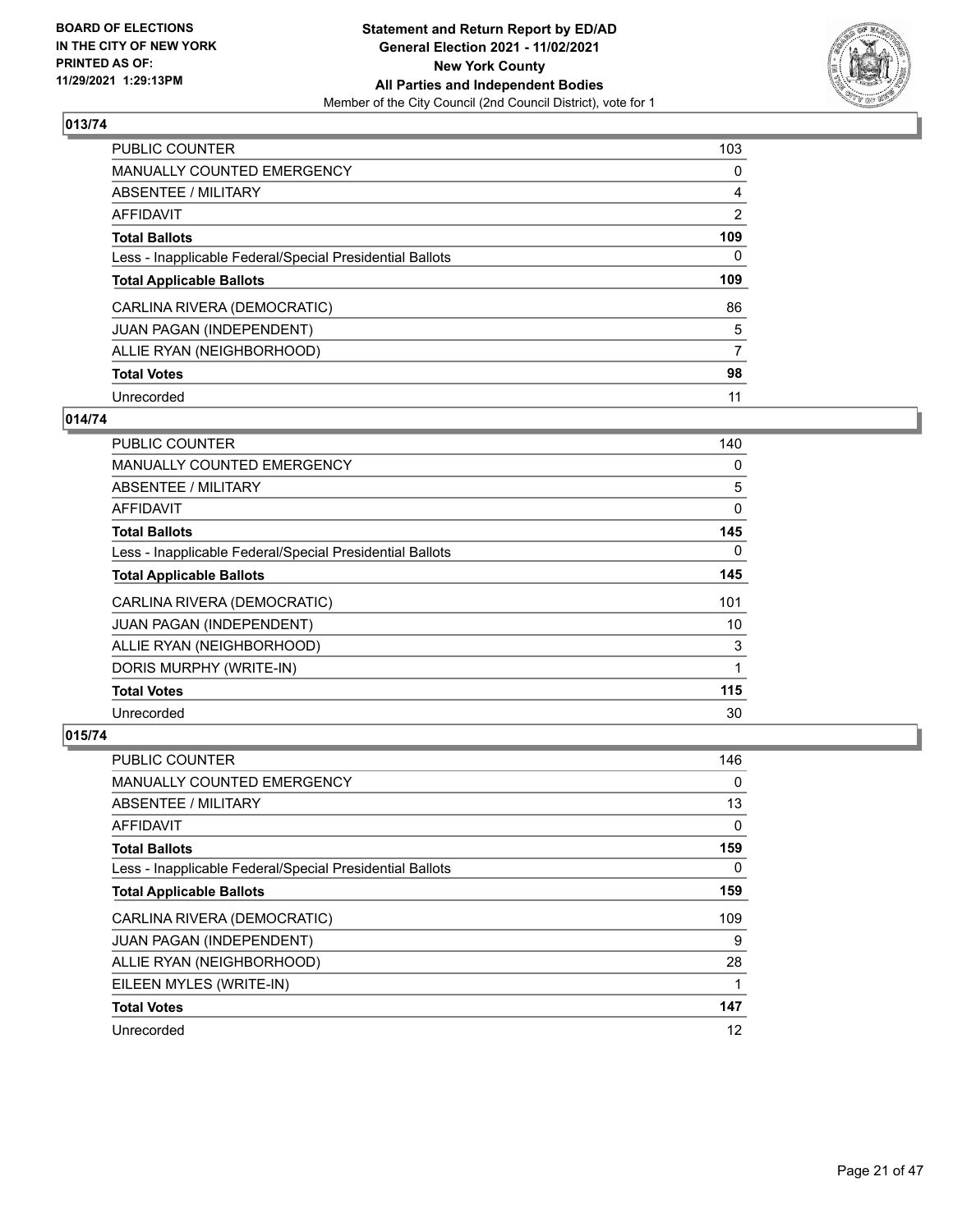

| PUBLIC COUNTER                                           | 81             |
|----------------------------------------------------------|----------------|
| MANUALLY COUNTED EMERGENCY                               | 0              |
| ABSENTEE / MILITARY                                      | 12             |
| AFFIDAVIT                                                | $\overline{2}$ |
| <b>Total Ballots</b>                                     | 95             |
| Less - Inapplicable Federal/Special Presidential Ballots | $\Omega$       |
| <b>Total Applicable Ballots</b>                          | 95             |
| CARLINA RIVERA (DEMOCRATIC)                              | 69             |
| <b>JUAN PAGAN (INDEPENDENT)</b>                          | 3              |
| ALLIE RYAN (NEIGHBORHOOD)                                | 11             |
| <b>Total Votes</b>                                       | 83             |
| Unrecorded                                               | 12             |

## **017/74**

| <b>PUBLIC COUNTER</b>                                    | 152 |
|----------------------------------------------------------|-----|
| <b>MANUALLY COUNTED EMERGENCY</b>                        | 0   |
| ABSENTEE / MILITARY                                      | 10  |
| AFFIDAVIT                                                | 1   |
| <b>Total Ballots</b>                                     | 163 |
| Less - Inapplicable Federal/Special Presidential Ballots | 0   |
| <b>Total Applicable Ballots</b>                          | 163 |
| CARLINA RIVERA (DEMOCRATIC)                              | 96  |
| JUAN PAGAN (INDEPENDENT)                                 | 20  |
| ALLIE RYAN (NEIGHBORHOOD)                                | 32  |
| ROBERTO ROSSI (WRITE-IN)                                 | 1   |
| UNATTRIBUTABLE WRITE-IN (WRITE-IN)                       | 2   |
| <b>Total Votes</b>                                       | 151 |
| Unrecorded                                               | 12  |

| <b>PUBLIC COUNTER</b>                                    | 97  |
|----------------------------------------------------------|-----|
| MANUALLY COUNTED EMERGENCY                               | 0   |
| ABSENTEE / MILITARY                                      | 8   |
| AFFIDAVIT                                                | 0   |
| <b>Total Ballots</b>                                     | 105 |
| Less - Inapplicable Federal/Special Presidential Ballots | 0   |
| <b>Total Applicable Ballots</b>                          | 105 |
| CARLINA RIVERA (DEMOCRATIC)                              | 61  |
| <b>JUAN PAGAN (INDEPENDENT)</b>                          | 6   |
| ALLIE RYAN (NEIGHBORHOOD)                                | 16  |
| CAROLINA LEON SAAVEDRA (WRITE-IN)                        | 1   |
| <b>Total Votes</b>                                       | 84  |
| Unrecorded                                               | 21  |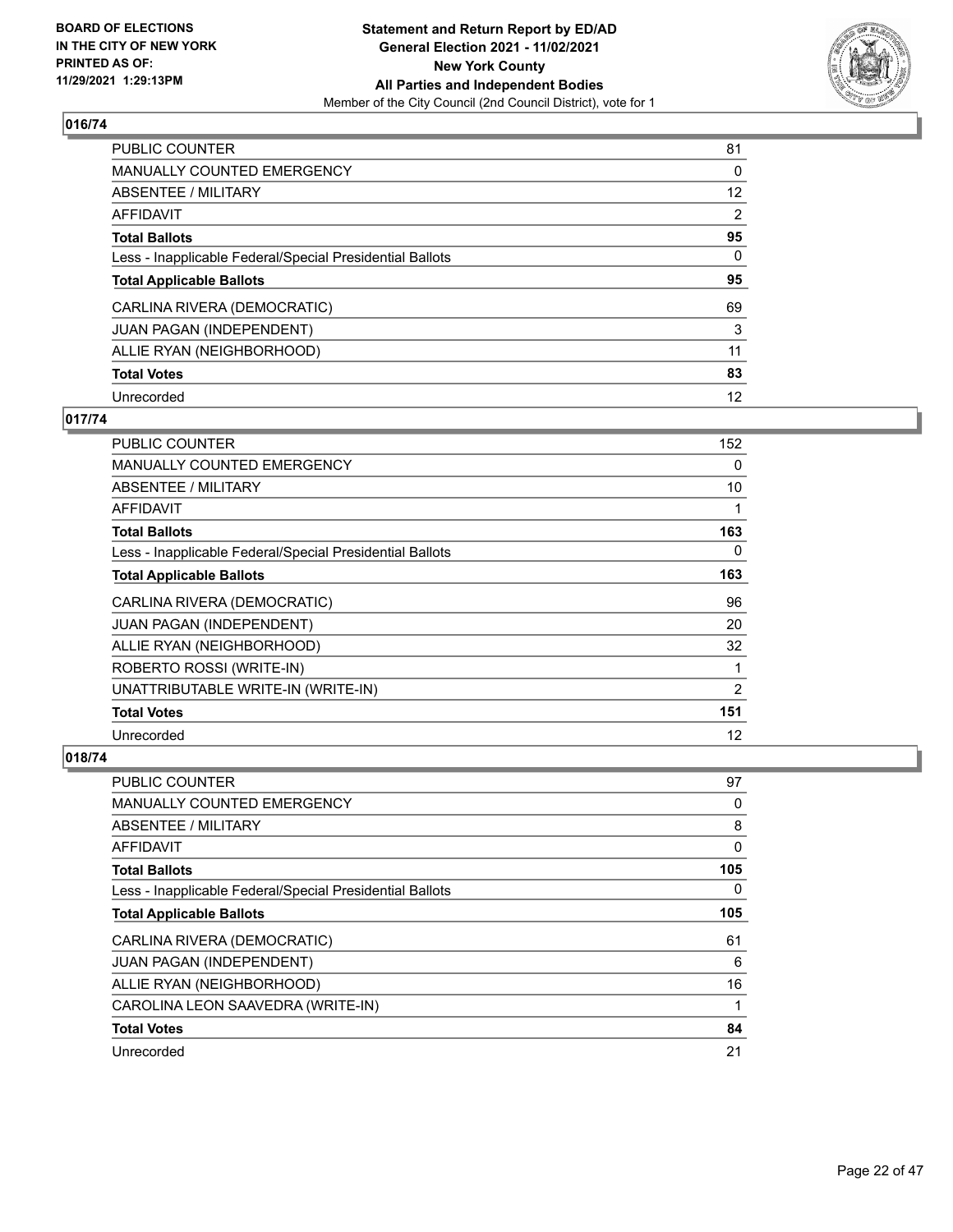

| PUBLIC COUNTER                                           | 269      |
|----------------------------------------------------------|----------|
| <b>MANUALLY COUNTED EMERGENCY</b>                        | $\Omega$ |
| ABSENTEE / MILITARY                                      | 29       |
| AFFIDAVIT                                                | 2        |
| <b>Total Ballots</b>                                     | 300      |
| Less - Inapplicable Federal/Special Presidential Ballots | 0        |
| <b>Total Applicable Ballots</b>                          | 300      |
| CARLINA RIVERA (DEMOCRATIC)                              | 160      |
| <b>JUAN PAGAN (INDEPENDENT)</b>                          | 40       |
| ALLIE RYAN (NEIGHBORHOOD)                                | 39       |
| <b>Total Votes</b>                                       | 239      |
| Unrecorded                                               | 61       |

#### **020/74**

| <b>PUBLIC COUNTER</b>                                    | 289 |
|----------------------------------------------------------|-----|
| <b>MANUALLY COUNTED EMERGENCY</b>                        | 0   |
| ABSENTEE / MILITARY                                      | 26  |
| <b>AFFIDAVIT</b>                                         | 4   |
| <b>Total Ballots</b>                                     | 319 |
| Less - Inapplicable Federal/Special Presidential Ballots | 0   |
| <b>Total Applicable Ballots</b>                          | 319 |
| CARLINA RIVERA (DEMOCRATIC)                              | 172 |
| JUAN PAGAN (INDEPENDENT)                                 | 30  |
| ALLIE RYAN (NEIGHBORHOOD)                                | 66  |
| INNA VERNIKOV (WRITE-IN)                                 |     |
| <b>Total Votes</b>                                       | 269 |
| Unrecorded                                               | 50  |

| PUBLIC COUNTER                                           | 225      |
|----------------------------------------------------------|----------|
| <b>MANUALLY COUNTED EMERGENCY</b>                        | $\Omega$ |
| ABSENTEE / MILITARY                                      | 14       |
| AFFIDAVIT                                                | 2        |
| <b>Total Ballots</b>                                     | 241      |
| Less - Inapplicable Federal/Special Presidential Ballots | 0        |
| <b>Total Applicable Ballots</b>                          | 241      |
| CARLINA RIVERA (DEMOCRATIC)                              | 164      |
| JUAN PAGAN (INDEPENDENT)                                 | 7        |
| ALLIE RYAN (NEIGHBORHOOD)                                | 57       |
| <b>Total Votes</b>                                       | 228      |
| Unrecorded                                               | 13       |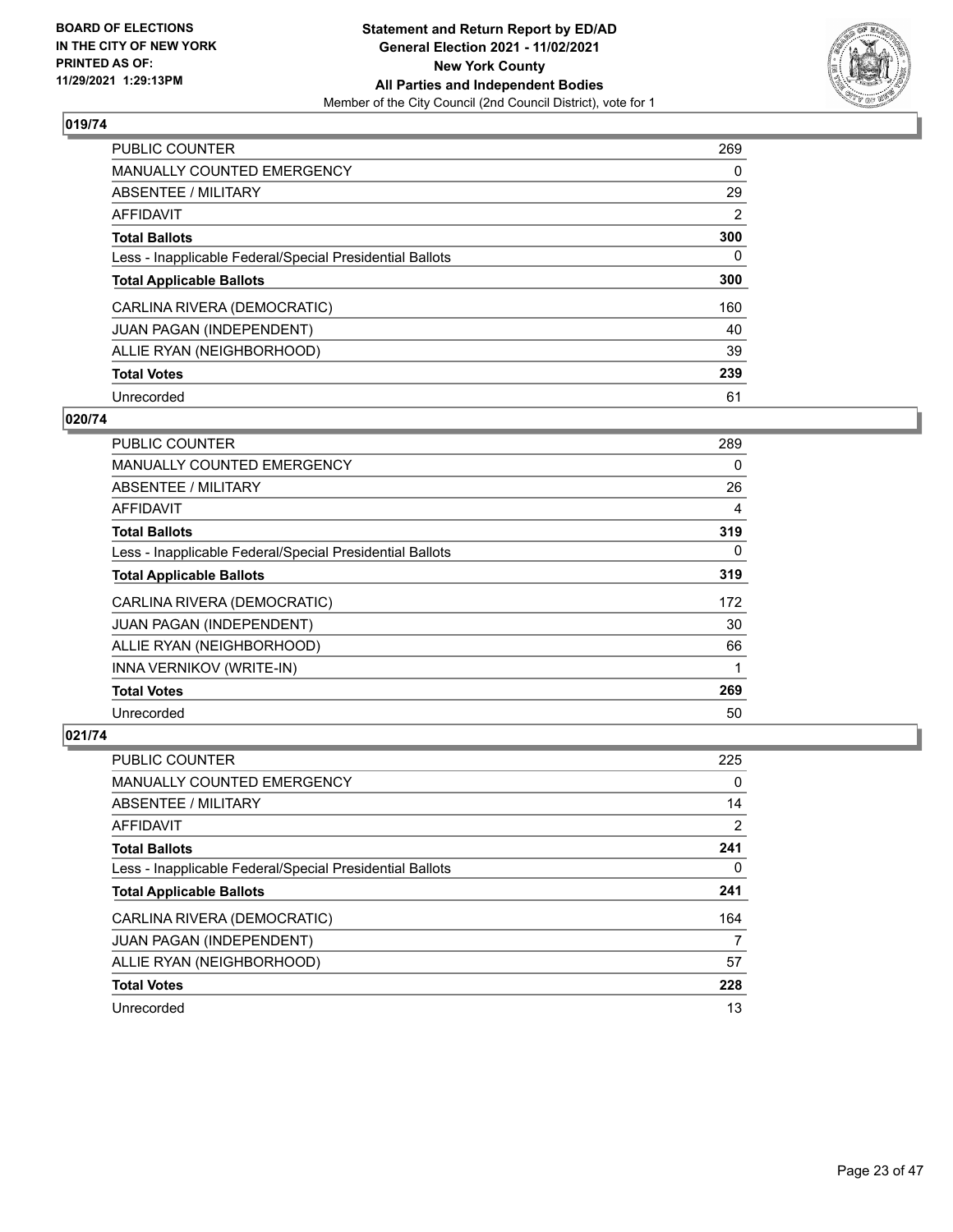

| <b>PUBLIC COUNTER</b>                                    | 197 |
|----------------------------------------------------------|-----|
| MANUALLY COUNTED EMERGENCY                               | 0   |
| ABSENTEE / MILITARY                                      | 21  |
| AFFIDAVIT                                                |     |
| <b>Total Ballots</b>                                     | 219 |
| Less - Inapplicable Federal/Special Presidential Ballots | 0   |
| <b>Total Applicable Ballots</b>                          | 219 |
| CARLINA RIVERA (DEMOCRATIC)                              | 131 |
| JUAN PAGAN (INDEPENDENT)                                 | 17  |
| ALLIE RYAN (NEIGHBORHOOD)                                | 56  |
| LOGAN BEASOLEIL (WRITE-IN)                               |     |
| UNATTRIBUTABLE WRITE-IN (WRITE-IN)                       | 2   |
| <b>Total Votes</b>                                       | 207 |
| Unrecorded                                               | 12  |

# **023/74**

| PUBLIC COUNTER                                           | 195 |
|----------------------------------------------------------|-----|
| MANUALLY COUNTED EMERGENCY                               | 0   |
| ABSENTEE / MILITARY                                      | 15  |
| AFFIDAVIT                                                |     |
| <b>Total Ballots</b>                                     | 211 |
| Less - Inapplicable Federal/Special Presidential Ballots | 0   |
| <b>Total Applicable Ballots</b>                          | 211 |
| CARLINA RIVERA (DEMOCRATIC)                              | 131 |
| <b>JUAN PAGAN (INDEPENDENT)</b>                          | 13  |
| ALLIE RYAN (NEIGHBORHOOD)                                | 50  |
| UNATTRIBUTABLE WRITE-IN (WRITE-IN)                       |     |
| YOKO ONO (WRITE-IN)                                      |     |
| <b>Total Votes</b>                                       | 196 |
| Unrecorded                                               | 15  |

| <b>PUBLIC COUNTER</b>                                    | 203 |
|----------------------------------------------------------|-----|
| <b>MANUALLY COUNTED EMERGENCY</b>                        | 0   |
| ABSENTEE / MILITARY                                      | 14  |
| AFFIDAVIT                                                | 3   |
| <b>Total Ballots</b>                                     | 220 |
| Less - Inapplicable Federal/Special Presidential Ballots | 0   |
| <b>Total Applicable Ballots</b>                          | 220 |
| CARLINA RIVERA (DEMOCRATIC)                              | 135 |
| <b>JUAN PAGAN (INDEPENDENT)</b>                          | 19  |
| ALLIE RYAN (NEIGHBORHOOD)                                | 52  |
| JASMINE SANCHEZ (WRITE-IN)                               | 2   |
| <b>Total Votes</b>                                       | 208 |
| Unrecorded                                               | 12  |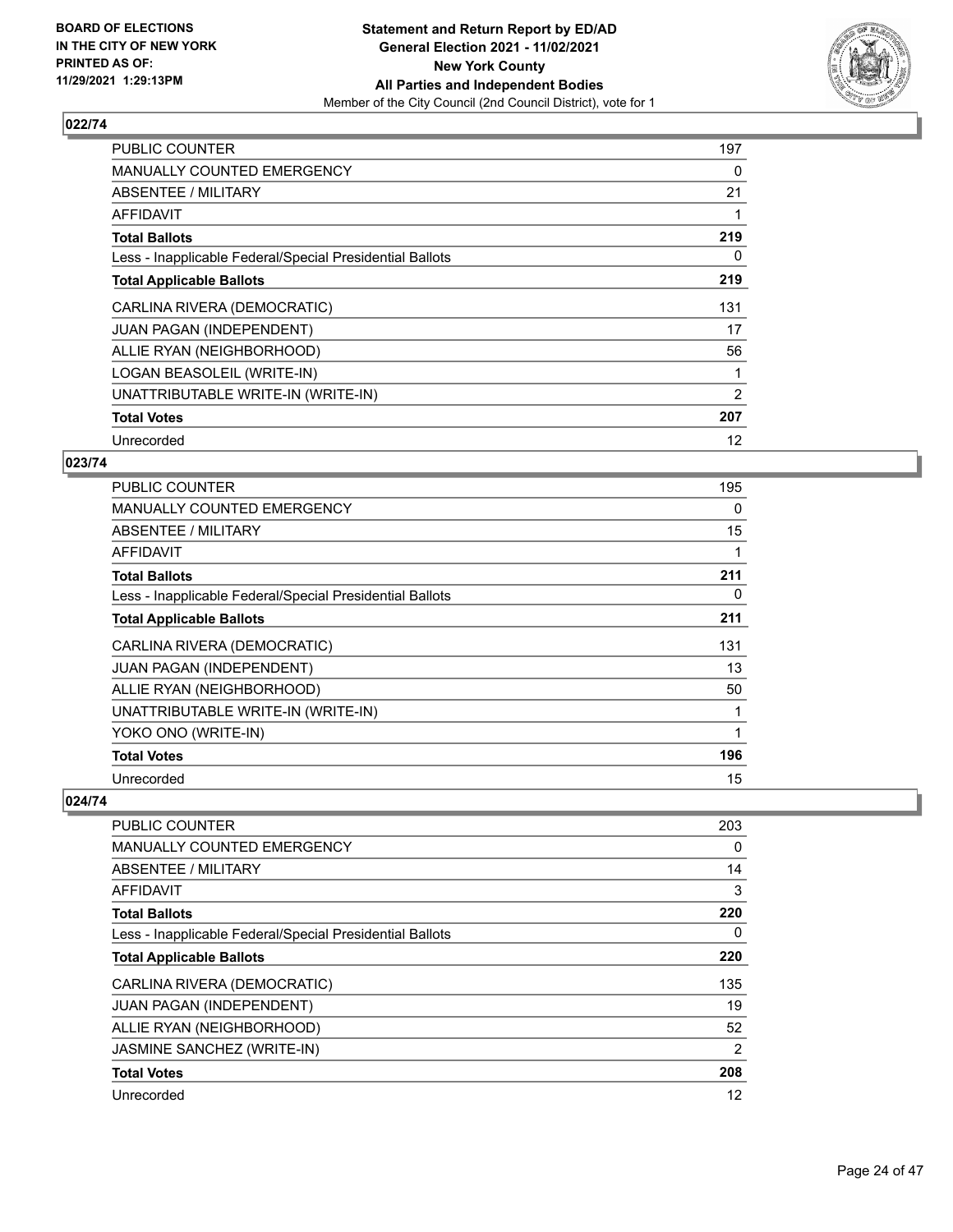

| <b>PUBLIC COUNTER</b>                                    | 139 |
|----------------------------------------------------------|-----|
| <b>MANUALLY COUNTED EMERGENCY</b>                        | 0   |
| ABSENTEE / MILITARY                                      | 7   |
| AFFIDAVIT                                                | 0   |
| <b>Total Ballots</b>                                     | 146 |
| Less - Inapplicable Federal/Special Presidential Ballots | 0   |
| <b>Total Applicable Ballots</b>                          | 146 |
| CARLINA RIVERA (DEMOCRATIC)                              | 97  |
| <b>JUAN PAGAN (INDEPENDENT)</b>                          | 6   |
| ALLIE RYAN (NEIGHBORHOOD)                                | 28  |
| OBI TUPPIN (WRITE-IN)                                    |     |
| <b>Total Votes</b>                                       | 132 |
| Unrecorded                                               | 14  |

# **026/74**

| <b>PUBLIC COUNTER</b>                                    | 142 |
|----------------------------------------------------------|-----|
| <b>MANUALLY COUNTED EMERGENCY</b>                        | 0   |
| ABSENTEE / MILITARY                                      | 5   |
| <b>AFFIDAVIT</b>                                         |     |
| <b>Total Ballots</b>                                     | 148 |
| Less - Inapplicable Federal/Special Presidential Ballots | 0   |
| <b>Total Applicable Ballots</b>                          | 148 |
| CARLINA RIVERA (DEMOCRATIC)                              | 121 |
| JUAN PAGAN (INDEPENDENT)                                 | 7   |
| ALLIE RYAN (NEIGHBORHOOD)                                | 3   |
| <b>Total Votes</b>                                       | 131 |
| Unrecorded                                               | 17  |

| <b>PUBLIC COUNTER</b>                                    | 135 |
|----------------------------------------------------------|-----|
| MANUALLY COUNTED EMERGENCY                               | 0   |
| ABSENTEE / MILITARY                                      | 3   |
| AFFIDAVIT                                                | 0   |
| <b>Total Ballots</b>                                     | 138 |
| Less - Inapplicable Federal/Special Presidential Ballots | 0   |
| <b>Total Applicable Ballots</b>                          | 138 |
| CARLINA RIVERA (DEMOCRATIC)                              | 100 |
| <b>JUAN PAGAN (INDEPENDENT)</b>                          | 17  |
| ALLIE RYAN (NEIGHBORHOOD)                                | 2   |
| JACQUELINE TOBOROFF (WRITE-IN)                           |     |
| <b>Total Votes</b>                                       | 120 |
| Unrecorded                                               | 18  |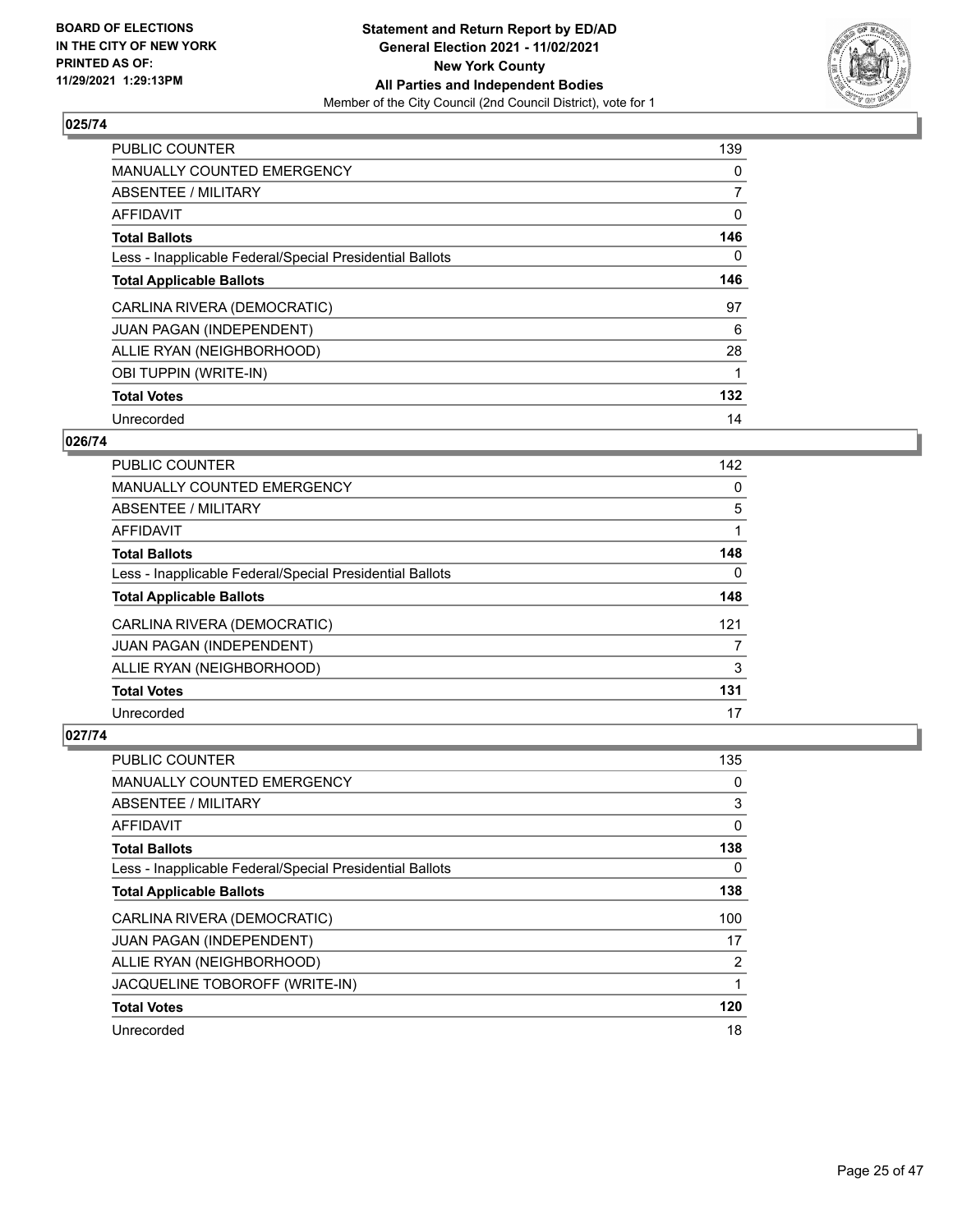

| PUBLIC COUNTER                                           | 91  |
|----------------------------------------------------------|-----|
| <b>MANUALLY COUNTED EMERGENCY</b>                        | 0   |
| ABSENTEE / MILITARY                                      | 9   |
| AFFIDAVIT                                                | 0   |
| <b>Total Ballots</b>                                     | 100 |
| Less - Inapplicable Federal/Special Presidential Ballots | 0   |
| <b>Total Applicable Ballots</b>                          | 100 |
| CARLINA RIVERA (DEMOCRATIC)                              | 74  |
| <b>JUAN PAGAN (INDEPENDENT)</b>                          | 6   |
| ALLIE RYAN (NEIGHBORHOOD)                                | 6   |
| <b>Total Votes</b>                                       | 86  |
| Unrecorded                                               | 14  |

#### **029/74**

| <b>PUBLIC COUNTER</b>                                    | 127      |
|----------------------------------------------------------|----------|
| MANUALLY COUNTED EMERGENCY                               | 0        |
| ABSENTEE / MILITARY                                      | 4        |
| <b>AFFIDAVIT</b>                                         | $\Omega$ |
| <b>Total Ballots</b>                                     | 131      |
| Less - Inapplicable Federal/Special Presidential Ballots | $\Omega$ |
| <b>Total Applicable Ballots</b>                          | 131      |
| CARLINA RIVERA (DEMOCRATIC)                              | 98       |
| JUAN PAGAN (INDEPENDENT)                                 | 17       |
| ALLIE RYAN (NEIGHBORHOOD)                                | 5        |
| <b>Total Votes</b>                                       | 120      |
| Unrecorded                                               | 11       |

| PUBLIC COUNTER                                           | 125            |
|----------------------------------------------------------|----------------|
| <b>MANUALLY COUNTED EMERGENCY</b>                        | $\Omega$       |
| ABSENTEE / MILITARY                                      | $\overline{7}$ |
| <b>AFFIDAVIT</b>                                         | 0              |
| <b>Total Ballots</b>                                     | 132            |
| Less - Inapplicable Federal/Special Presidential Ballots | $\Omega$       |
| <b>Total Applicable Ballots</b>                          | 132            |
| CARLINA RIVERA (DEMOCRATIC)                              | 103            |
| <b>JUAN PAGAN (INDEPENDENT)</b>                          | 9              |
| ALLIE RYAN (NEIGHBORHOOD)                                | 7              |
| <b>Total Votes</b>                                       | 119            |
| Unrecorded                                               | 13             |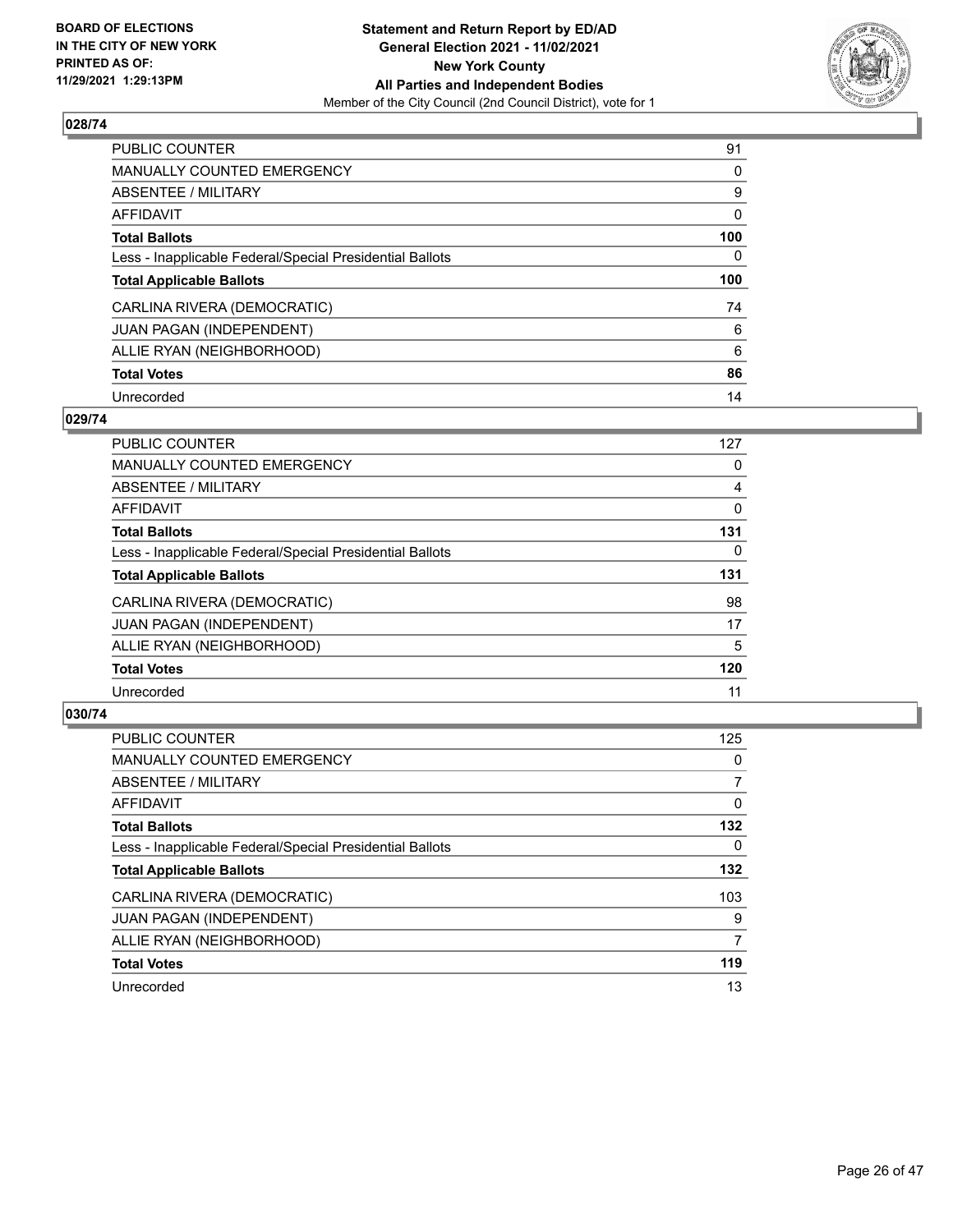

| PUBLIC COUNTER                                           | 307 |
|----------------------------------------------------------|-----|
| <b>MANUALLY COUNTED EMERGENCY</b>                        | 0   |
| ABSENTEE / MILITARY                                      | 16  |
| AFFIDAVIT                                                | 0   |
| <b>Total Ballots</b>                                     | 323 |
| Less - Inapplicable Federal/Special Presidential Ballots | 0   |
| <b>Total Applicable Ballots</b>                          | 323 |
| CARLINA RIVERA (DEMOCRATIC)                              | 195 |
| JUAN PAGAN (INDEPENDENT)                                 | 26  |
| ALLIE RYAN (NEIGHBORHOOD)                                | 68  |
| TODD FERRARA (WRITE-IN)                                  | 1   |
| <b>Total Votes</b>                                       | 290 |
| Unrecorded                                               | 33  |

# **032/74**

| <b>PUBLIC COUNTER</b>                                    | 224 |
|----------------------------------------------------------|-----|
| <b>MANUALLY COUNTED EMERGENCY</b>                        | 0   |
| ABSENTEE / MILITARY                                      | 10  |
| <b>AFFIDAVIT</b>                                         | 3   |
| <b>Total Ballots</b>                                     | 237 |
| Less - Inapplicable Federal/Special Presidential Ballots | 0   |
| <b>Total Applicable Ballots</b>                          | 237 |
| CARLINA RIVERA (DEMOCRATIC)                              | 148 |
| JUAN PAGAN (INDEPENDENT)                                 | 13  |
| ALLIE RYAN (NEIGHBORHOOD)                                | 65  |
| <b>Total Votes</b>                                       | 226 |
| Unrecorded                                               | 11  |

| <b>PUBLIC COUNTER</b>                                    | 272 |
|----------------------------------------------------------|-----|
| <b>MANUALLY COUNTED EMERGENCY</b>                        | 0   |
| ABSENTEE / MILITARY                                      | 6   |
| AFFIDAVIT                                                | 7   |
| <b>Total Ballots</b>                                     | 285 |
| Less - Inapplicable Federal/Special Presidential Ballots | 0   |
| <b>Total Applicable Ballots</b>                          | 285 |
| CARLINA RIVERA (DEMOCRATIC)                              | 194 |
| JUAN PAGAN (INDEPENDENT)                                 | 18  |
| ALLIE RYAN (NEIGHBORHOOD)                                | 61  |
| <b>Total Votes</b>                                       | 273 |
| Unrecorded                                               | 12  |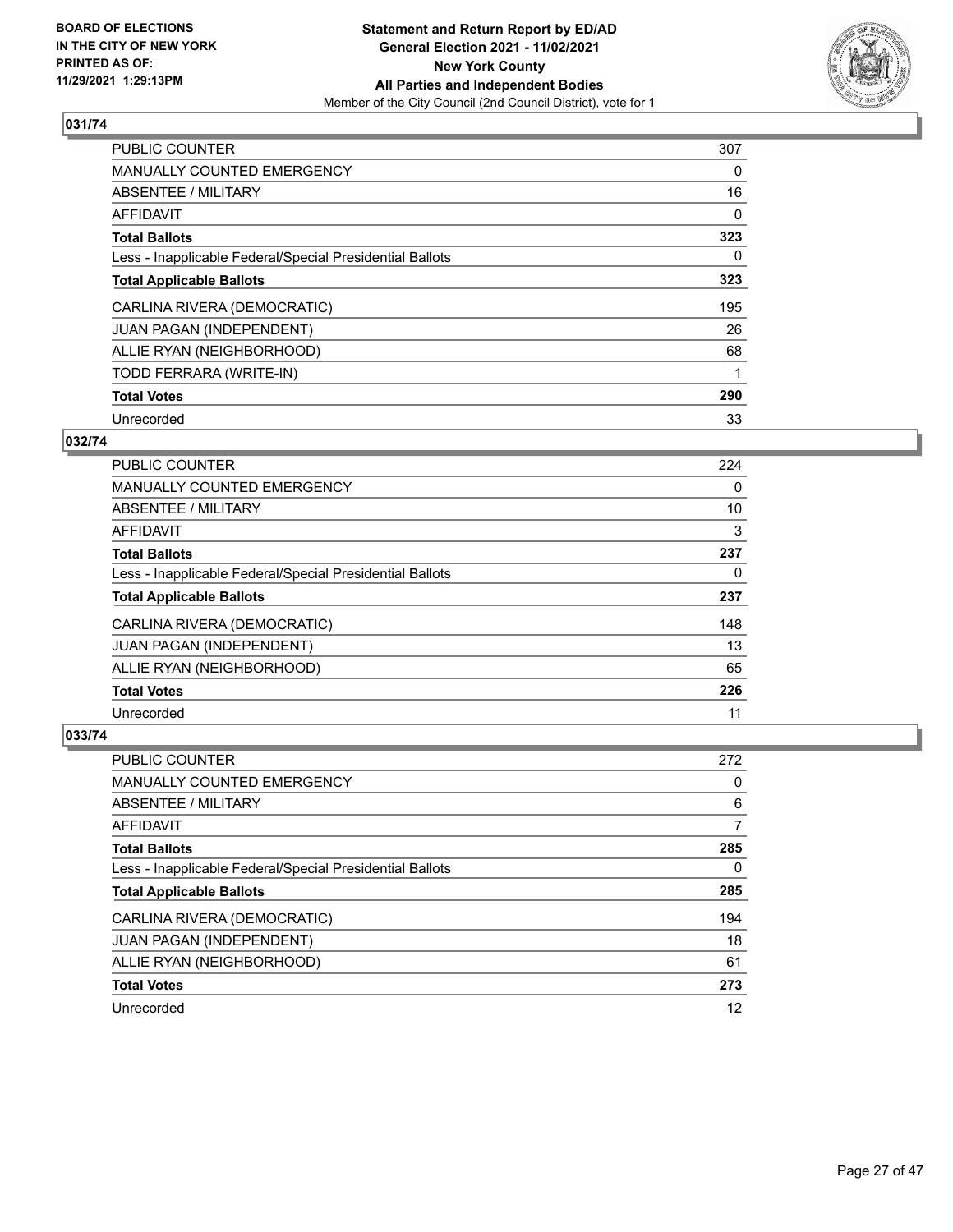

| PUBLIC COUNTER                                           | 237 |
|----------------------------------------------------------|-----|
| <b>MANUALLY COUNTED EMERGENCY</b>                        | 0   |
| ABSENTEE / MILITARY                                      | 21  |
| AFFIDAVIT                                                |     |
| <b>Total Ballots</b>                                     | 259 |
| Less - Inapplicable Federal/Special Presidential Ballots | 0   |
| <b>Total Applicable Ballots</b>                          | 259 |
| CARLINA RIVERA (DEMOCRATIC)                              | 165 |
| <b>JUAN PAGAN (INDEPENDENT)</b>                          | 19  |
| ALLIE RYAN (NEIGHBORHOOD)                                | 62  |
| GIOVANNI ORTIZ (WRITE-IN)                                |     |
| RICHARD BAXT (WRITE-IN)                                  |     |
| UNATTRIBUTABLE WRITE-IN (WRITE-IN)                       | 1   |
| <b>Total Votes</b>                                       | 249 |
| Unrecorded                                               | 10  |

# **035/74**

| <b>PUBLIC COUNTER</b>                                    | 131            |
|----------------------------------------------------------|----------------|
| <b>MANUALLY COUNTED EMERGENCY</b>                        | 0              |
| ABSENTEE / MILITARY                                      | 10             |
| AFFIDAVIT                                                | 1              |
| <b>Total Ballots</b>                                     | 142            |
| Less - Inapplicable Federal/Special Presidential Ballots | 0              |
| <b>Total Applicable Ballots</b>                          | 142            |
| CARLINA RIVERA (DEMOCRATIC)                              | 114            |
| <b>JUAN PAGAN (INDEPENDENT)</b>                          | 6              |
| ALLIE RYAN (NEIGHBORHOOD)                                | $\overline{4}$ |
| UNATTRIBUTABLE WRITE-IN (WRITE-IN)                       | 2              |
| <b>Total Votes</b>                                       | 126            |
| Unrecorded                                               | 16             |

| <b>PUBLIC COUNTER</b>                                    | 94  |
|----------------------------------------------------------|-----|
| MANUALLY COUNTED EMERGENCY                               | 0   |
| ABSENTEE / MILITARY                                      | 13  |
| <b>AFFIDAVIT</b>                                         | 0   |
| <b>Total Ballots</b>                                     | 107 |
| Less - Inapplicable Federal/Special Presidential Ballots | 0   |
| <b>Total Applicable Ballots</b>                          | 107 |
| CARLINA RIVERA (DEMOCRATIC)                              | 80  |
| JUAN PAGAN (INDEPENDENT)                                 | 6   |
| ALLIE RYAN (NEIGHBORHOOD)                                | 16  |
| MANUEL ALBINO (WRITE-IN)                                 | 1   |
| UNATTRIBUTABLE WRITE-IN (WRITE-IN)                       | 1   |
| <b>Total Votes</b>                                       | 104 |
| Unrecorded                                               | 3   |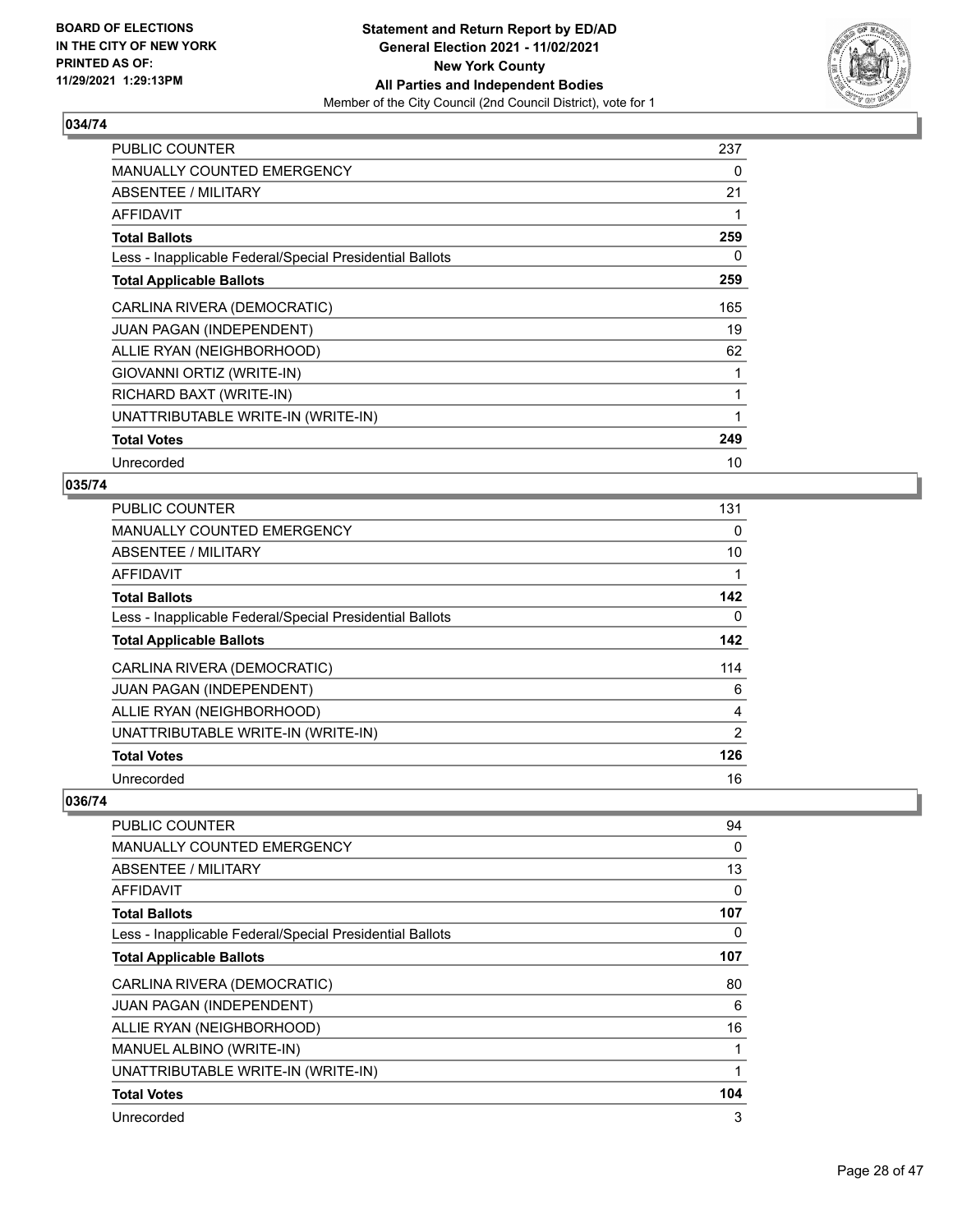

| PUBLIC COUNTER                                           | 109      |
|----------------------------------------------------------|----------|
| MANUALLY COUNTED EMERGENCY                               | 0        |
| ABSENTEE / MILITARY                                      | 8        |
| AFFIDAVIT                                                |          |
| <b>Total Ballots</b>                                     | 118      |
| Less - Inapplicable Federal/Special Presidential Ballots | $\Omega$ |
| <b>Total Applicable Ballots</b>                          | 118      |
| CARLINA RIVERA (DEMOCRATIC)                              | 82       |
| <b>JUAN PAGAN (INDEPENDENT)</b>                          | 8        |
| ALLIE RYAN (NEIGHBORHOOD)                                | 23       |
| <b>Total Votes</b>                                       | 113      |
| Unrecorded                                               | 5        |

## **038/74**

| <b>PUBLIC COUNTER</b>                                    | 163      |
|----------------------------------------------------------|----------|
| <b>MANUALLY COUNTED EMERGENCY</b>                        | 0        |
| ABSENTEE / MILITARY                                      | 7        |
| <b>AFFIDAVIT</b>                                         |          |
| <b>Total Ballots</b>                                     | 171      |
| Less - Inapplicable Federal/Special Presidential Ballots | $\Omega$ |
| <b>Total Applicable Ballots</b>                          | 171      |
| CARLINA RIVERA (DEMOCRATIC)                              | 119      |
| JUAN PAGAN (INDEPENDENT)                                 | 20       |
| ALLIE RYAN (NEIGHBORHOOD)                                | 21       |
| <b>Total Votes</b>                                       | 160      |
| Unrecorded                                               | 11       |

| <b>PUBLIC COUNTER</b>                                    | 165 |
|----------------------------------------------------------|-----|
| <b>MANUALLY COUNTED EMERGENCY</b>                        | 0   |
| ABSENTEE / MILITARY                                      | 26  |
| AFFIDAVIT                                                | 2   |
| <b>Total Ballots</b>                                     | 193 |
| Less - Inapplicable Federal/Special Presidential Ballots | 0   |
| <b>Total Applicable Ballots</b>                          | 193 |
| CARLINA RIVERA (DEMOCRATIC)                              | 150 |
| <b>JUAN PAGAN (INDEPENDENT)</b>                          | 18  |
| ALLIE RYAN (NEIGHBORHOOD)                                | 15  |
| UNATTRIBUTABLE WRITE-IN (WRITE-IN)                       | 2   |
| <b>Total Votes</b>                                       | 185 |
| Unrecorded                                               | 8   |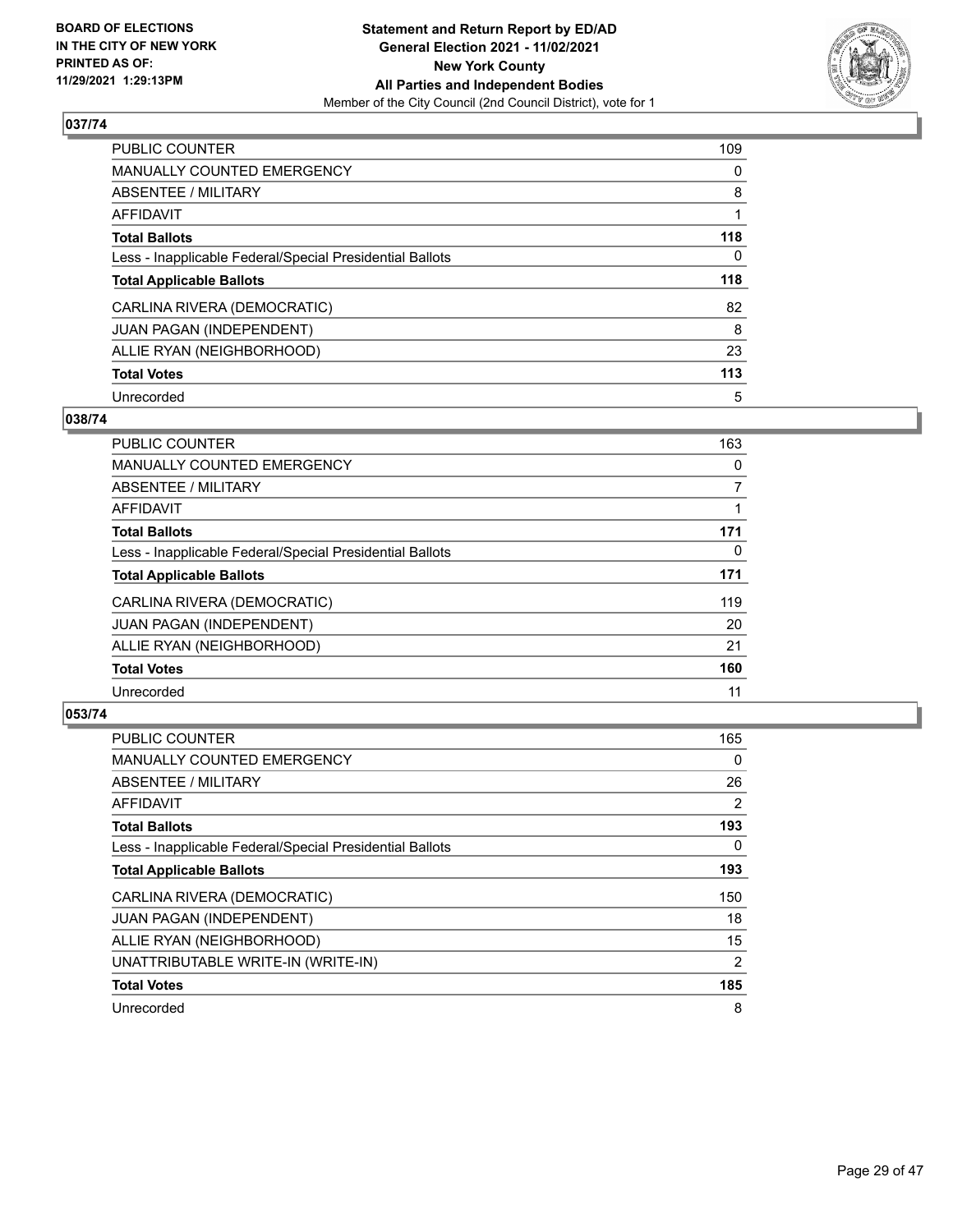

| <b>PUBLIC COUNTER</b>                                    | 196 |
|----------------------------------------------------------|-----|
| <b>MANUALLY COUNTED EMERGENCY</b>                        | 0   |
| ABSENTEE / MILITARY                                      | 30  |
| <b>AFFIDAVIT</b>                                         | 2   |
| <b>Total Ballots</b>                                     | 228 |
| Less - Inapplicable Federal/Special Presidential Ballots | 0   |
| <b>Total Applicable Ballots</b>                          | 228 |
| CARLINA RIVERA (DEMOCRATIC)                              | 195 |
| <b>JUAN PAGAN (INDEPENDENT)</b>                          | 8   |
| ALLIE RYAN (NEIGHBORHOOD)                                | 13  |
| CURTIS A. SLIWA (WRITE-IN)                               |     |
| <b>Total Votes</b>                                       | 217 |
| Unrecorded                                               | 11  |

# **055/74**

| PUBLIC COUNTER                                           | 117 |
|----------------------------------------------------------|-----|
| <b>MANUALLY COUNTED EMERGENCY</b>                        | 0   |
| ABSENTEE / MILITARY                                      | 15  |
| <b>AFFIDAVIT</b>                                         | 1   |
| <b>Total Ballots</b>                                     | 133 |
| Less - Inapplicable Federal/Special Presidential Ballots | 0   |
| <b>Total Applicable Ballots</b>                          | 133 |
| CARLINA RIVERA (DEMOCRATIC)                              | 97  |
| JUAN PAGAN (INDEPENDENT)                                 | 10  |
| ALLIE RYAN (NEIGHBORHOOD)                                | 8   |
| MICHAEL J. O'BRIAN (WRITE-IN)                            | 2   |
| NIMROD SADEH (WRITE-IN)                                  | 2   |
| <b>Total Votes</b>                                       | 119 |
| Unrecorded                                               | 14  |

| <b>PUBLIC COUNTER</b>                                    | 189            |
|----------------------------------------------------------|----------------|
| <b>MANUALLY COUNTED EMERGENCY</b>                        | 0              |
| ABSENTEE / MILITARY                                      | 37             |
| AFFIDAVIT                                                | 0              |
| <b>Total Ballots</b>                                     | 226            |
| Less - Inapplicable Federal/Special Presidential Ballots | 0              |
| <b>Total Applicable Ballots</b>                          | 226            |
| CARLINA RIVERA (DEMOCRATIC)                              | 170            |
| JUAN PAGAN (INDEPENDENT)                                 | 16             |
| ALLIE RYAN (NEIGHBORHOOD)                                | 17             |
| MICHAEL BLOOMBERG (WRITE-IN)                             | 1              |
| PIERRE BUHLER (WRITE-IN)                                 |                |
| UNATTRIBUTABLE WRITE-IN (WRITE-IN)                       | $\overline{2}$ |
| <b>Total Votes</b>                                       | 207            |
| Unrecorded                                               | 19             |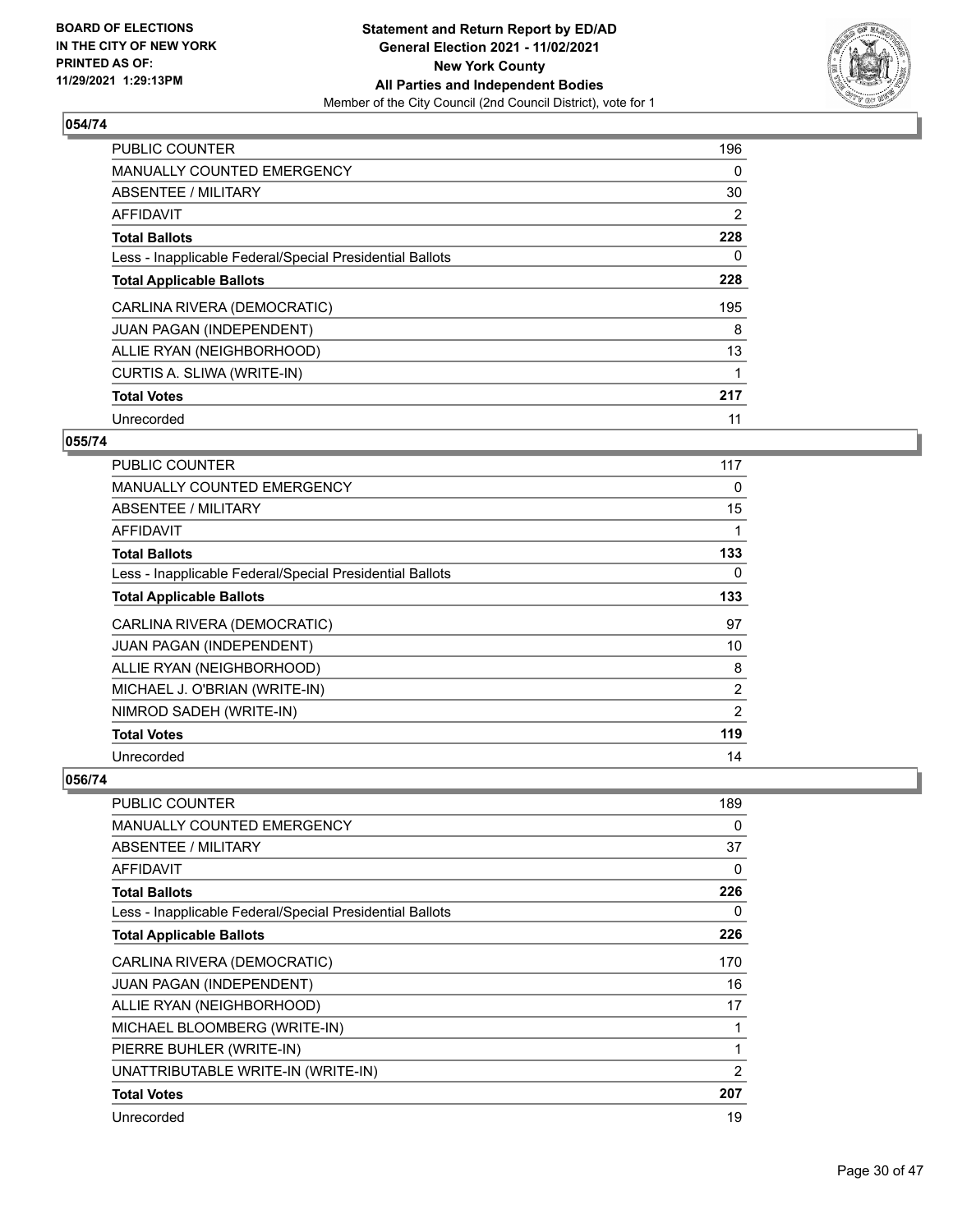

| <b>PUBLIC COUNTER</b>                                    | 172 |
|----------------------------------------------------------|-----|
| <b>MANUALLY COUNTED EMERGENCY</b>                        | 0   |
| ABSENTEE / MILITARY                                      | 22  |
| AFFIDAVIT                                                | 4   |
| <b>Total Ballots</b>                                     | 198 |
| Less - Inapplicable Federal/Special Presidential Ballots | 0   |
| <b>Total Applicable Ballots</b>                          | 198 |
| CARLINA RIVERA (DEMOCRATIC)                              | 165 |
| <b>JUAN PAGAN (INDEPENDENT)</b>                          | 13  |
| ALLIE RYAN (NEIGHBORHOOD)                                | 8   |
| DANIEL COHEN (WRITE-IN)                                  | 1   |
| <b>Total Votes</b>                                       | 187 |
| Unrecorded                                               | 11  |

## **058/74**

| PUBLIC COUNTER                                           | 254      |
|----------------------------------------------------------|----------|
| <b>MANUALLY COUNTED EMERGENCY</b>                        | $\Omega$ |
| ABSENTEE / MILITARY                                      | 52       |
| AFFIDAVIT                                                | 4        |
| <b>Total Ballots</b>                                     | 310      |
| Less - Inapplicable Federal/Special Presidential Ballots | 0        |
| <b>Total Applicable Ballots</b>                          | 310      |
| CARLINA RIVERA (DEMOCRATIC)                              | 228      |
| <b>JUAN PAGAN (INDEPENDENT)</b>                          | 28       |
| ALLIE RYAN (NEIGHBORHOOD)                                | 36       |
| <b>BARRY ELIAS (WRITE-IN)</b>                            | 1        |
| <b>Total Votes</b>                                       | 293      |
| Unrecorded                                               | 17       |

| PUBLIC COUNTER                                           | 305 |
|----------------------------------------------------------|-----|
| <b>MANUALLY COUNTED EMERGENCY</b>                        | 0   |
| ABSENTEE / MILITARY                                      | 56  |
| AFFIDAVIT                                                | 2   |
| <b>Total Ballots</b>                                     | 363 |
| Less - Inapplicable Federal/Special Presidential Ballots | 0   |
| <b>Total Applicable Ballots</b>                          | 363 |
| CARLINA RIVERA (DEMOCRATIC)                              | 277 |
| <b>JUAN PAGAN (INDEPENDENT)</b>                          | 23  |
| ALLIE RYAN (NEIGHBORHOOD)                                | 34  |
| <b>Total Votes</b>                                       | 334 |
| Unrecorded                                               | 29  |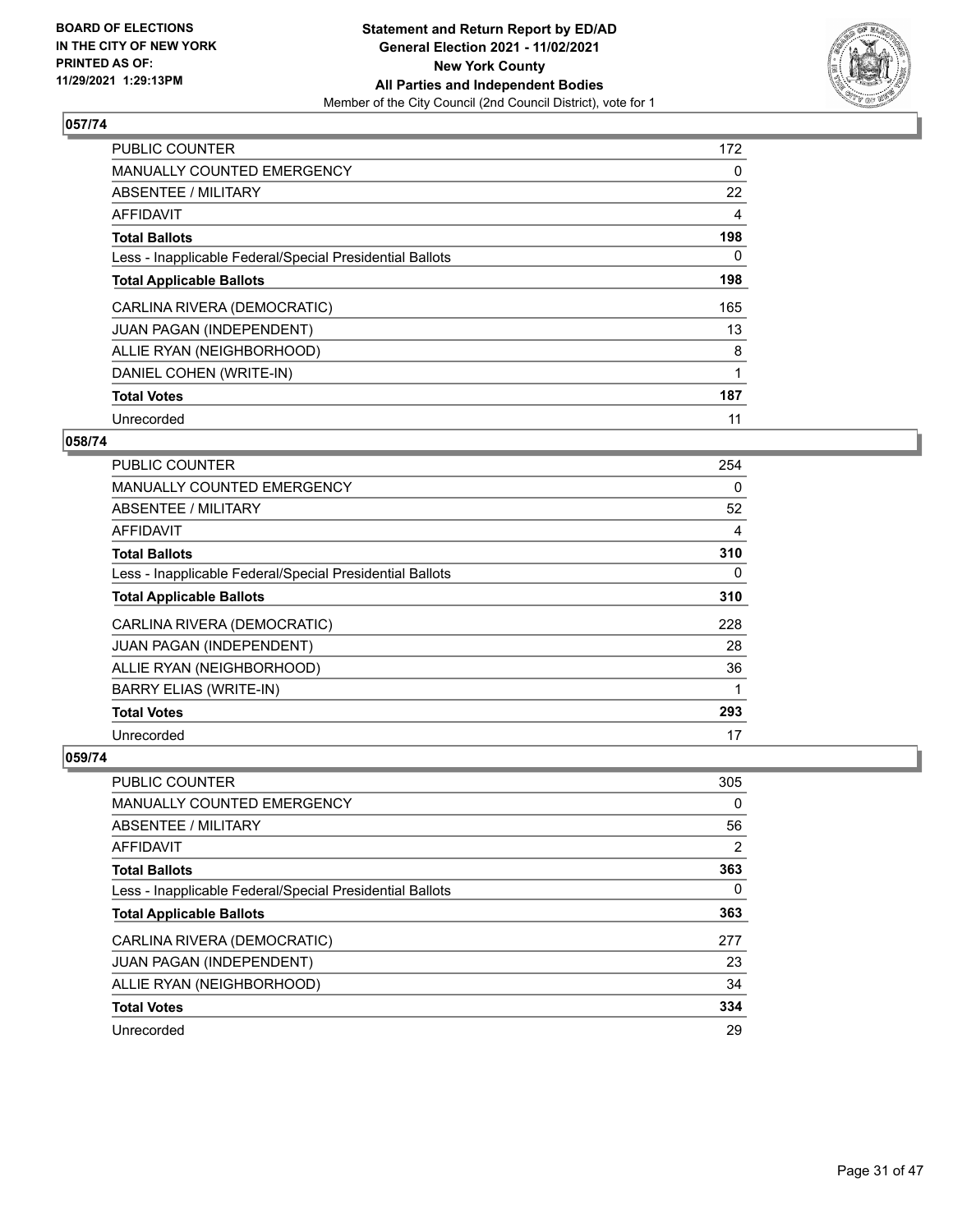

| <b>PUBLIC COUNTER</b>                                    | 192            |
|----------------------------------------------------------|----------------|
| <b>MANUALLY COUNTED EMERGENCY</b>                        | 0              |
| ABSENTEE / MILITARY                                      | 49             |
| <b>AFFIDAVIT</b>                                         | $\overline{2}$ |
| <b>Total Ballots</b>                                     | 243            |
| Less - Inapplicable Federal/Special Presidential Ballots | 0              |
| <b>Total Applicable Ballots</b>                          | 243            |
| CARLINA RIVERA (DEMOCRATIC)                              | 203            |
| <b>JUAN PAGAN (INDEPENDENT)</b>                          | 9              |
| ALLIE RYAN (NEIGHBORHOOD)                                | 10             |
| UNATTRIBUTABLE WRITE-IN (WRITE-IN)                       |                |
| <b>Total Votes</b>                                       | 223            |
| Unrecorded                                               | 20             |

# **061/74**

| PUBLIC COUNTER                                           | 299      |
|----------------------------------------------------------|----------|
| <b>MANUALLY COUNTED EMERGENCY</b>                        | 0        |
| ABSENTEE / MILITARY                                      | 43       |
| <b>AFFIDAVIT</b>                                         | 3        |
| <b>Total Ballots</b>                                     | 345      |
| Less - Inapplicable Federal/Special Presidential Ballots | $\Omega$ |
| <b>Total Applicable Ballots</b>                          | 345      |
| CARLINA RIVERA (DEMOCRATIC)                              | 267      |
| JUAN PAGAN (INDEPENDENT)                                 | 33       |
| ALLIE RYAN (NEIGHBORHOOD)                                | 16       |
| DONALD TRUMP (WRITE-IN)                                  |          |
| <b>Total Votes</b>                                       | 317      |
| Unrecorded                                               | 28       |

| PUBLIC COUNTER                                           | 220            |
|----------------------------------------------------------|----------------|
| MANUALLY COUNTED EMERGENCY                               | 0              |
| ABSENTEE / MILITARY                                      | 61             |
| AFFIDAVIT                                                | 0              |
| <b>Total Ballots</b>                                     | 281            |
| Less - Inapplicable Federal/Special Presidential Ballots | 0              |
| <b>Total Applicable Ballots</b>                          | 281            |
| CARLINA RIVERA (DEMOCRATIC)                              | 210            |
| JUAN PAGAN (INDEPENDENT)                                 | 20             |
| ALLIE RYAN (NEIGHBORHOOD)                                | 19             |
| ERIN Z HUSSEIN (WRITE-IN)                                |                |
| UNATTRIBUTABLE WRITE-IN (WRITE-IN)                       | $\overline{2}$ |
| <b>Total Votes</b>                                       | 252            |
| Unrecorded                                               | 29             |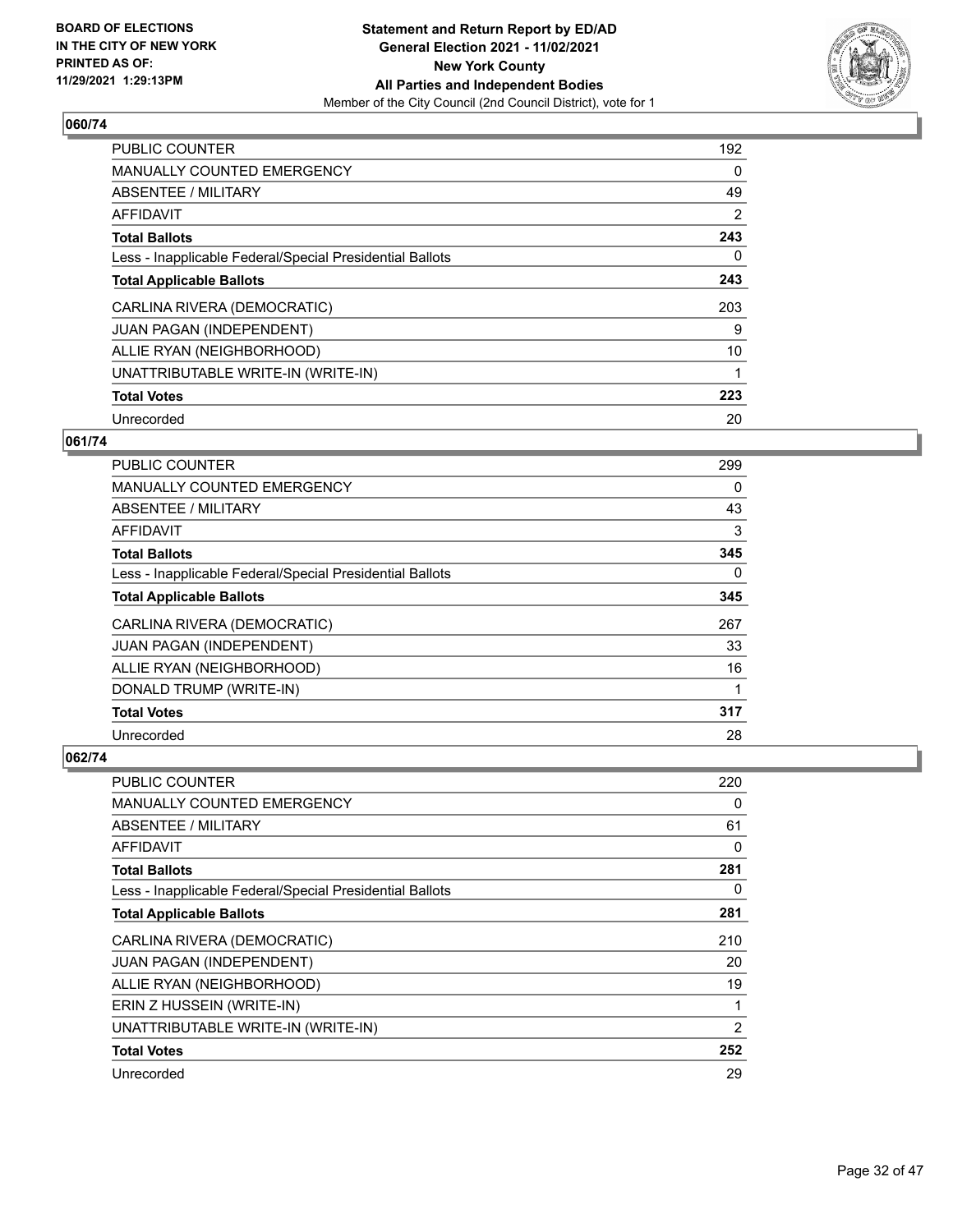

| PUBLIC COUNTER                                           | 171      |
|----------------------------------------------------------|----------|
| <b>MANUALLY COUNTED EMERGENCY</b>                        | $\Omega$ |
| ABSENTEE / MILITARY                                      | 24       |
| AFFIDAVIT                                                |          |
| <b>Total Ballots</b>                                     | 196      |
| Less - Inapplicable Federal/Special Presidential Ballots | 0        |
| <b>Total Applicable Ballots</b>                          | 196      |
| CARLINA RIVERA (DEMOCRATIC)                              | 142      |
| <b>JUAN PAGAN (INDEPENDENT)</b>                          | 18       |
| ALLIE RYAN (NEIGHBORHOOD)                                | 11       |
| <b>Total Votes</b>                                       | 171      |
| Unrecorded                                               | 25       |

## **064/74**

| <b>PUBLIC COUNTER</b>                                    | 227            |
|----------------------------------------------------------|----------------|
| <b>MANUALLY COUNTED EMERGENCY</b>                        | 0              |
| ABSENTEE / MILITARY                                      | 34             |
| <b>AFFIDAVIT</b>                                         | $\overline{2}$ |
| <b>Total Ballots</b>                                     | 263            |
| Less - Inapplicable Federal/Special Presidential Ballots | $\Omega$       |
| <b>Total Applicable Ballots</b>                          | 263            |
| CARLINA RIVERA (DEMOCRATIC)                              | 225            |
| <b>JUAN PAGAN (INDEPENDENT)</b>                          | 9              |
| ALLIE RYAN (NEIGHBORHOOD)                                | 15             |
| <b>Total Votes</b>                                       | 249            |
| Unrecorded                                               | 14             |

| <b>PUBLIC COUNTER</b>                                    | 163 |
|----------------------------------------------------------|-----|
| MANUALLY COUNTED EMERGENCY                               | 0   |
| ABSENTEE / MILITARY                                      | 12  |
| <b>AFFIDAVIT</b>                                         | 1   |
| <b>Total Ballots</b>                                     | 176 |
| Less - Inapplicable Federal/Special Presidential Ballots | 0   |
| <b>Total Applicable Ballots</b>                          | 176 |
| CARLINA RIVERA (DEMOCRATIC)                              | 134 |
| <b>JUAN PAGAN (INDEPENDENT)</b>                          | 16  |
| ALLIE RYAN (NEIGHBORHOOD)                                | 9   |
| <b>GRAYSON RUHL (WRITE-IN)</b>                           | 1   |
| OTIS MODEST (WRITE-IN)                                   | 1   |
| UNATTRIBUTABLE WRITE-IN (WRITE-IN)                       | 3   |
| <b>Total Votes</b>                                       | 164 |
| Unrecorded                                               | 12  |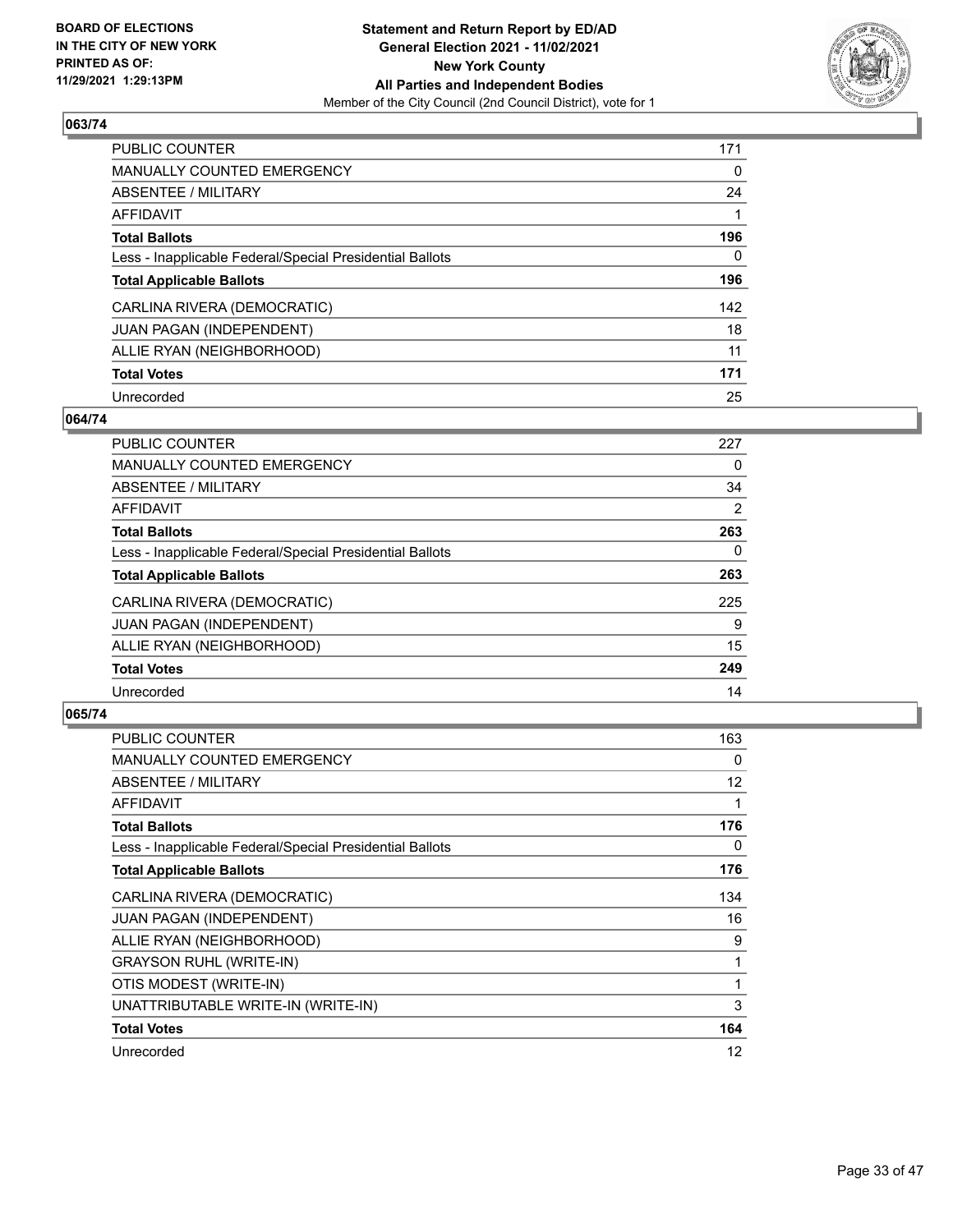

| PUBLIC COUNTER                                           | 169             |
|----------------------------------------------------------|-----------------|
| <b>MANUALLY COUNTED EMERGENCY</b>                        | 0               |
| ABSENTEE / MILITARY                                      | 12 <sup>2</sup> |
| AFFIDAVIT                                                | $\Omega$        |
| <b>Total Ballots</b>                                     | 181             |
| Less - Inapplicable Federal/Special Presidential Ballots | 0               |
| <b>Total Applicable Ballots</b>                          | 181             |
| CARLINA RIVERA (DEMOCRATIC)                              | 147             |
| <b>JUAN PAGAN (INDEPENDENT)</b>                          | 13              |
| ALLIE RYAN (NEIGHBORHOOD)                                | 9               |
| <b>Total Votes</b>                                       | 169             |
| Unrecorded                                               | 12              |

## **067/74**

| <b>PUBLIC COUNTER</b>                                    | 233 |
|----------------------------------------------------------|-----|
| <b>MANUALLY COUNTED EMERGENCY</b>                        | 0   |
| ABSENTEE / MILITARY                                      | 20  |
| AFFIDAVIT                                                | 3   |
| <b>Total Ballots</b>                                     | 256 |
| Less - Inapplicable Federal/Special Presidential Ballots | 0   |
| <b>Total Applicable Ballots</b>                          | 256 |
| CARLINA RIVERA (DEMOCRATIC)                              | 190 |
| JUAN PAGAN (INDEPENDENT)                                 | 17  |
| ALLIE RYAN (NEIGHBORHOOD)                                | 23  |
| SEAN BUCKLEY (WRITE-IN)                                  | 1   |
| <b>Total Votes</b>                                       | 231 |
| Unrecorded                                               | 25  |

| PUBLIC COUNTER                                           | 197      |
|----------------------------------------------------------|----------|
| MANUALLY COUNTED EMERGENCY                               | $\Omega$ |
| ABSENTEE / MILITARY                                      | 25       |
| AFFIDAVIT                                                |          |
| <b>Total Ballots</b>                                     | 223      |
| Less - Inapplicable Federal/Special Presidential Ballots | $\Omega$ |
| <b>Total Applicable Ballots</b>                          | 223      |
| CARLINA RIVERA (DEMOCRATIC)                              | 174      |
| <b>JUAN PAGAN (INDEPENDENT)</b>                          | 18       |
| ALLIE RYAN (NEIGHBORHOOD)                                | 13       |
| SARAH LIANG KRESS (WRITE-IN)                             | 1        |
| <b>Total Votes</b>                                       | 206      |
| Unrecorded                                               | 17       |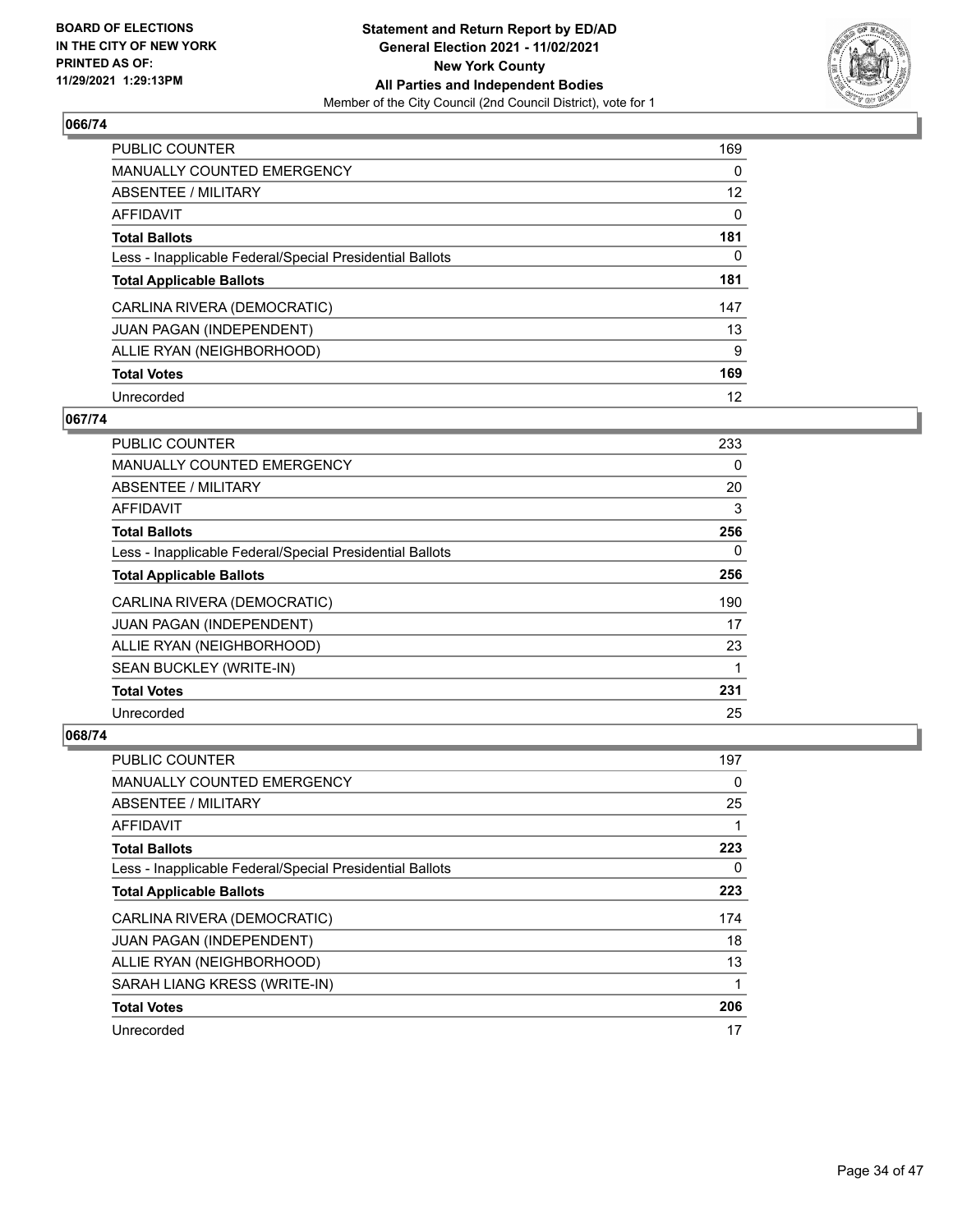

| <b>PUBLIC COUNTER</b>                                    | 121 |
|----------------------------------------------------------|-----|
| <b>MANUALLY COUNTED EMERGENCY</b>                        | 0   |
| ABSENTEE / MILITARY                                      | 12  |
| AFFIDAVIT                                                |     |
| <b>Total Ballots</b>                                     | 134 |
| Less - Inapplicable Federal/Special Presidential Ballots | 0   |
| <b>Total Applicable Ballots</b>                          | 134 |
| CARLINA RIVERA (DEMOCRATIC)                              | 99  |
| JUAN PAGAN (INDEPENDENT)                                 | 10  |
| ALLIE RYAN (NEIGHBORHOOD)                                | 2   |
| <b>Total Votes</b>                                       | 111 |
| Unrecorded                                               | 23  |

## **070/74**

| PUBLIC COUNTER                                           | 179      |
|----------------------------------------------------------|----------|
| <b>MANUALLY COUNTED EMERGENCY</b>                        | $\Omega$ |
| ABSENTEE / MILITARY                                      | 22       |
| <b>AFFIDAVIT</b>                                         | 2        |
| <b>Total Ballots</b>                                     | 203      |
| Less - Inapplicable Federal/Special Presidential Ballots | 0        |
| <b>Total Applicable Ballots</b>                          | 203      |
| CARLINA RIVERA (DEMOCRATIC)                              | 154      |
| JUAN PAGAN (INDEPENDENT)                                 | 15       |
| ALLIE RYAN (NEIGHBORHOOD)                                | 16       |
| ALEXANDRA CAMPBELL (WRITE-IN)                            | 1        |
| <b>Total Votes</b>                                       | 186      |
| Unrecorded                                               | 17       |

| <b>PUBLIC COUNTER</b>                                    | 106 |
|----------------------------------------------------------|-----|
| MANUALLY COUNTED EMERGENCY                               | 0   |
| ABSENTEE / MILITARY                                      | 20  |
| AFFIDAVIT                                                |     |
| <b>Total Ballots</b>                                     | 127 |
| Less - Inapplicable Federal/Special Presidential Ballots | 0   |
| <b>Total Applicable Ballots</b>                          | 127 |
| CARLINA RIVERA (DEMOCRATIC)                              | 101 |
| <b>JUAN PAGAN (INDEPENDENT)</b>                          | 6   |
| ALLIE RYAN (NEIGHBORHOOD)                                | 9   |
| TARA ZABLOCKY (WRITE-IN)                                 | 1   |
| <b>Total Votes</b>                                       | 117 |
| Unrecorded                                               | 10  |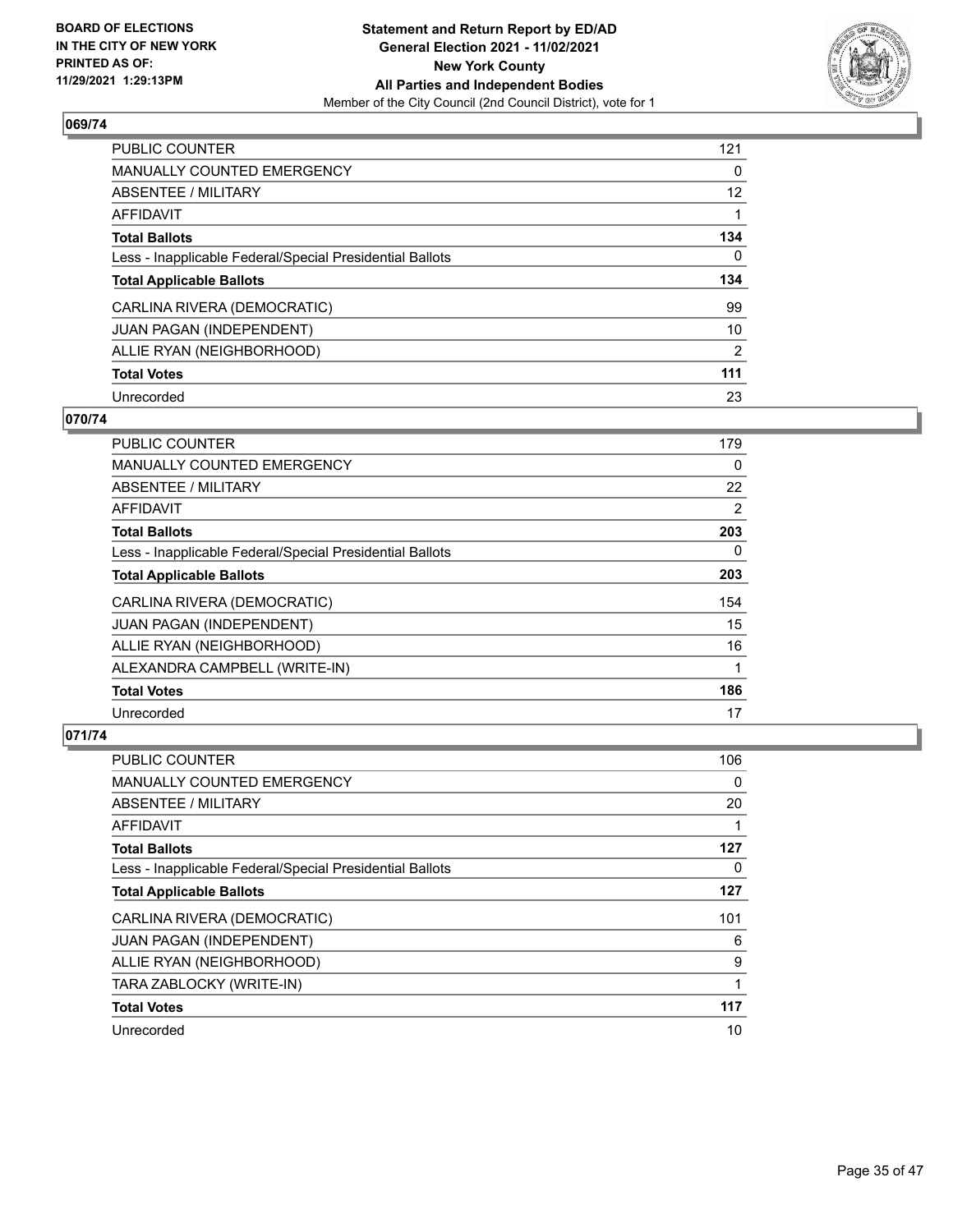

| <b>PUBLIC COUNTER</b>                                    | 119            |
|----------------------------------------------------------|----------------|
| <b>MANUALLY COUNTED EMERGENCY</b>                        | 0              |
| ABSENTEE / MILITARY                                      | 19             |
| AFFIDAVIT                                                | $\overline{2}$ |
| <b>Total Ballots</b>                                     | 140            |
| Less - Inapplicable Federal/Special Presidential Ballots | $\Omega$       |
| <b>Total Applicable Ballots</b>                          | 140            |
| CARLINA RIVERA (DEMOCRATIC)                              | 100            |
| <b>JUAN PAGAN (INDEPENDENT)</b>                          | 18             |
| ALLIE RYAN (NEIGHBORHOOD)                                | 9              |
| <b>Total Votes</b>                                       | 127            |
| Unrecorded                                               | 13             |

## **073/74**

| PUBLIC COUNTER                                           | 264      |
|----------------------------------------------------------|----------|
| <b>MANUALLY COUNTED EMERGENCY</b>                        | 0        |
| ABSENTEE / MILITARY                                      | 29       |
| AFFIDAVIT                                                | 2        |
| <b>Total Ballots</b>                                     | 295      |
| Less - Inapplicable Federal/Special Presidential Ballots | $\Omega$ |
| <b>Total Applicable Ballots</b>                          | 295      |
| CARLINA RIVERA (DEMOCRATIC)                              | 222      |
| JUAN PAGAN (INDEPENDENT)                                 | 26       |
| ALLIE RYAN (NEIGHBORHOOD)                                | 18       |
| DAVID KERR (WRITE-IN)                                    | 1        |
| <b>Total Votes</b>                                       | 267      |
| Unrecorded                                               | 28       |

| PUBLIC COUNTER                                           | 284 |
|----------------------------------------------------------|-----|
| <b>MANUALLY COUNTED EMERGENCY</b>                        | 0   |
| ABSENTEE / MILITARY                                      | 32  |
| AFFIDAVIT                                                |     |
| <b>Total Ballots</b>                                     | 317 |
| Less - Inapplicable Federal/Special Presidential Ballots | 0   |
| <b>Total Applicable Ballots</b>                          | 317 |
| CARLINA RIVERA (DEMOCRATIC)                              | 235 |
| <b>JUAN PAGAN (INDEPENDENT)</b>                          | 23  |
| ALLIE RYAN (NEIGHBORHOOD)                                | 22  |
| SEBASTIAN COREYSKI (WRITE-IN)                            | 1   |
| UNATTRIBUTABLE WRITE-IN (WRITE-IN)                       | 1   |
| VINCENT J. DEMPHE (WRITE-IN)                             | 1   |
| <b>Total Votes</b>                                       | 283 |
| Unrecorded                                               | 34  |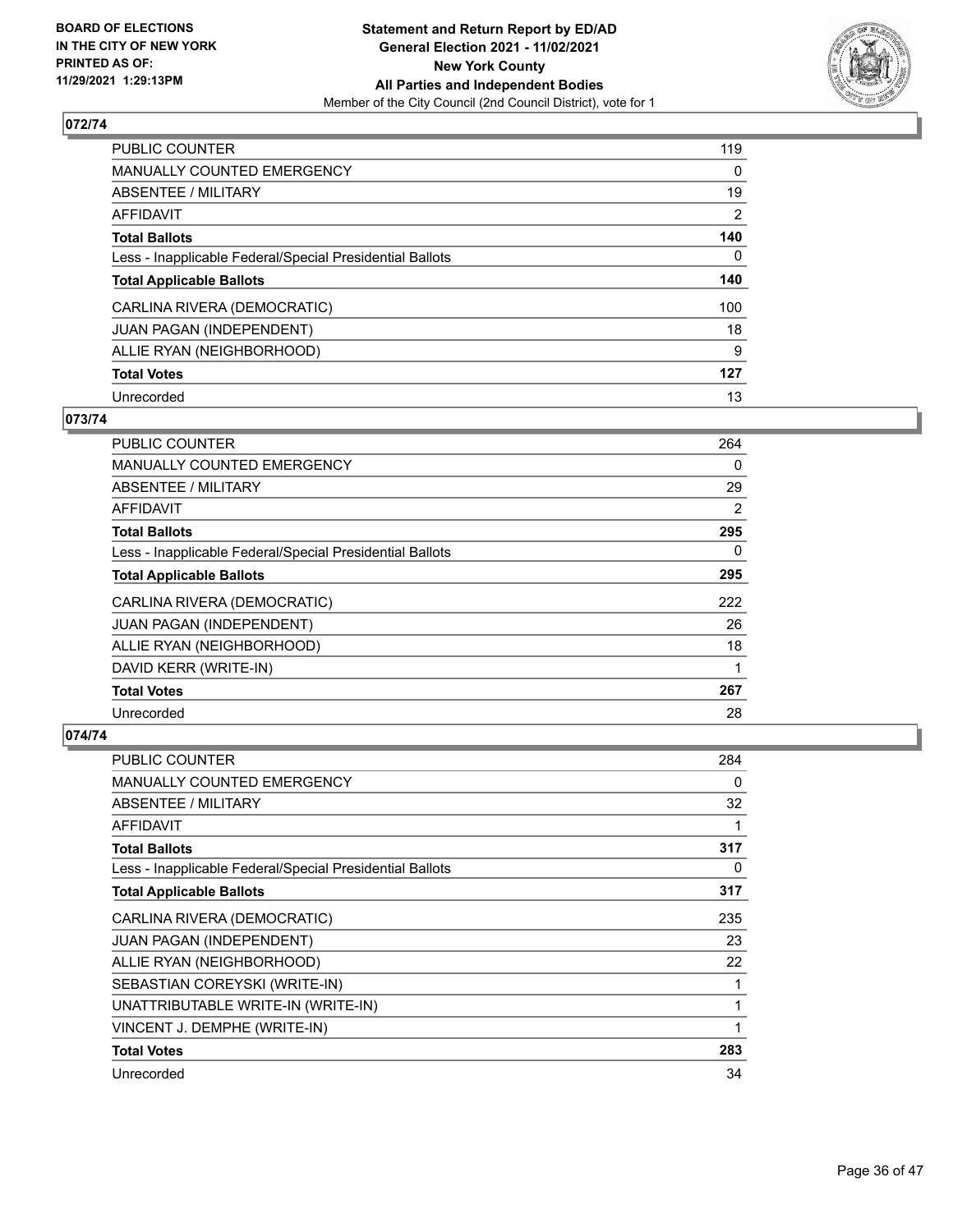

| PUBLIC COUNTER                                           | 326 |
|----------------------------------------------------------|-----|
| <b>MANUALLY COUNTED EMERGENCY</b>                        | 0   |
| ABSENTEE / MILITARY                                      | 43  |
| AFFIDAVIT                                                |     |
| <b>Total Ballots</b>                                     | 370 |
| Less - Inapplicable Federal/Special Presidential Ballots | 0   |
| <b>Total Applicable Ballots</b>                          | 370 |
| CARLINA RIVERA (DEMOCRATIC)                              | 282 |
| JUAN PAGAN (INDEPENDENT)                                 | 33  |
| ALLIE RYAN (NEIGHBORHOOD)                                | 25  |
| CARLA BERKLEY (WRITE-IN)                                 |     |
| CAROLYN CONABOY (WRITE-IN)                               | 1   |
| DAVUD WEPRIN (WRITE-IN)                                  | 1   |
| <b>Total Votes</b>                                       | 343 |
| Unrecorded                                               | 27  |

# **076/74**

| PUBLIC COUNTER                                           | 177      |
|----------------------------------------------------------|----------|
| MANUALLY COUNTED EMERGENCY                               | 0        |
| ABSENTEE / MILITARY                                      | 25       |
| AFFIDAVIT                                                | 4        |
| <b>Total Ballots</b>                                     | 206      |
| Less - Inapplicable Federal/Special Presidential Ballots | $\Omega$ |
| <b>Total Applicable Ballots</b>                          | 206      |
| CARLINA RIVERA (DEMOCRATIC)                              | 156      |
| <b>JUAN PAGAN (INDEPENDENT)</b>                          | 9        |
| ALLIE RYAN (NEIGHBORHOOD)                                | 16       |
| <b>Total Votes</b>                                       | 181      |
| Unrecorded                                               | 25       |

| PUBLIC COUNTER                                           | 163      |
|----------------------------------------------------------|----------|
| MANUALLY COUNTED EMERGENCY                               | $\Omega$ |
| ABSENTEE / MILITARY                                      | 22       |
| AFFIDAVIT                                                | 0        |
| <b>Total Ballots</b>                                     | 185      |
| Less - Inapplicable Federal/Special Presidential Ballots | 0        |
| <b>Total Applicable Ballots</b>                          | 185      |
| CARLINA RIVERA (DEMOCRATIC)                              | 147      |
| JUAN PAGAN (INDEPENDENT)                                 | 9        |
| ALLIE RYAN (NEIGHBORHOOD)                                | 5        |
| <b>Total Votes</b>                                       | 161      |
| Unrecorded                                               | 24       |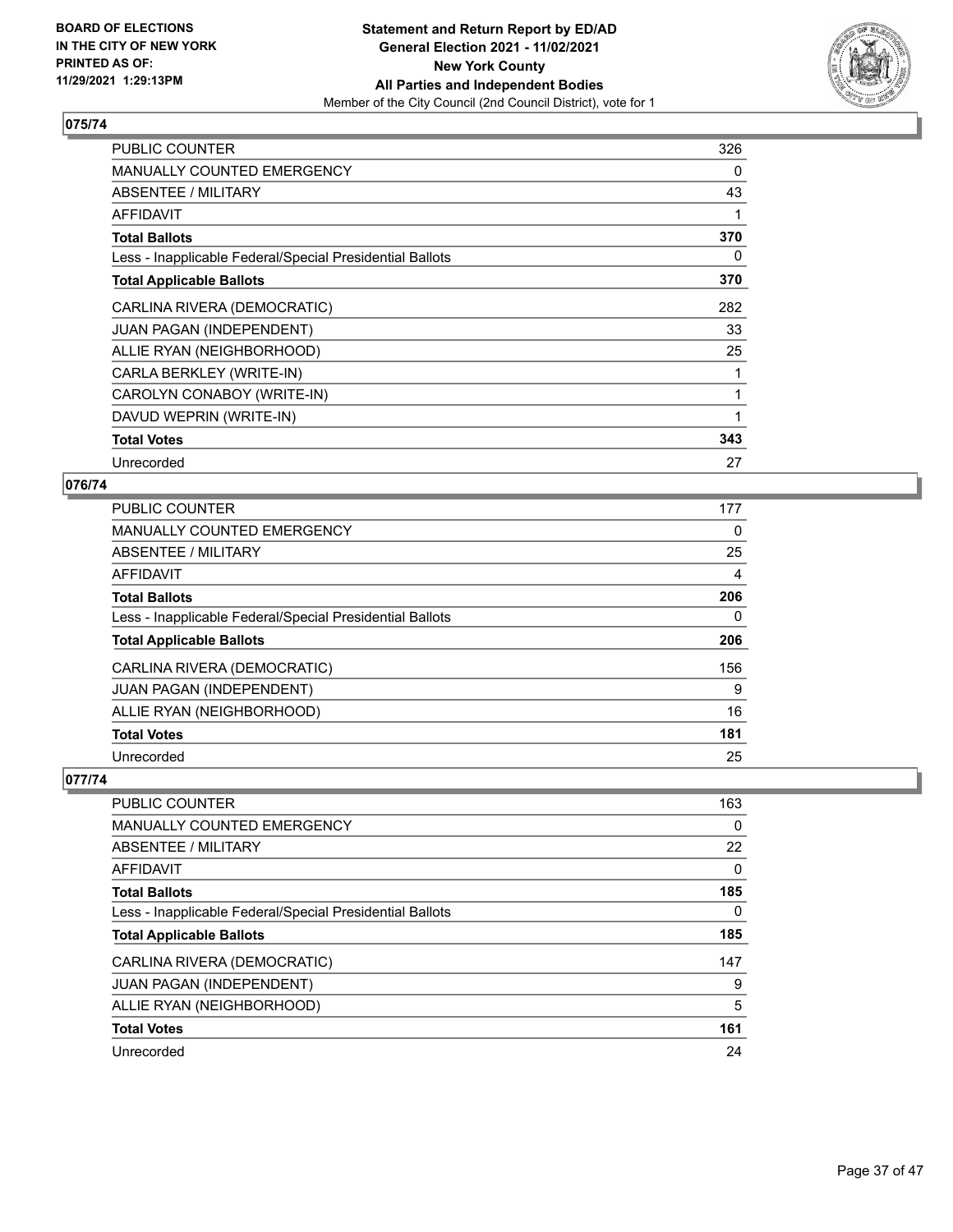

| <b>PUBLIC COUNTER</b>                                    | 266 |
|----------------------------------------------------------|-----|
| MANUALLY COUNTED EMERGENCY                               | 0   |
| ABSENTEE / MILITARY                                      | 27  |
| AFFIDAVIT                                                | 6   |
| <b>Total Ballots</b>                                     | 299 |
| Less - Inapplicable Federal/Special Presidential Ballots | 0   |
| <b>Total Applicable Ballots</b>                          | 299 |
| CARLINA RIVERA (DEMOCRATIC)                              | 218 |
| JUAN PAGAN (INDEPENDENT)                                 | 20  |
| ALLIE RYAN (NEIGHBORHOOD)                                | 11  |
| MARY SILVER (WRITE-IN)                                   | 1   |
| <b>Total Votes</b>                                       | 250 |
| Unrecorded                                               | 49  |

## **082/74**

| <b>PUBLIC COUNTER</b>                                    | 154      |
|----------------------------------------------------------|----------|
| <b>MANUALLY COUNTED EMERGENCY</b>                        | 0        |
| ABSENTEE / MILITARY                                      | 30       |
| AFFIDAVIT                                                | $\Omega$ |
| <b>Total Ballots</b>                                     | 184      |
| Less - Inapplicable Federal/Special Presidential Ballots | 0        |
| <b>Total Applicable Ballots</b>                          | 184      |
| CARLINA RIVERA (DEMOCRATIC)                              | 151      |
| JUAN PAGAN (INDEPENDENT)                                 | 10       |
| ALLIE RYAN (NEIGHBORHOOD)                                | 10       |
| <b>Total Votes</b>                                       | 171      |
| Unrecorded                                               | 13       |

| <b>PUBLIC COUNTER</b>                                    | 77 |
|----------------------------------------------------------|----|
| <b>MANUALLY COUNTED EMERGENCY</b>                        | 0  |
| ABSENTEE / MILITARY                                      | 10 |
| AFFIDAVIT                                                | 0  |
| <b>Total Ballots</b>                                     | 87 |
| Less - Inapplicable Federal/Special Presidential Ballots | 0  |
| <b>Total Applicable Ballots</b>                          | 87 |
| CARLINA RIVERA (DEMOCRATIC)                              | 61 |
| <b>JUAN PAGAN (INDEPENDENT)</b>                          | 7  |
| ALLIE RYAN (NEIGHBORHOOD)                                | 7  |
| <b>Total Votes</b>                                       | 75 |
| Unrecorded                                               | 12 |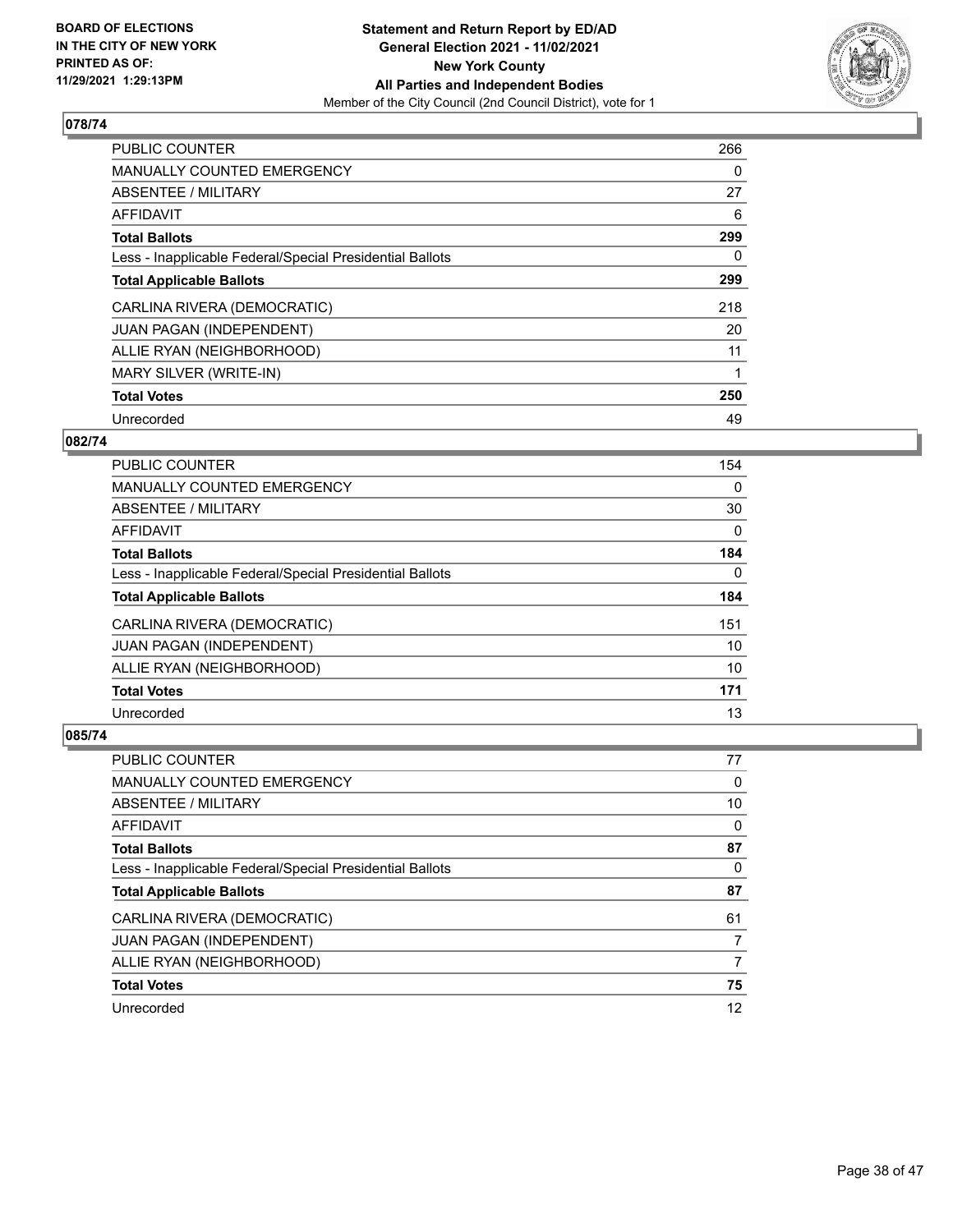

| PUBLIC COUNTER                                           | 0        |
|----------------------------------------------------------|----------|
| <b>MANUALLY COUNTED EMERGENCY</b>                        | 0        |
| ABSENTEE / MILITARY                                      | 0        |
| AFFIDAVIT                                                | 0        |
| <b>Total Ballots</b>                                     | 0        |
| Less - Inapplicable Federal/Special Presidential Ballots | 0        |
| <b>Total Applicable Ballots</b>                          | 0        |
| CARLINA RIVERA (DEMOCRATIC)                              | $\Omega$ |
| <b>JUAN PAGAN (INDEPENDENT)</b>                          | 0        |
| ALLIE RYAN (NEIGHBORHOOD)                                | 0        |
| <b>Total Votes</b>                                       | 0        |
|                                                          |          |

#### **097/74 COMBINED into: 096/74**

#### **098/74**

| <b>PUBLIC COUNTER</b>                                    | 231 |
|----------------------------------------------------------|-----|
| MANUALLY COUNTED EMERGENCY                               | 0   |
| ABSENTEE / MILITARY                                      | 33  |
| <b>AFFIDAVIT</b>                                         | 1   |
| <b>Total Ballots</b>                                     | 265 |
| Less - Inapplicable Federal/Special Presidential Ballots | 0   |
| <b>Total Applicable Ballots</b>                          | 265 |
| CARLINA RIVERA (DEMOCRATIC)                              | 215 |
| <b>JUAN PAGAN (INDEPENDENT)</b>                          | 19  |
| ALLIE RYAN (NEIGHBORHOOD)                                | 13  |
| DAVID CASAVIS (WRITE-IN)                                 | 1   |
| MICHAEL BLOOMBERG (WRITE-IN)                             | 1   |
| <b>Total Votes</b>                                       | 249 |
| Unrecorded                                               | 16  |

| <b>PUBLIC COUNTER</b>                                    | 235      |
|----------------------------------------------------------|----------|
| <b>MANUALLY COUNTED EMERGENCY</b>                        | $\Omega$ |
| ABSENTEE / MILITARY                                      | 15       |
| AFFIDAVIT                                                |          |
| <b>Total Ballots</b>                                     | 251      |
| Less - Inapplicable Federal/Special Presidential Ballots | 0        |
| <b>Total Applicable Ballots</b>                          | 251      |
| CARLINA RIVERA (DEMOCRATIC)                              | 170      |
| <b>JUAN PAGAN (INDEPENDENT)</b>                          | 9        |
| ALLIE RYAN (NEIGHBORHOOD)                                | 61       |
| <b>Total Votes</b>                                       | 240      |
| Unrecorded                                               | 11       |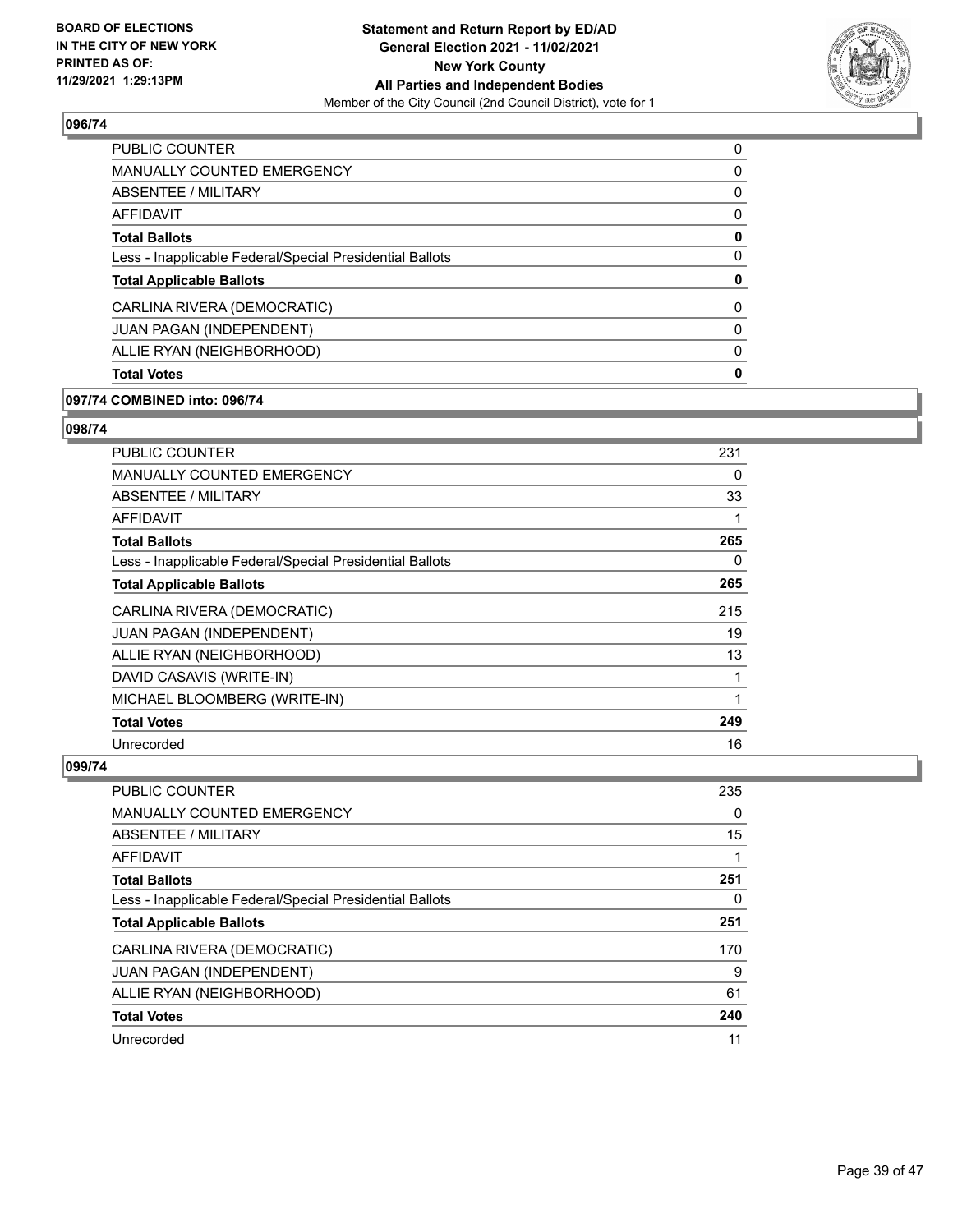

| PUBLIC COUNTER                                           | 197      |
|----------------------------------------------------------|----------|
| MANUALLY COUNTED EMERGENCY                               | $\Omega$ |
| ABSENTEE / MILITARY                                      | 18       |
| AFFIDAVIT                                                | 0        |
| <b>Total Ballots</b>                                     | 215      |
| Less - Inapplicable Federal/Special Presidential Ballots | 0        |
| <b>Total Applicable Ballots</b>                          | 215      |
| CARLINA RIVERA (DEMOCRATIC)                              | 145      |
| <b>JUAN PAGAN (INDEPENDENT)</b>                          | 9        |
| ALLIE RYAN (NEIGHBORHOOD)                                | 47       |
| <b>Total Votes</b>                                       | 201      |
| Unrecorded                                               | 14       |

## **101/74**

| PUBLIC COUNTER                                           | 163      |
|----------------------------------------------------------|----------|
| <b>MANUALLY COUNTED EMERGENCY</b>                        | 0        |
| ABSENTEE / MILITARY                                      | 31       |
| <b>AFFIDAVIT</b>                                         | 0        |
| <b>Total Ballots</b>                                     | 194      |
| Less - Inapplicable Federal/Special Presidential Ballots | $\Omega$ |
| <b>Total Applicable Ballots</b>                          | 194      |
| CARLINA RIVERA (DEMOCRATIC)                              | 160      |
| JUAN PAGAN (INDEPENDENT)                                 | 15       |
| ALLIE RYAN (NEIGHBORHOOD)                                | 5        |
| ELLIOT GOULD (WRITE-IN)                                  |          |
| <b>Total Votes</b>                                       | 181      |
| Unrecorded                                               | 13       |

| PUBLIC COUNTER                                           | 95       |
|----------------------------------------------------------|----------|
| <b>MANUALLY COUNTED EMERGENCY</b>                        | $\Omega$ |
| ABSENTEE / MILITARY                                      | 16       |
| AFFIDAVIT                                                |          |
| <b>Total Ballots</b>                                     | 112      |
| Less - Inapplicable Federal/Special Presidential Ballots | 0        |
| <b>Total Applicable Ballots</b>                          | $112$    |
| CARLINA RIVERA (DEMOCRATIC)                              | 72       |
| JUAN PAGAN (INDEPENDENT)                                 | 14       |
| ALLIE RYAN (NEIGHBORHOOD)                                | 8        |
| <b>Total Votes</b>                                       | 94       |
| Unrecorded                                               | 18       |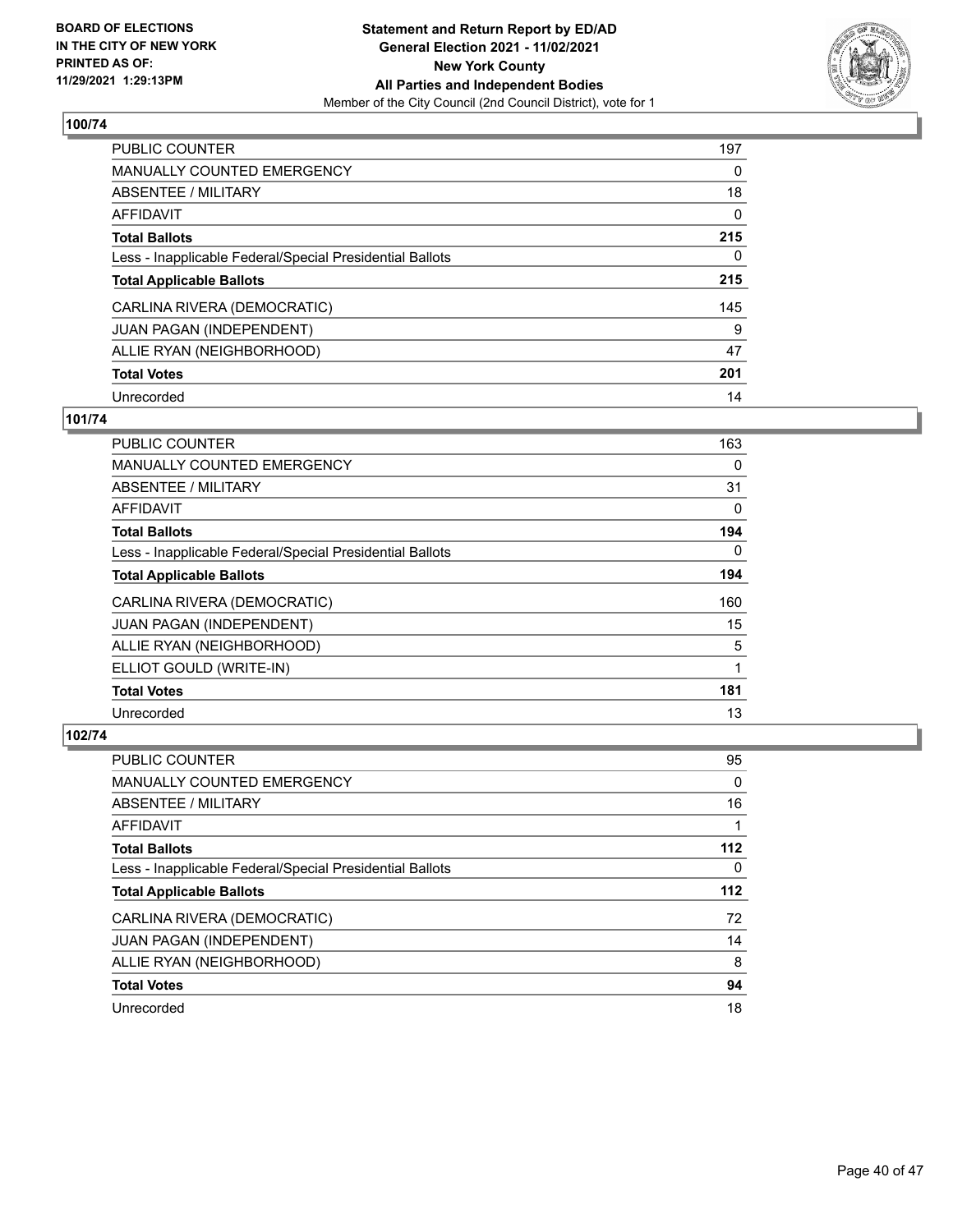

| <b>PUBLIC COUNTER</b>                                    | 273 |
|----------------------------------------------------------|-----|
| <b>MANUALLY COUNTED EMERGENCY</b>                        | 0   |
| ABSENTEE / MILITARY                                      | 10  |
| AFFIDAVIT                                                | 2   |
| <b>Total Ballots</b>                                     | 285 |
| Less - Inapplicable Federal/Special Presidential Ballots | 0   |
| <b>Total Applicable Ballots</b>                          | 285 |
| CARLINA RIVERA (DEMOCRATIC)                              | 185 |
| <b>JUAN PAGAN (INDEPENDENT)</b>                          | 16  |
| ALLIE RYAN (NEIGHBORHOOD)                                | 73  |
| CURTIS A. SLIWA (WRITE-IN)                               | 1   |
| UNATTRIBUTABLE WRITE-IN (WRITE-IN)                       |     |
| <b>Total Votes</b>                                       | 276 |
| Unrecorded                                               | 9   |

# **106/74**

| <b>PUBLIC COUNTER</b>                                    | 150 |
|----------------------------------------------------------|-----|
| <b>MANUALLY COUNTED EMERGENCY</b>                        | 0   |
| ABSENTEE / MILITARY                                      | 9   |
| AFFIDAVIT                                                | 3   |
| <b>Total Ballots</b>                                     | 162 |
| Less - Inapplicable Federal/Special Presidential Ballots | 0   |
| <b>Total Applicable Ballots</b>                          | 162 |
| CARLINA RIVERA (DEMOCRATIC)                              | 107 |
| <b>JUAN PAGAN (INDEPENDENT)</b>                          | 4   |
| ALLIE RYAN (NEIGHBORHOOD)                                | 47  |
| <b>Total Votes</b>                                       | 158 |
| Unrecorded                                               | 4   |

| PUBLIC COUNTER                                           | 142 |
|----------------------------------------------------------|-----|
| <b>MANUALLY COUNTED EMERGENCY</b>                        | 0   |
| ABSENTEE / MILITARY                                      |     |
| AFFIDAVIT                                                | 3   |
| <b>Total Ballots</b>                                     | 152 |
| Less - Inapplicable Federal/Special Presidential Ballots | 0   |
| <b>Total Applicable Ballots</b>                          | 152 |
| CARLINA RIVERA (DEMOCRATIC)                              | 118 |
|                                                          |     |
| <b>JUAN PAGAN (INDEPENDENT)</b>                          | 15  |
| ALLIE RYAN (NEIGHBORHOOD)                                | 8   |
| <b>Total Votes</b>                                       | 141 |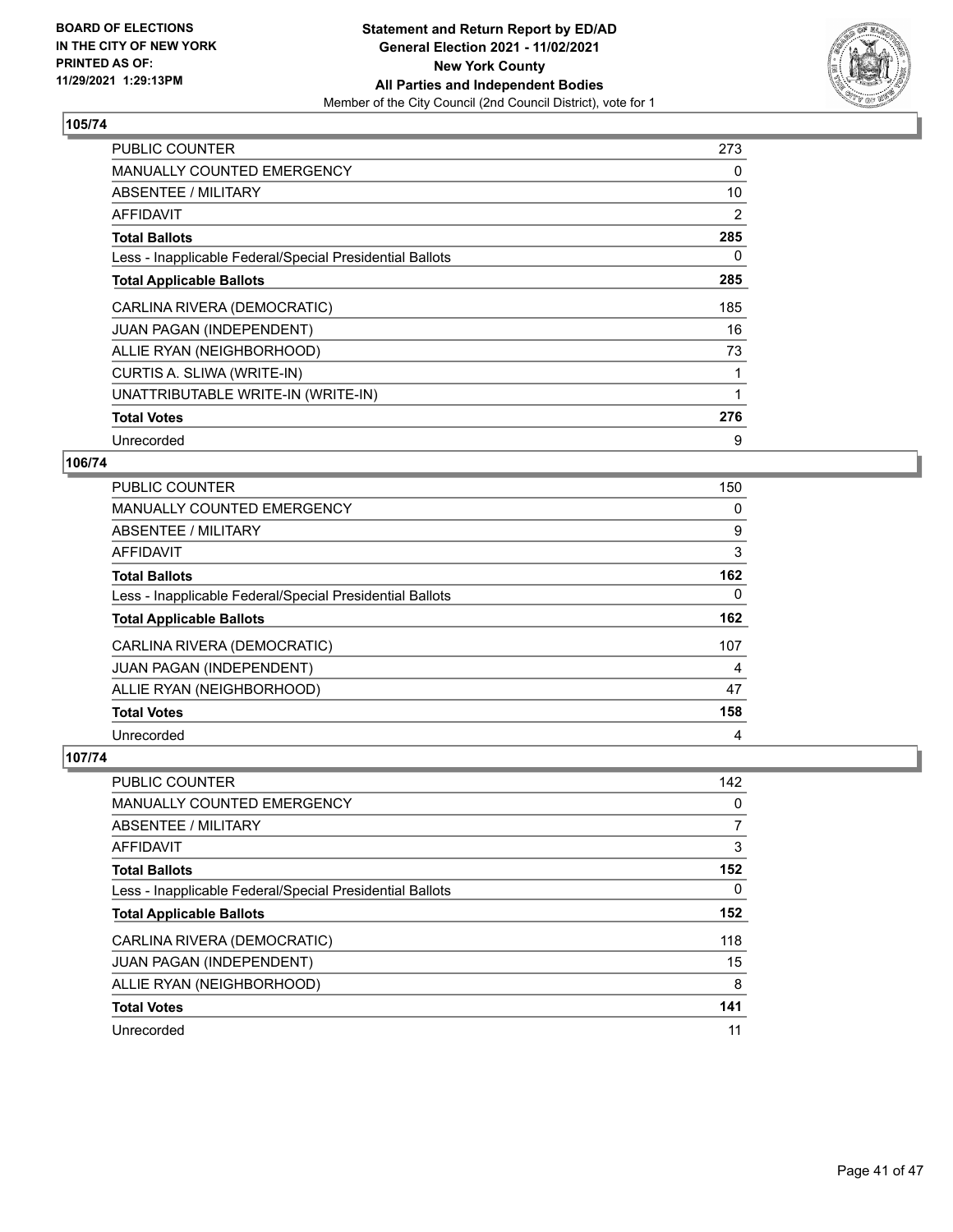

| <b>PUBLIC COUNTER</b>                                    | 249      |
|----------------------------------------------------------|----------|
| <b>MANUALLY COUNTED EMERGENCY</b>                        | $\Omega$ |
| ABSENTEE / MILITARY                                      | 24       |
| AFFIDAVIT                                                |          |
| <b>Total Ballots</b>                                     | 274      |
| Less - Inapplicable Federal/Special Presidential Ballots | 0        |
| <b>Total Applicable Ballots</b>                          | 274      |
| CARLINA RIVERA (DEMOCRATIC)                              | 226      |
| <b>JUAN PAGAN (INDEPENDENT)</b>                          | 11       |
| ALLIE RYAN (NEIGHBORHOOD)                                | 21       |
| <b>Total Votes</b>                                       | 258      |
| Unrecorded                                               | 16       |

## **030/75**

| <b>PUBLIC COUNTER</b>                                    | 181      |
|----------------------------------------------------------|----------|
| <b>MANUALLY COUNTED EMERGENCY</b>                        | 0        |
| ABSENTEE / MILITARY                                      | 23       |
| AFFIDAVIT                                                |          |
| <b>Total Ballots</b>                                     | 205      |
| Less - Inapplicable Federal/Special Presidential Ballots | $\Omega$ |
| <b>Total Applicable Ballots</b>                          | 205      |
| CARLINA RIVERA (DEMOCRATIC)                              | 159      |
| <b>JUAN PAGAN (INDEPENDENT)</b>                          | 25       |
| ALLIE RYAN (NEIGHBORHOOD)                                | 12       |
| UNATTRIBUTABLE WRITE-IN (WRITE-IN)                       |          |
| <b>Total Votes</b>                                       | 197      |
| Unrecorded                                               | 8        |

| PUBLIC COUNTER                                           | 195      |
|----------------------------------------------------------|----------|
| MANUALLY COUNTED EMERGENCY                               | $\Omega$ |
| ABSENTEE / MILITARY                                      | 25       |
| AFFIDAVIT                                                | 3        |
| <b>Total Ballots</b>                                     | 223      |
| Less - Inapplicable Federal/Special Presidential Ballots | 0        |
| <b>Total Applicable Ballots</b>                          | 223      |
| CARLINA RIVERA (DEMOCRATIC)                              | 165      |
| <b>JUAN PAGAN (INDEPENDENT)</b>                          | 12       |
| ALLIE RYAN (NEIGHBORHOOD)                                | 17       |
| MARK W. HAMILTON (WRITE-IN)                              | 1        |
| <b>Total Votes</b>                                       | 195      |
| Unrecorded                                               | 28       |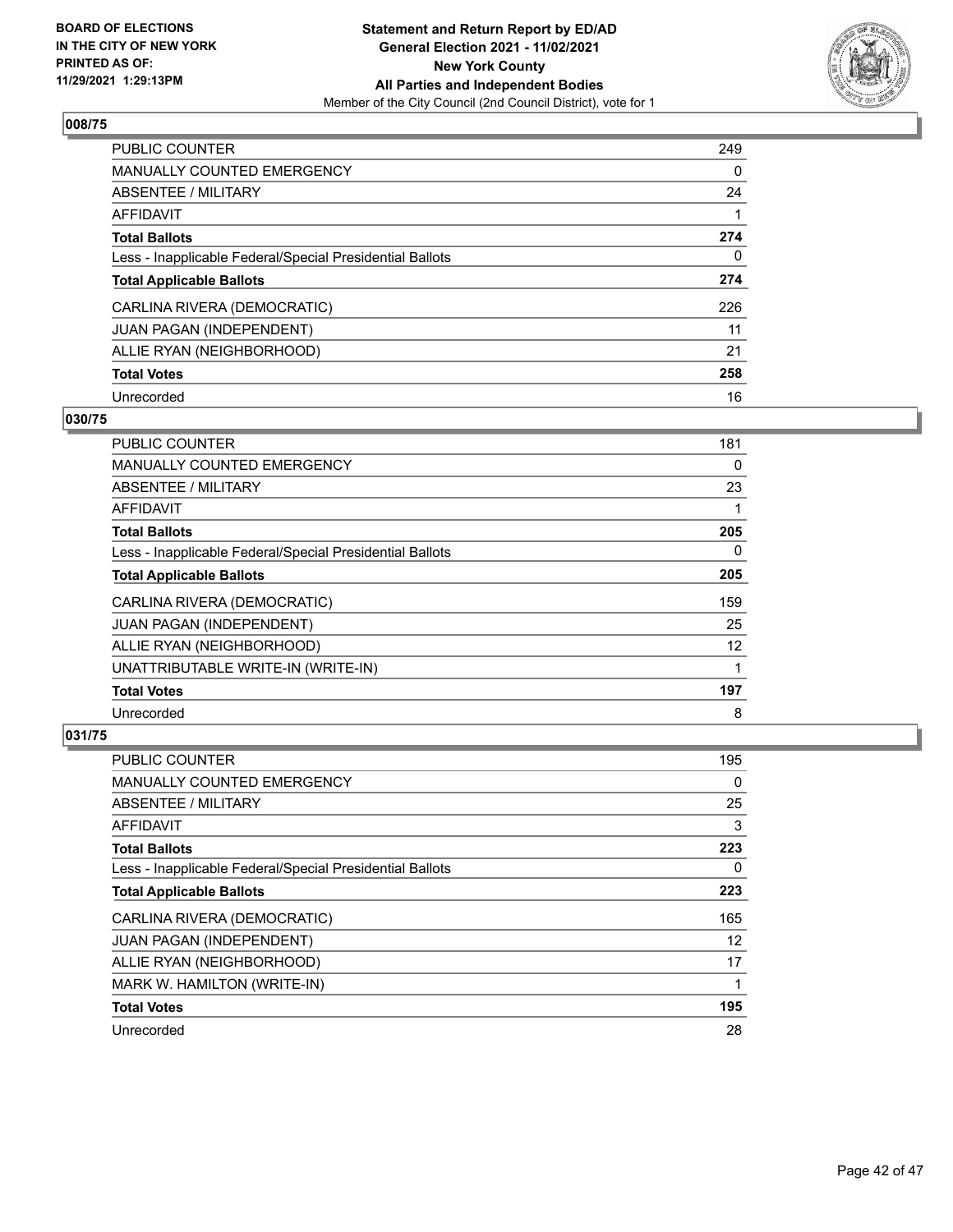

| <b>PUBLIC COUNTER</b>                                    | 238 |
|----------------------------------------------------------|-----|
| <b>MANUALLY COUNTED EMERGENCY</b>                        | 0   |
| ABSENTEE / MILITARY                                      | 24  |
| AFFIDAVIT                                                | 3   |
| <b>Total Ballots</b>                                     | 265 |
| Less - Inapplicable Federal/Special Presidential Ballots | 0   |
| <b>Total Applicable Ballots</b>                          | 265 |
| CARLINA RIVERA (DEMOCRATIC)                              | 200 |
| JUAN PAGAN (INDEPENDENT)                                 | 17  |
| ALLIE RYAN (NEIGHBORHOOD)                                | 21  |
| SAM ANTAR (WRITE-IN)                                     |     |
| UNATTRIBUTABLE WRITE-IN (WRITE-IN)                       |     |
| <b>Total Votes</b>                                       | 240 |
| Unrecorded                                               | 25  |

# **033/75**

| PUBLIC COUNTER                                           | 221      |
|----------------------------------------------------------|----------|
| <b>MANUALLY COUNTED EMERGENCY</b>                        | 0        |
| ABSENTEE / MILITARY                                      | 17       |
| AFFIDAVIT                                                |          |
| <b>Total Ballots</b>                                     | 239      |
| Less - Inapplicable Federal/Special Presidential Ballots | $\Omega$ |
| <b>Total Applicable Ballots</b>                          | 239      |
| CARLINA RIVERA (DEMOCRATIC)                              | 163      |
| JUAN PAGAN (INDEPENDENT)                                 | 30       |
| ALLIE RYAN (NEIGHBORHOOD)                                | 19       |
| RON DESANTIS (WRITE-IN)                                  | 1        |
| <b>Total Votes</b>                                       | 213      |
| Unrecorded                                               | 26       |

| PUBLIC COUNTER                                           | 140      |
|----------------------------------------------------------|----------|
| <b>MANUALLY COUNTED EMERGENCY</b>                        | $\Omega$ |
| ABSENTEE / MILITARY                                      | 17       |
| AFFIDAVIT                                                |          |
| <b>Total Ballots</b>                                     | 158      |
| Less - Inapplicable Federal/Special Presidential Ballots | 0        |
| <b>Total Applicable Ballots</b>                          | 158      |
| CARLINA RIVERA (DEMOCRATIC)                              | 117      |
| JUAN PAGAN (INDEPENDENT)                                 | 15       |
| ALLIE RYAN (NEIGHBORHOOD)                                | 9        |
| KEMBA WALKER (WRITE-IN)                                  | 1        |
| <b>Total Votes</b>                                       | 142      |
| Unrecorded                                               | 16       |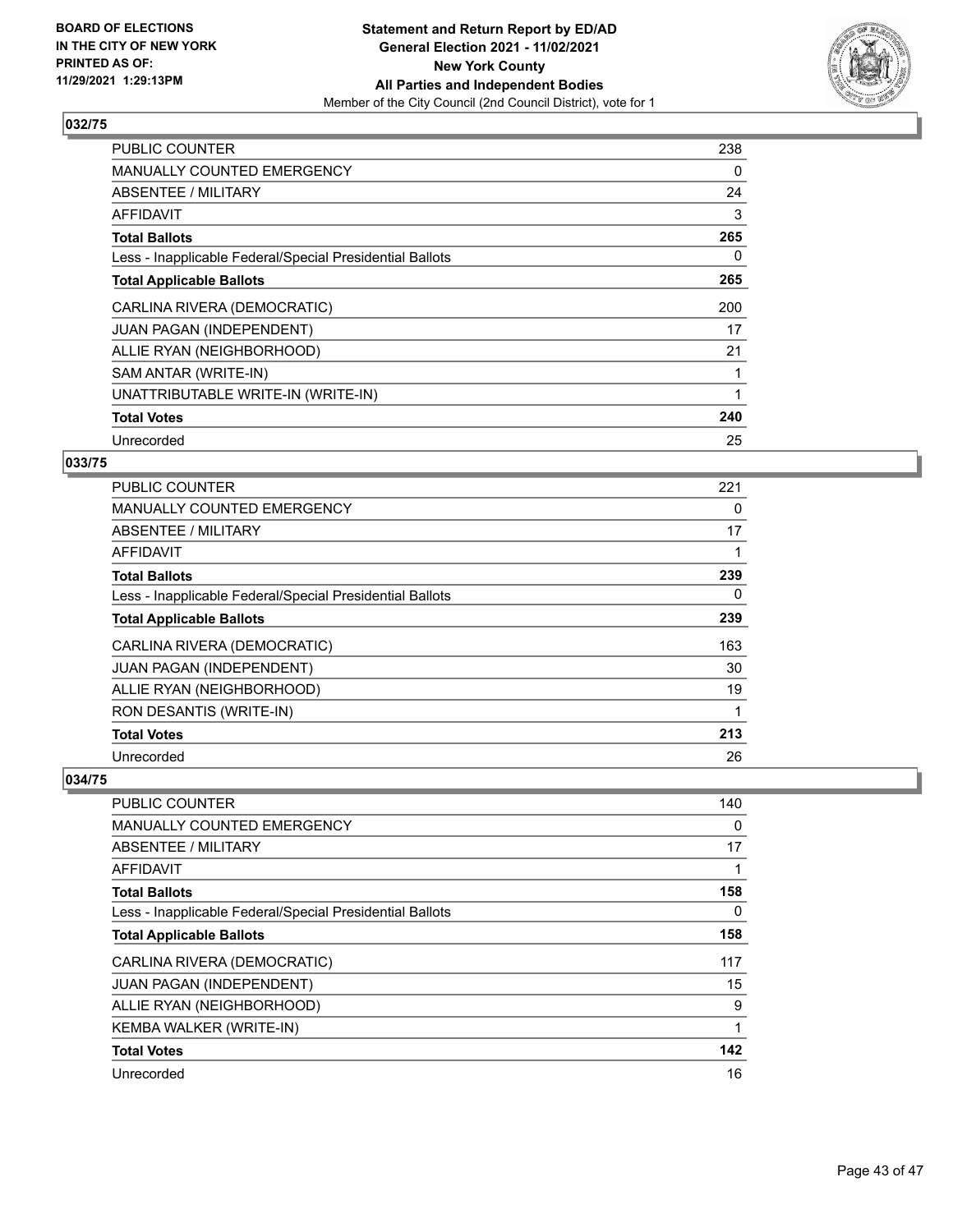

| <b>PUBLIC COUNTER</b>                                    | 181      |
|----------------------------------------------------------|----------|
| <b>MANUALLY COUNTED EMERGENCY</b>                        | $\Omega$ |
| ABSENTEE / MILITARY                                      | 25       |
| AFFIDAVIT                                                | 3        |
| <b>Total Ballots</b>                                     | 209      |
| Less - Inapplicable Federal/Special Presidential Ballots | 0        |
| <b>Total Applicable Ballots</b>                          | 209      |
| CARLINA RIVERA (DEMOCRATIC)                              | 148      |
| JUAN PAGAN (INDEPENDENT)                                 | 13       |
| ALLIE RYAN (NEIGHBORHOOD)                                | 14       |
| <b>Total Votes</b>                                       | 175      |
| Unrecorded                                               | 34       |

#### **053/75**

| <b>PUBLIC COUNTER</b>                                    | 190      |
|----------------------------------------------------------|----------|
| <b>MANUALLY COUNTED EMERGENCY</b>                        | 0        |
| ABSENTEE / MILITARY                                      | 21       |
| <b>AFFIDAVIT</b>                                         | 4        |
| <b>Total Ballots</b>                                     | 215      |
| Less - Inapplicable Federal/Special Presidential Ballots | $\Omega$ |
| <b>Total Applicable Ballots</b>                          | 215      |
| CARLINA RIVERA (DEMOCRATIC)                              | 163      |
| JUAN PAGAN (INDEPENDENT)                                 | 18       |
| ALLIE RYAN (NEIGHBORHOOD)                                | 20       |
| <b>Total Votes</b>                                       | 201      |
| Unrecorded                                               | 14       |

| PUBLIC COUNTER                                           | 158 |
|----------------------------------------------------------|-----|
| <b>MANUALLY COUNTED EMERGENCY</b>                        | 0   |
| ABSENTEE / MILITARY                                      | 16  |
| AFFIDAVIT                                                |     |
| <b>Total Ballots</b>                                     | 175 |
| Less - Inapplicable Federal/Special Presidential Ballots | 0   |
| <b>Total Applicable Ballots</b>                          | 175 |
| CARLINA RIVERA (DEMOCRATIC)                              | 110 |
| JUAN PAGAN (INDEPENDENT)                                 | 24  |
| ALLIE RYAN (NEIGHBORHOOD)                                | 20  |
| CURTIS A. SLIWA (WRITE-IN)                               |     |
| <b>Total Votes</b>                                       | 155 |
| Unrecorded                                               | 20  |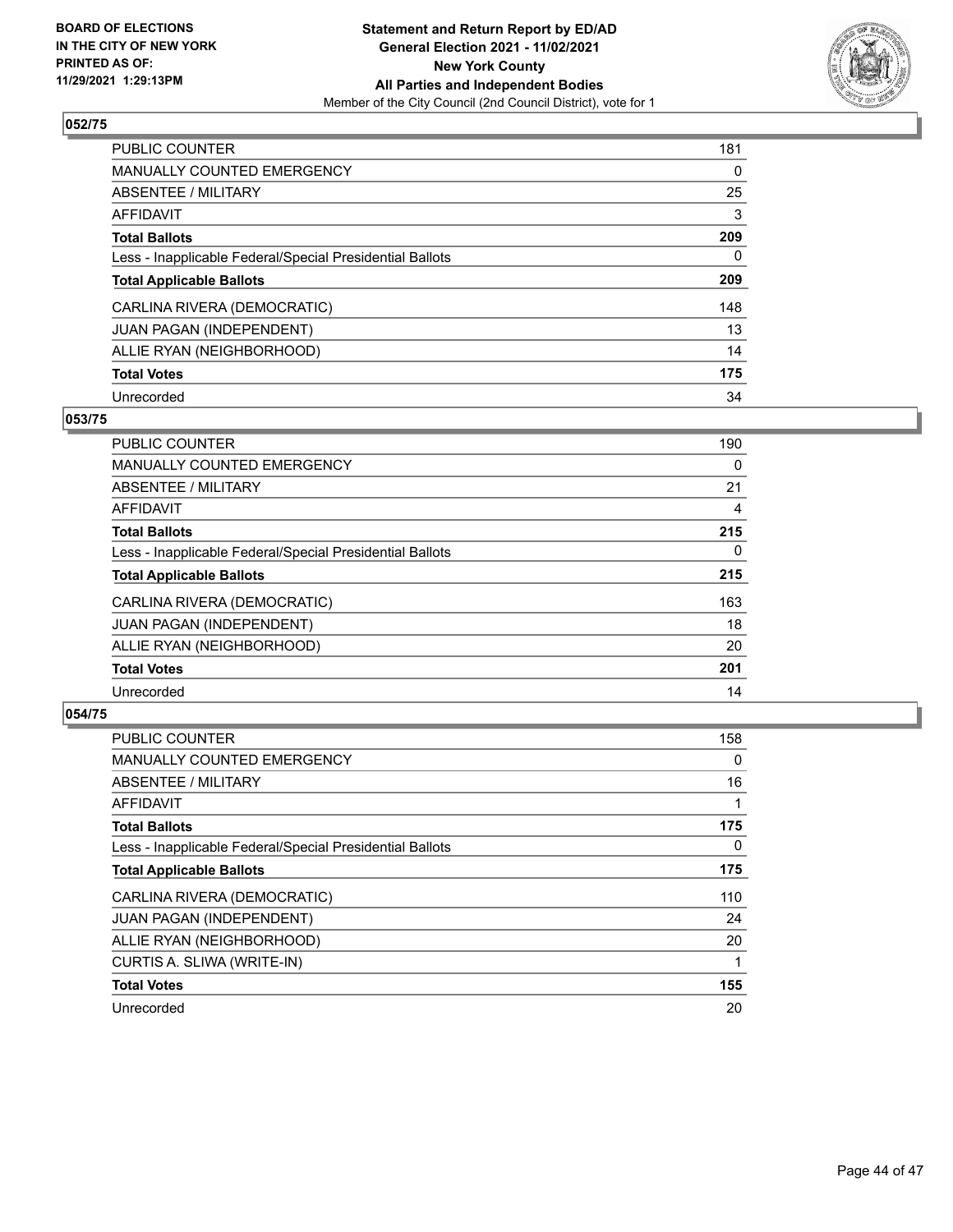

| PUBLIC COUNTER                                           | 189      |
|----------------------------------------------------------|----------|
| <b>MANUALLY COUNTED EMERGENCY</b>                        | $\Omega$ |
| ABSENTEE / MILITARY                                      | 22       |
| <b>AFFIDAVIT</b>                                         |          |
| <b>Total Ballots</b>                                     | 212      |
| Less - Inapplicable Federal/Special Presidential Ballots | 0        |
| <b>Total Applicable Ballots</b>                          | 212      |
| CARLINA RIVERA (DEMOCRATIC)                              | 161      |
| <b>JUAN PAGAN (INDEPENDENT)</b>                          | 15       |
| ALLIE RYAN (NEIGHBORHOOD)                                | 19       |
| <b>Total Votes</b>                                       | 195      |
| Unrecorded                                               | 17       |

## **056/75**

| <b>PUBLIC COUNTER</b>                                    | 232 |
|----------------------------------------------------------|-----|
| <b>MANUALLY COUNTED EMERGENCY</b>                        | 0   |
| ABSENTEE / MILITARY                                      | 35  |
| <b>AFFIDAVIT</b>                                         | 0   |
| <b>Total Ballots</b>                                     | 267 |
| Less - Inapplicable Federal/Special Presidential Ballots | 0   |
| <b>Total Applicable Ballots</b>                          | 267 |
| CARLINA RIVERA (DEMOCRATIC)                              | 188 |
| JUAN PAGAN (INDEPENDENT)                                 | 32  |
| ALLIE RYAN (NEIGHBORHOOD)                                | 20  |
| <b>Total Votes</b>                                       | 240 |
| Unrecorded                                               | 27  |

| PUBLIC COUNTER                                           | 240 |
|----------------------------------------------------------|-----|
| <b>MANUALLY COUNTED EMERGENCY</b>                        | 0   |
| ABSENTEE / MILITARY                                      | 22  |
| AFFIDAVIT                                                |     |
| <b>Total Ballots</b>                                     | 263 |
| Less - Inapplicable Federal/Special Presidential Ballots | 0   |
| <b>Total Applicable Ballots</b>                          | 263 |
| CARLINA RIVERA (DEMOCRATIC)                              | 203 |
| <b>JUAN PAGAN (INDEPENDENT)</b>                          | 26  |
| ALLIE RYAN (NEIGHBORHOOD)                                | 11  |
| RUDOLPH GIULIANI (WRITE-IN)                              | 2   |
| <b>Total Votes</b>                                       | 242 |
| Unrecorded                                               | 21  |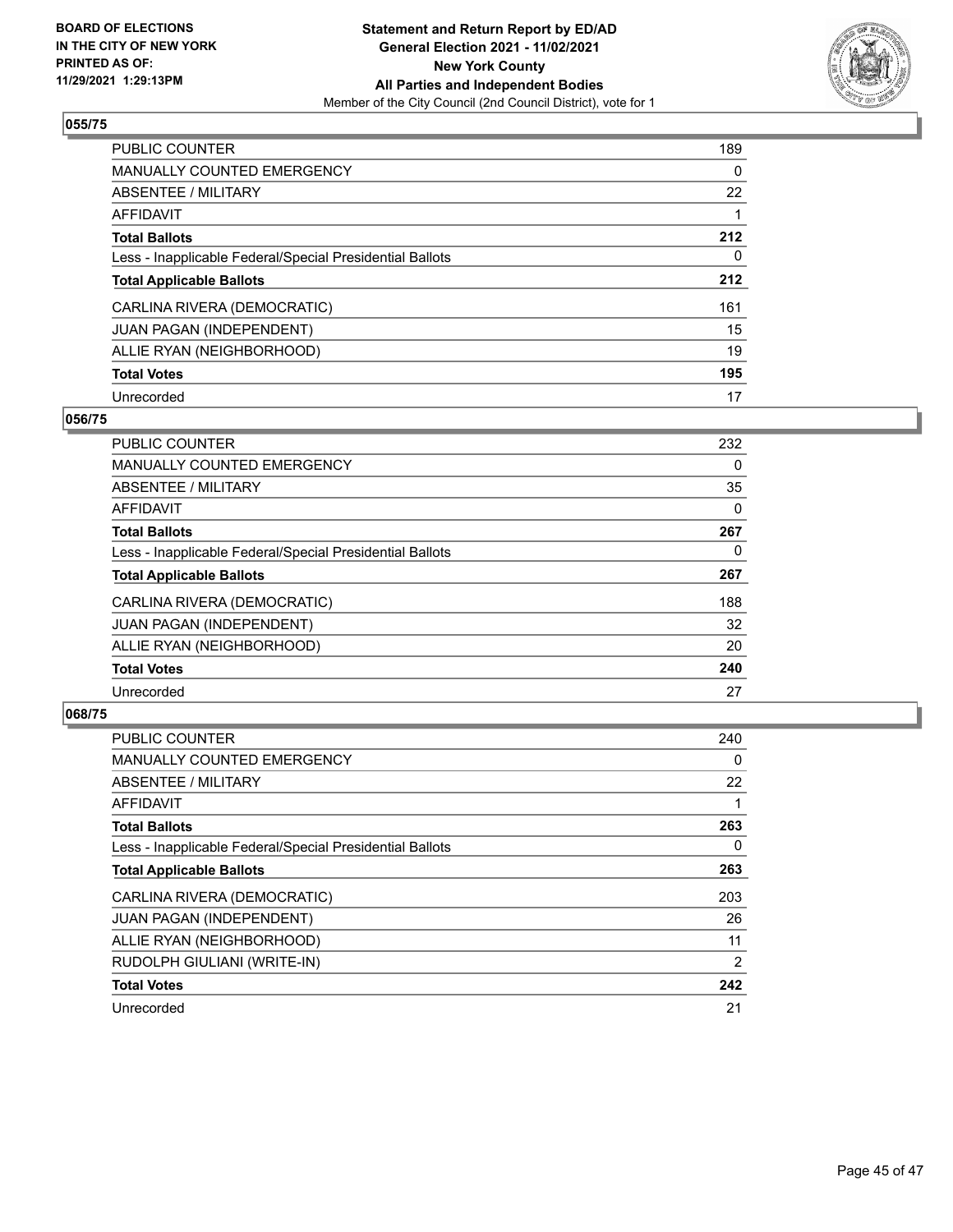

| <b>PUBLIC COUNTER</b>                                    | 167 |
|----------------------------------------------------------|-----|
| <b>MANUALLY COUNTED EMERGENCY</b>                        | 0   |
| ABSENTEE / MILITARY                                      | 18  |
| <b>AFFIDAVIT</b>                                         |     |
| <b>Total Ballots</b>                                     | 186 |
| Less - Inapplicable Federal/Special Presidential Ballots | 0   |
| <b>Total Applicable Ballots</b>                          | 186 |
| CARLINA RIVERA (DEMOCRATIC)                              | 144 |
| JUAN PAGAN (INDEPENDENT)                                 | 18  |
| ALLIE RYAN (NEIGHBORHOOD)                                | 9   |
| <b>Total Votes</b>                                       | 171 |
| Unrecorded                                               | 15  |